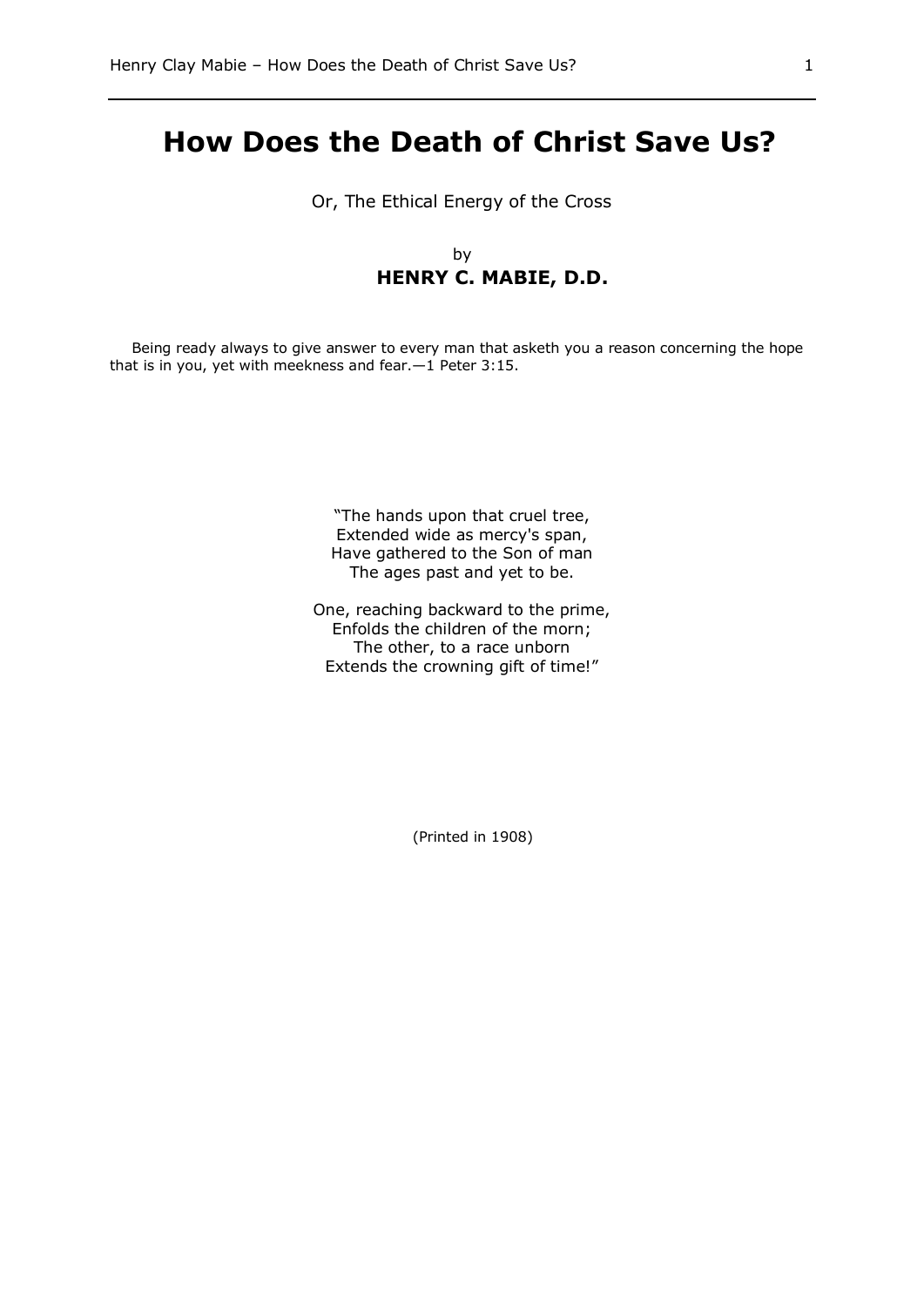# **Contents**

| 8. The Death Involved the Ascension and the Gift of the Holy Spirit 20 |
|------------------------------------------------------------------------|
| 9. The Death Implied a New Vital Union with Christ  22                 |
|                                                                        |
| 11. The Atonement-Principle Profoundly Ethical in Character 26         |
|                                                                        |
|                                                                        |
|                                                                        |
|                                                                        |
| 16. Redemption Recovering from Criminality 34                          |
|                                                                        |
|                                                                        |
|                                                                        |
|                                                                        |
| 21. Testimony of Dr. Griffith John of China 43                         |
|                                                                        |
|                                                                        |
| 49                                                                     |
|                                                                        |
|                                                                        |
|                                                                        |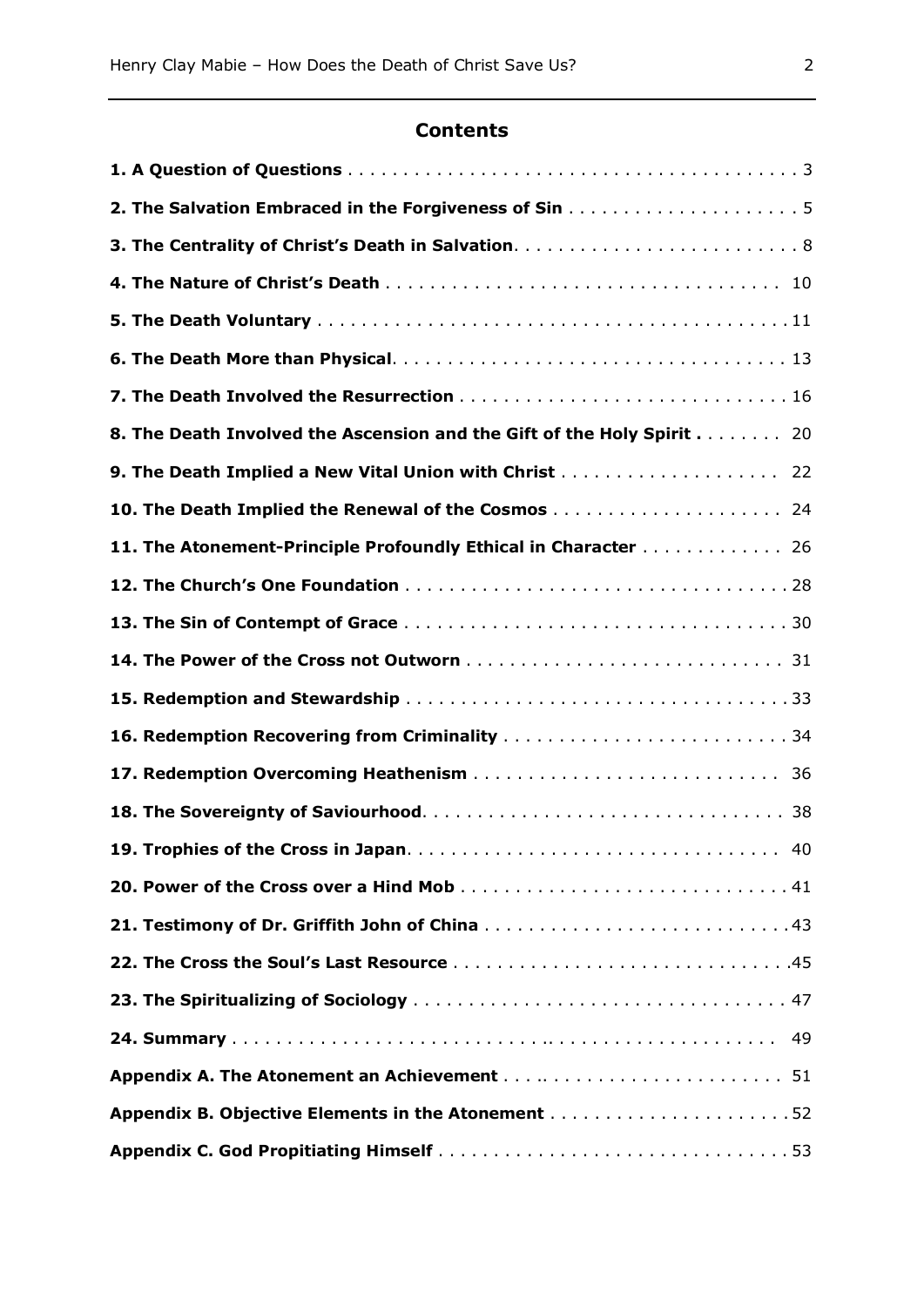#### **1 A Question of Questions**

Not long since a friend of the writer propounded the above question to a theologian of repute. The answer returned was so hesitant and confused as to surprise and disappoint the querist. The difficulty implied in the question has perplexed many minds.

In the recent book, *The Heart of the Gospel,* by Dr. James M. Campbell, the author has this reference to the so-called "Moral Influence View" of the atonement, as set forth by the late Prof. Geo. B. Stevens, D.D., of Yale Theological Seminary: "The main thing lacking in the view is that it does not show how the work of Christ is so related to sin as to be made effective to salvation, nor does it tap the deep fountain of motive from which the moral influence of the Saviour's influence springs. It predicates an effect without an adequate cause." And yet this "Moral Influence View" of the atonement is supposed by many to reduce to a minimum the difficulties in the rationale of the atonement—a conception with which the present writer finds himself unable to agree.

The question of the method of salvation deserves a better answer than is commonly given to it; and certainly an answer that does not destroy the atonement. Indeed, such an answer must be given, if the evangelical faith is to stand, if our rational hold on the grounds of salvation is to be maintained, and if we are to strengthen the faith of others. It cannot be that that Cross which is declared to be "the wisdom of God," will not commend itself as wise in the method of its working, as well as effective in power, to a spiritually taught insight. The way of salvation must be supremely rational. Customary as it is for many to say that they have "no theory" of the atonement, yet all men who think about it at all do have some theory, whether they intelligibly define it or not. This habit of speaking of having "no theory" on the subject, while holding to the saving value in the fact of Christ's death, is the fashion of the hour. Sometimes it would appear to be an unoffending way of bowing out of court elements embraced in a Bible view of the subject which some hesitate to acknowledge, and yet which they do not quite have the frankness to disclaim. Doubtless some are in suspense what to believe.

In the following pages I shall attempt an answer to the question, "How does the death of Christ save us?" The difficulty in the case is to show the ethical energy resident in Christ's death as it takes effect upon us: to show how the work accomplished in the death of Christ is so related to sin—to our sin—as to become effective to our salvation: so as to engender motive and impart dynamic to ultimate holiness of life.

Doubtless to most Bible-believing Christians it is enough that the Bible teaches, as assuredly it does, that the death of Christ in some way saves. Such do not care to go behind the simple fact. For them, unvexed by speculative questions, this may be well. In the case of others, however, in whom doubts have arisen, and who yearn for a definite intellectual basis for their belief, it is important that the grounds in a matter so central be pointed out.

While none can hope fully to explain the relation of an event so transcendent as the death of Christ to human salvation, yet we believe that it can be so cleared of some confusions that have attached themselves to it as greatly to simplify the matter. Souls earnest and thoughtful enough to raise the question deserve all the help possible to its answer; while any hesitation to attempt that answer, on the part of one interrogated, both betrays feebleness of grasp on the realities of salvation and causes the weak to stumble.

At the very root of the difficulty implied in the question is a confused understanding of the terms employed. Neither what the death is, nor what "save" means is clear. The term "save," or salvation, first needs to be explained. Salvation may signify the work of justification merely, wherein we are forgiven through the redemptive sacrifice of Christ; it may mean salvation in the more vital sense of a renewed inner life; or it may comprehend the full fact of salvation, embracing that of body, soul, and spirit, the full life-career, and the renewal of the cosmos, of which we form a part from our creation to the final consummation. Salvation is a large word. It implies being recovered from certain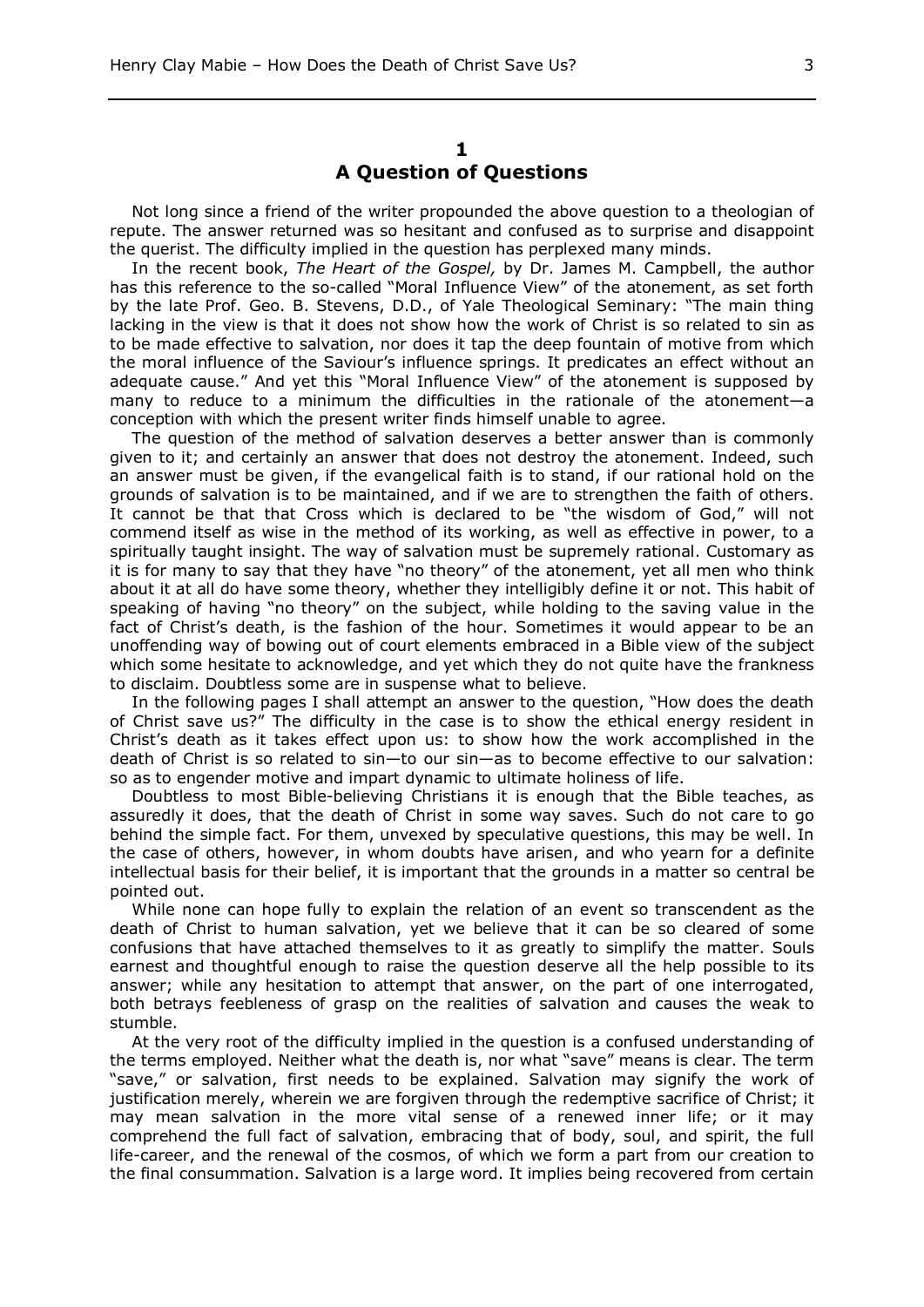lower relations and being instated in certain other and higher relations. It is a question also of personal relationship to other personalities in this universe—personalities divine, human, and satanic.

At this point, therefore, it is important to clear understanding that we should speak of that initial salvation which on the ground of Christ's death is embraced in the provision for the forgiveness of sin.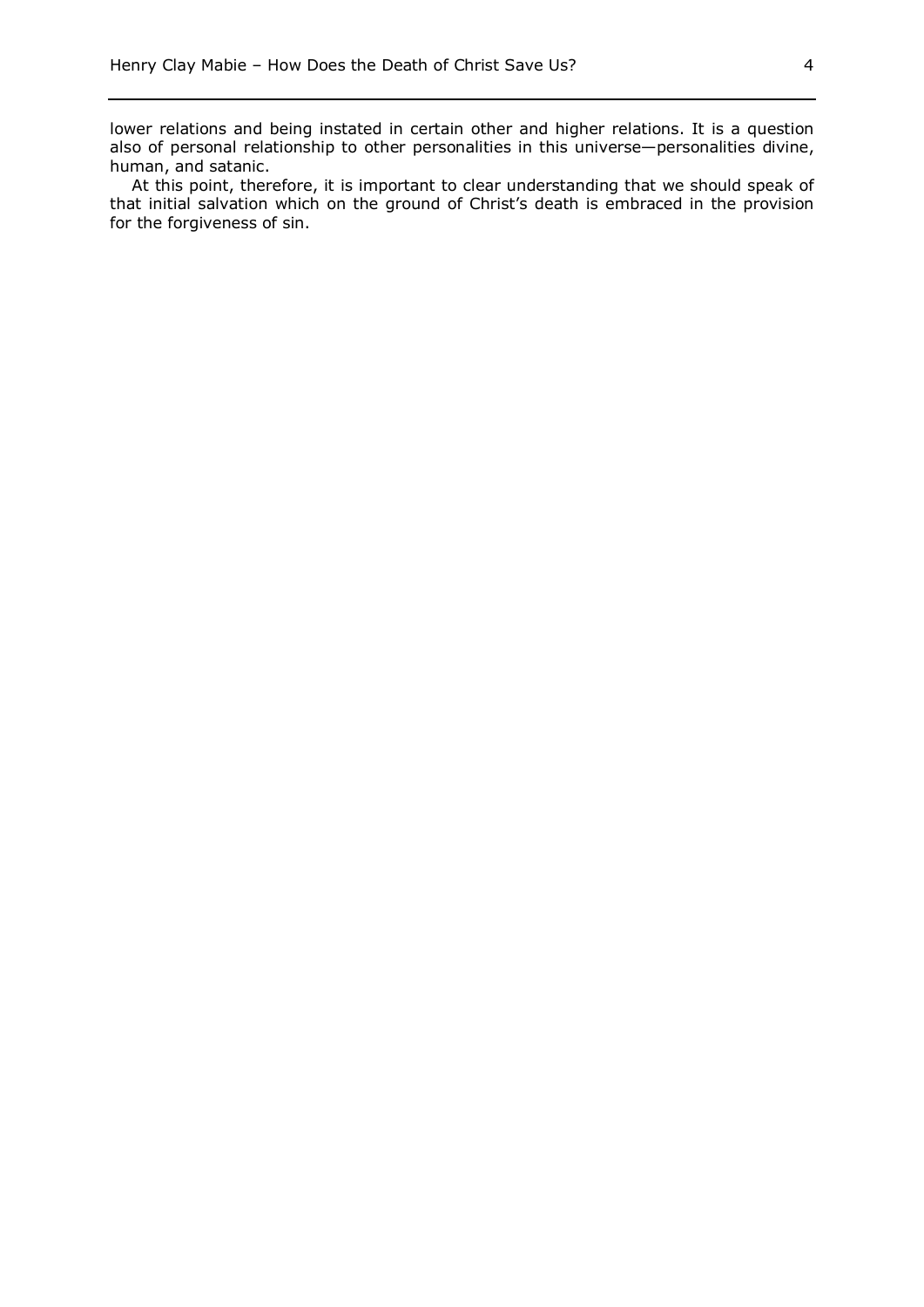#### **2**

# **The Salvation Embraced in the Forgiveness of Sin**

From the beginning of the Christian era, the death of Christ has been believed to be fundamentally related to the moral possibility of justification and forgiveness of sin on the part of a holy God. Throughout the Scriptures this is also uniformly implied. The death of Christ has never been taught by representative evangelicals to be necessary to secure a disposition in God to save, that is, to make God willing to save. It is rather because of deep willingness eternal in the very nature of God that he provided to give his Son so that he might righteously forgive.

The moment we see this in God, another step in thought easily follows; namely this, that the atonement death as timeless in God's heart and purpose, rendered divine forgiveness a potential reality, even antecedent to man's experience of it. Of course, this forgiveness could not go into effect or become a conscious realization in any until believed and voluntarily appropriated. From God's point of view, however, every sinner in principle—in his moral status—is forgiven from the beginning, and the basis of the fact is, that God-in-Christ from eternity himself became responsible for the foreknown sin of man whom he was to create. An amnesty was proclaimed, like that at the close of the Sepoy rebellion in India, or like that at the end of our late Civil War, in which the government promised a full and free pardon in advance of the cessation of opposition to the government's authority. On account of God's work in Christ he provided, and in various ways proclaimed pardon for all who would receive it. In this view the world is a forgiven world, whether it knows it or not. Alas, in large part it does not know it, and where it knows it it is slow to believe it. Yet it is forgiven in such a way as in the end impliedly commits it to subjective personal holiness. For in justification the believer is treated as righteous, as Doctor Du Bose has said, "Not on the ground of being righteous, but on the ground of a certain relation of faith to Christ's righteousness, upon which is laid the chief emphasis in St. Paul's system." And to quote Prof. Ernest D. Burton, "Such faith in itself is incipient and germinal righteousness, since it is God's will that man shall exercise faith toward him; it contained also the promise and potency of complete and actual righteousness, since it is the opening of the soul to God, through which God enters never to depart, and never to give over his work until it is complete." Doubtless, the implied committal of the justified one to a sanctified life is the chief reason why mankind is so slow to accept forgiveness, and especially to seek it. Evangelical justification, which indeed is a deeper matter than mere forgiveness, has for its corollary a new voluntary sanctification. Such a sanctification (whether it be considered as a judicial setting apart to be the obedient subject of Christ, or a progressive subjective process of conformity to the will of Christ) is impliedly to be entered upon in the spirit of self-renunciation to Christ, the master of the ransomed life.

Such a cost many are unwilling to pay. Yet this cost in a life of self-crucifixion and chastening is the only hope man has for undoing the mischief of his sin, and regaining the new spontaneous righteousness which the Holy Spirit yearns to make possible within him. "And every man that hath this hope set on him, purifieth himself, even as he is pure" (1 John 3:3). Thus upon the divine side, the atonement bore upon God's being first, long before it ever took effect upon any man, to bring him on his own side, into personal at-one-ment with God. God on his own behalf made propitiation—though not in the pagan sense of that term—to himself, in a self-consistent way, and proclaimed abroad his universal amnesty. He himself through self-sacrifice removed all the disabilities on his own part to the salvation of man. The justification and forgiveness, then, are based upon God's own act in that unique death of himself in Christ which he tasted.

It has been a great misfortune to the cause of evangelical truth that in that class of representations made, for example, in Edwards' famous sermon on "Sinners in the Hands of an Angry God," a distinction between God's attitude of being as a whole, and a relation of that being on one side of it, merely, namely, that which is offended by man's sin, was overlooked. Edwards depicts in a purely one-sided way the manner in which, because of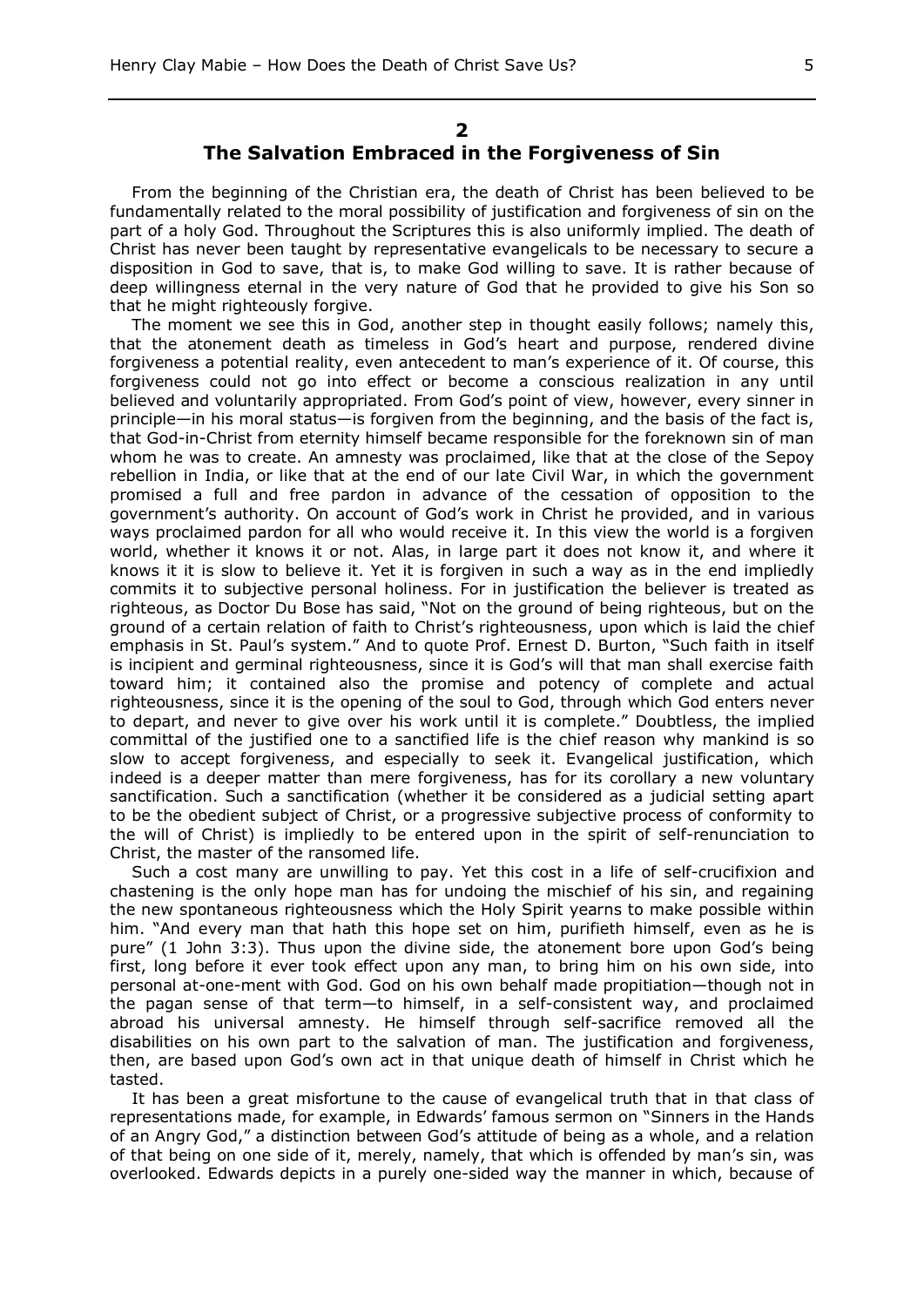his sin, man stands exposed to the perils of retribution, a retribution most luridly described. He says that nothing but "the arbitrary will of God," "his sovereign pleasure restrained by no obligation," stands between God and the sinner's instant sliding into hell. In a certain aspect of Edwards' thought he is correct, namely, in this aspect: that so far as the bearing of holiness alone in God on sinners is concerned, judgment must be conceived as impending. If that were all there is in God, Edwards would have been justified in his position. But this is not all there is in God. Edwards, in that famous sermon, whatever his motive, left out of view an important part of God. There is another element in God, namely, his divine graciousness, which is just as real as his holiness. In this relation God himself has become responsible for man's sin and guilt. This being so, sinners are just as truly in the hands of the eternally gracious God; and every soul under the merciful aegis of his potential redemption is momentarily privileged, if he will, to fall into the bosom of God, and become a saved being. What holds back the sinner from perdition is not mere "arbitrary will" in God, but the gracious restraints of clemency and long-suffering endurance, which are at the root of the timeless atonement itself. With measureless long-suffering, God waits for the sinner to respond to this. At this point the sacrificial work of God-in-Christ<sup>1</sup> comes in, constraining as well as making consistent and possible salvation. It is here that the cross of Christ, in an important respect, becomes the reconciliation—the reconciliation of variant relationships in God, which Edwards' sermon fails to bring out. It is here also that in a deep sense there is effected, personally, a reconciliation between God and the sinner, It is here that judgment needs to be expressed, and is expressed, so that the conscience of the penitent sinner may find rest. So judgment here becomes grace also, the only grace the Bible promises; and this is salvation.

In this work of Christ's cross, God shows his righteousness (Rom. 3:25). He condemns sin, shows that he is not indifferent to sin—does not legitimize sin—rescues the sinner, and upholds the majesty of the divine law. In order, then, that the attitude of God's whole being, as opposed to a mere part of his being, may appear, he needs to be seen indeed in his relation to the just condemnation of sin, but also in the exhibition of his supreme graciousness, through the sacrificial work of his cross, wherein the reconciliation of things antagonistic is effected.

Such a synthesis of relations is necessary in thought, in order that we may grasp the kind of God we have, and the kind of a moral order under which we live. This is a potentially redeemed universe. This world, since the work of Christ has been enacted in it, is a forgiven world, so far at least as God is concerned. But the world needs to know it, to know also the grounds on which it has become such; and it needs to be brought under its spell. Coming under this spell, it shortly realizes the fact not only that it is saved, but also how it is saved; and it can give an intelligent account of it.

In this light the question, "How can the death of Christ save?" becomes equivalent to the question, "How can God be a sacrificial God, a loving God, in the deep sense that he can deal savingly with our sin and guilt? "There are no greater intrinsic difficulties in thus thinking of God as self-sacrificing than in thinking of God as creative, or as existing in any other way, because each and all of these acts involve self-limitation on the part of God. Such self-limitations and so sacrifice in God is exactly that in God which appeals to our need and hope. If God can be at all, he can if he will be a sacrificial being, can incarnate himself in his Son, endure atoning suffering, and so save us. "Yea, Father, for so it was pleasing in thy sight" (Matt. 11:26).

Of course it would be vain to talk of salvation in any further sense, did we not first recognize that man as a transgressor can be righteously forgiven. This forgiveness is the first step in salvation, and is basal to all subsequent steps. It is here that the justification of the sinner on the grounds of Christ's atoning death is directly related to forgiveness, and *vice versa.* This great event of forgiveness as connected with God's justifying grace, is wholly God's act, an act predetermined as a judicial transaction, showing forth divine righteousness, and occurring "once for all" in the history of redemption. It of course presupposes a penitent response on man's part. At this point, and in this sense, salvation

<sup>&</sup>lt;sup>1</sup>It will be observed that throughout this discussion every aspect of the saving work of Christ is represented as the work of God-in-Christ.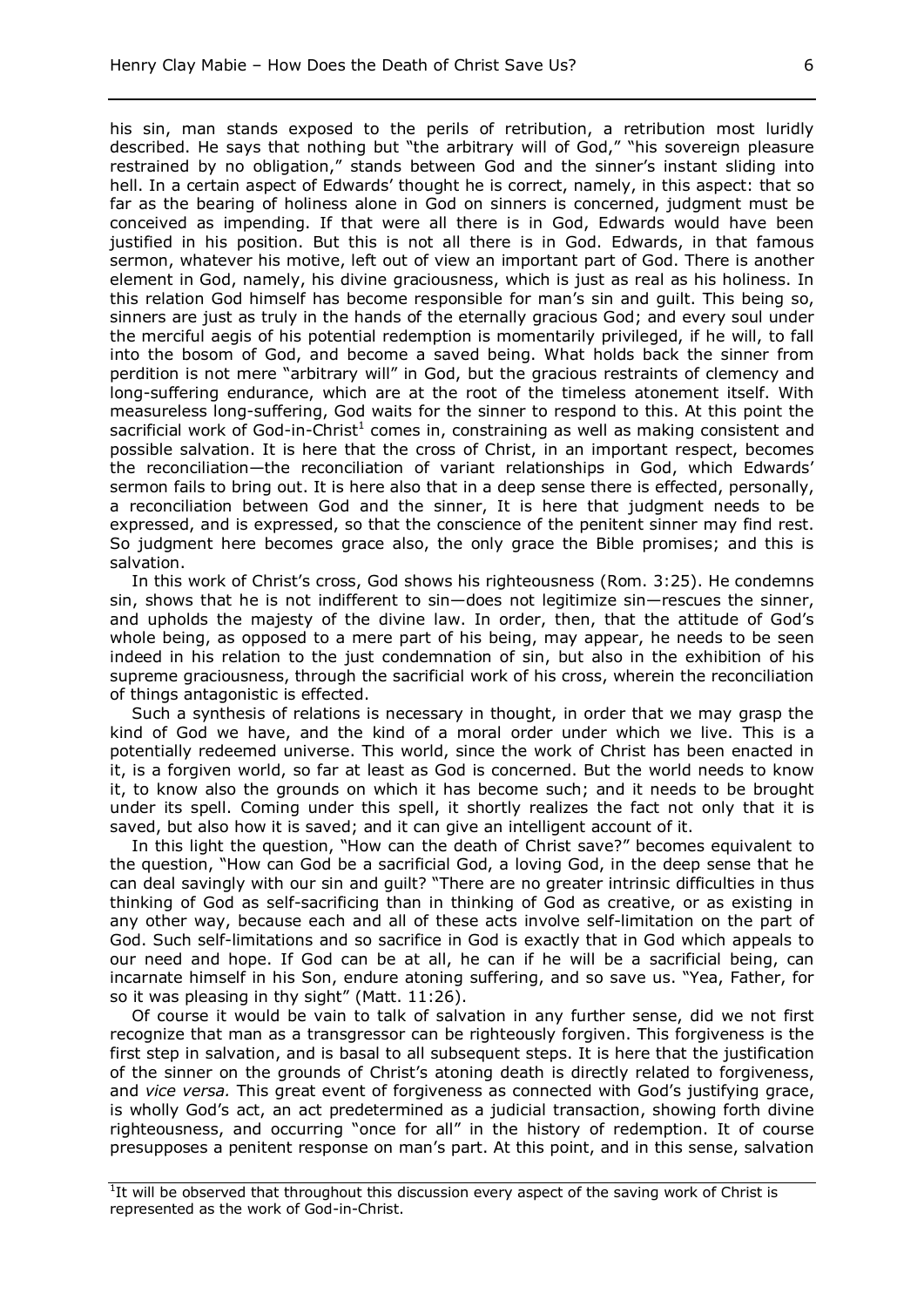is entirely of grace: it stands a work by itself, alone in kind, a divine achievement.<sup>2</sup> Salvation, however, in this initial sense, if it stops there is but partial, because, as Dr. W. P. Du Bose in his remarkable discussion on the "Gospel according to St. Paul" has wisely said: "The response of the gospel to the human sense of actual sin and unattainable holiness is not the half grace of forgiveness, but the whole grace of redemption and deliverance."

It is a great moment in the life of the soul when it realizes salvation in the sense of forgiveness, when, as Doctor Du Bose again says, "in one ecstatic sweep of vision, it beholds all God become human, his own righteousness and life." It is such a moment of immediate crisis of thought that St. Paul was contemplating in his discussion of justification in the Epistle to the Romans that makes him appear at a certain stage and phase of the discussion to consider forgiveness alone as the whole gospel. And yet this was not the whole gospel in the thought of Paul. Salvation in the sense of justification and forgiveness has its corollaries as well, as we shall point out, that we may see what is meant by salvation in its more composite and extended sense.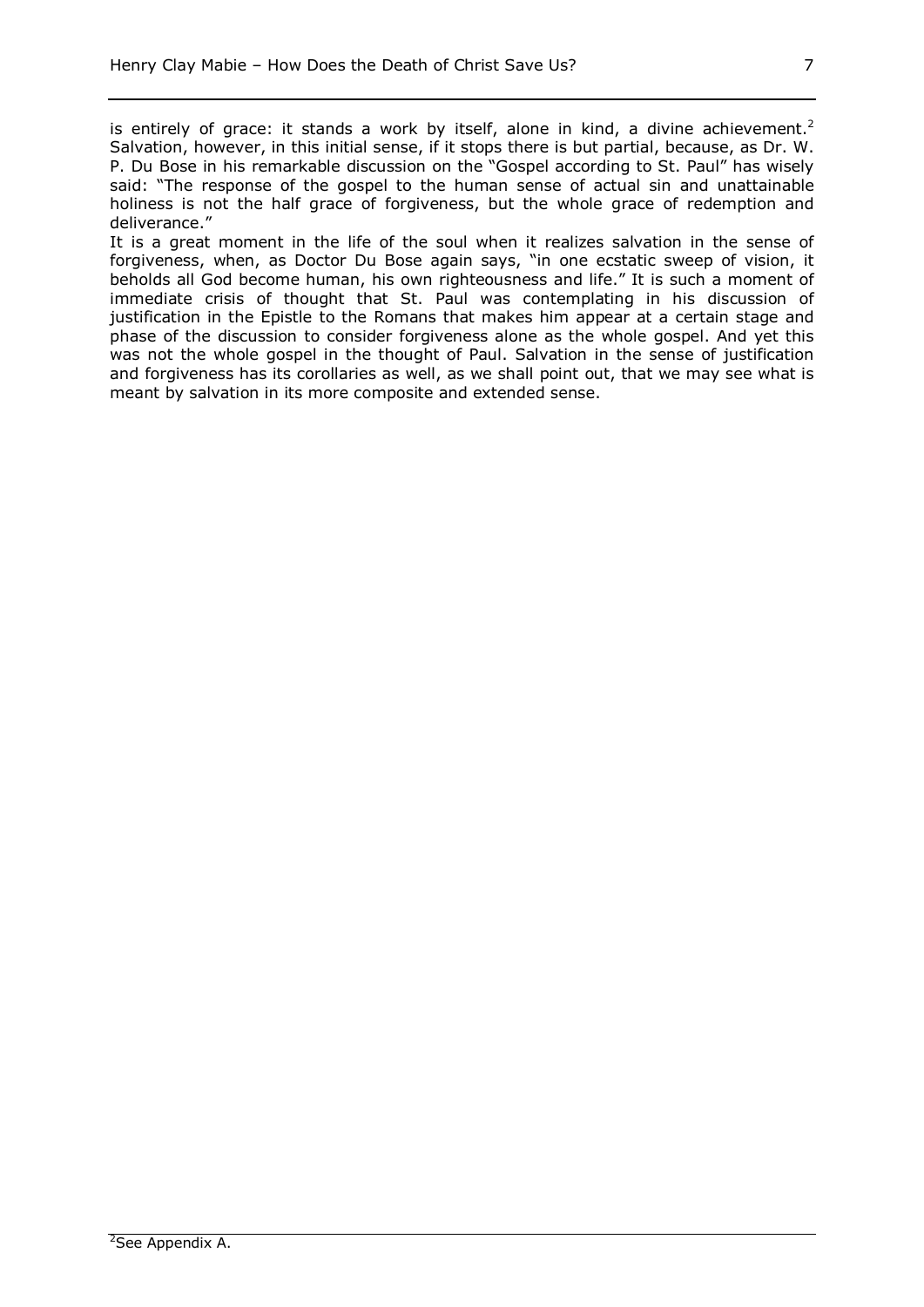#### **3**

# **The Centrality of Christ's Death in Salvation**

But if the Scriptures make plain that salvation is wholly a matter of grace, it is just as clear that in a broad understanding of the term, the death of Christ in Scripture is made the ground of that salvation.

Observe how explicit the affirmations are. At the beginning of his public ministry, at the cleansing of the temple, Jesus said, "Destroy this temple"—referring to the temple of his body—"and in three days I will raise it up" (John 2:19), indicating that even then his eye was clearly upon his coming death. Later, he explicitly says, "The Son of man came not to be ministered unto, but to minister, and to give his Life a ransom for many" (Matt. 20:28). "The good Shepherd layeth down His life for the sheep" (John 10:11). "And I, if I be lifted up from the earth, will draw all unto myself," to which John adds the striking comment, "This he said, signifying by what manner of death he should die" (John 12:32). The consistency with which Christ was ever referring to his "hour" proves that his eye was steadily fixed upon his death, in some understanding of the word, as the proximate goal of his earthly life. True, Jesus in talking with his disciples nowhere entered upon any formal discussion of his death as atoning; for the event was to be better explained after its enactment than before. Hence also, when in the light of Pentecost its real meaning and importance were seen, then the apostles were prepared to dwell upon it understandingly, and to set it forth advisedly.

In the accounts given in the four Gospels, all written several decades after Pentecost, the evangelists together give more than one-fourth of the space to the narrative even of the death and resurrection of Jesus. In the many discourses of the Acts (a score or so of them), the resurrection is the central note. It is such because it was seen to be, first, the seal of God's acceptance of the sacrificial death, even of "him that was crucified"; and because, secondly, it was seen to be the vital outcome of such a death as Jesus died, an actual redeeming achievement.

When we bear in mind that not one of the New Testament writers produced a manuscript that bears his name until long after the resurrection had become a wellauthenticated fact of history, we see that the death of Christ in their view could not have been looked upon as a mere tragedy and a sign of failure, but as the very opposite, even as a consummate achievement. Nor do we wonder that such a fact became so central in their witness and writings. At first none of them had understood Christ in the references to his death. They would have prevented that death if they could. During three days subsequent to the crucifixion they were despairing over what they supposed his death to mean. They thought his career as a Redeemer was ended; but shortly they saw the death culminating in the rising again. During the several Christophanies that followed, and particularly at Pentecost, they came to understand the nature of that death and its far-extending power over all the world. They then recovered the faith they had well-nigh lost; they had new and profounder experiences of the quickening energy of the cross, they gloried in it, and set forth their matured witness as the eternal Gospel. This viewpoint of the New Testament writers is a matter frequently overlooked on the part of Bible readers. They think of the paragraphs of a Matthew, a Luke, or a James as if they were jotted down at the time of the occurrences or the day after. They overlook the fact that the subject-matter of the wondrous things written in the Gospels and Epistles had been brought to the remembrance of the writers by the Holy Spirit, been meditated upon, discussed, and by divine superintendence been matured for record decades before it was given to the world. All this also had occurred in anticipation of certain martyrdom. Under these conditions, how weighty becomes the testimony of a Paul, a Peter, or a John the Aged from his lone exile in Patmos. We now perceive with new clearness these "eyewitnesses of his majesty" to be seers indeed, with open vision of heaven's secrets, and with them commissioned to evangelize the whole earth.

In St. Paul's thought, throughout his Epistles, the saving power is always lodged in the cross. Paul's gospel was "the word of the cross" (2 Cor. 5:21). When he refers to the precrucifixion life of Christ, it is in order to lead up to his risen life—that life which sprang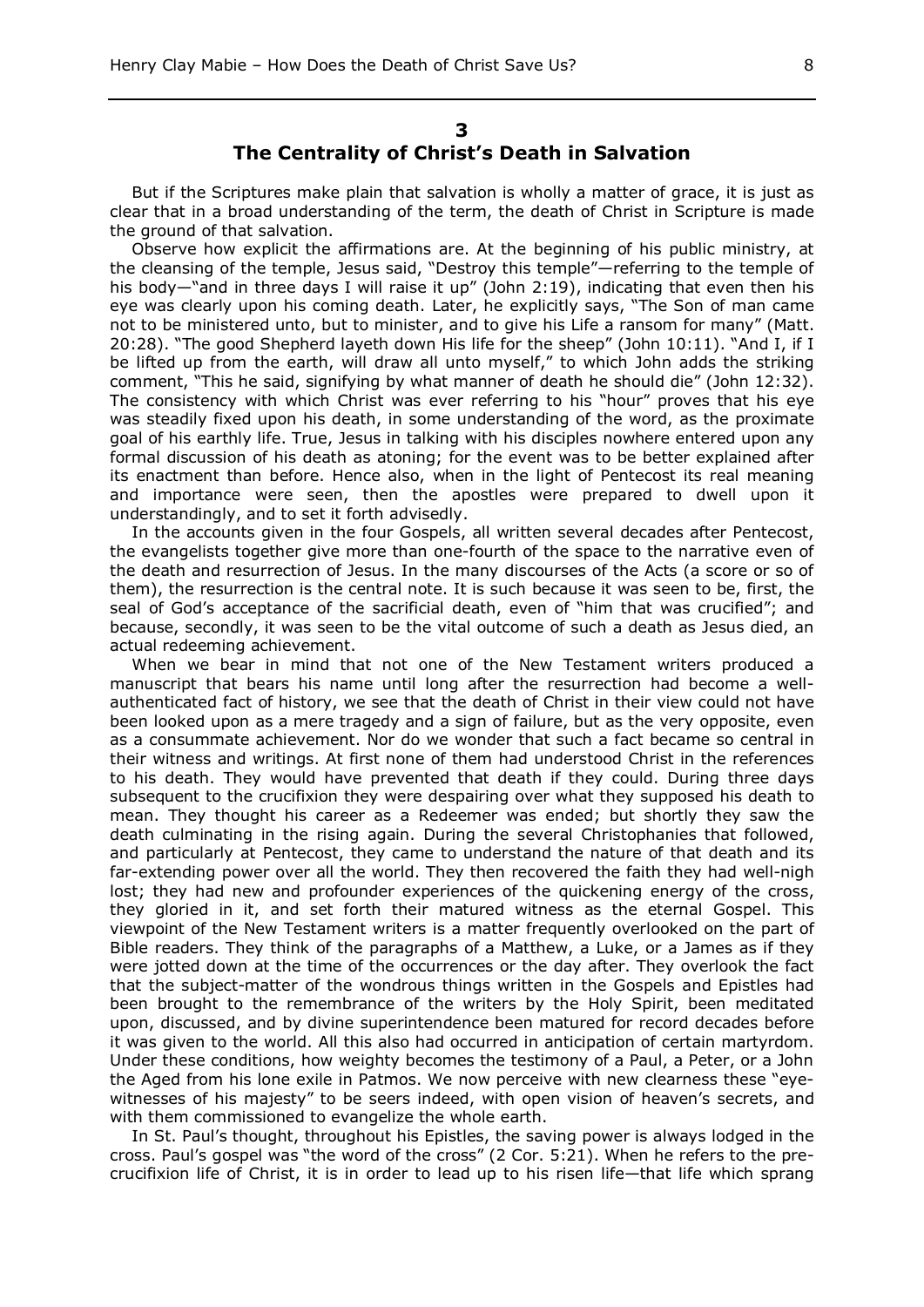out of the atonement-dying and blossomed into resurrection, the life which Christ now lives at the right hand of God. This life it was which formed itself within the apostle, and continues to form itself in all believers, "the hope of glory." And, this death of Christ, in the Scriptures, is always connected with salvation. He "died for our sins" (1 Cor. 14:3). "For if while we were enemies we were reconciled to God through the death of his Son, much more being reconciled, shall we be saved by (or in) his life" (Rom. 5:10), it is by the blood of Christ, regarded as the symbol of the extremeness of his dying, that we are justified, and have "the remission of sins" (1 Cor. 14:3). In short, the death of Christ with its implications is the ground of all Paul's hopes as a Christian man, and the sum and substance of his message to the world.

The author of the Epistle to the Hebrews epitomizes the intent of the incarnation in this most explicit declaration: *"*That through death he might bring to naught him that had the power of death, that is the devil, and might deliver all them who, through fear of death, were all their lifetime subject to bondage" (Heb. 2:14,15).

The Apocalypse, in what Dr. James M. Campbell has called "a flash-light view of the new age of kingly power about to open," exhibits at the very centre of this kingdom, and on its throne "a Lamb standing as though he had been slain" (5:6), but who impliedly is alive again, and is now lion-like in kingly power. The whole company of those who have become members of that kingdom are described as "those who have washed their robes and made them white in the blood of the Lamb" (7:14).

Indeed, the fact, the principle, and the potency of the sacrificial work of God-in-Christ are so woven into the whole warp and woof of the New Testament—aye, and of the Old also—that they cannot be taken out of either without destroying the fabric. Moreover, there are deep reasons why the death of Christ is set forth as so central a thing in Scripture, The death itself is of such a nature—it stands in such relation to the results to be effected—that its characteristic elements, in themselves considered, are adapted to secure the reconstitution of the soul in God. And thus we get light on the question as to how the death of Christ is adapted to take effect on us.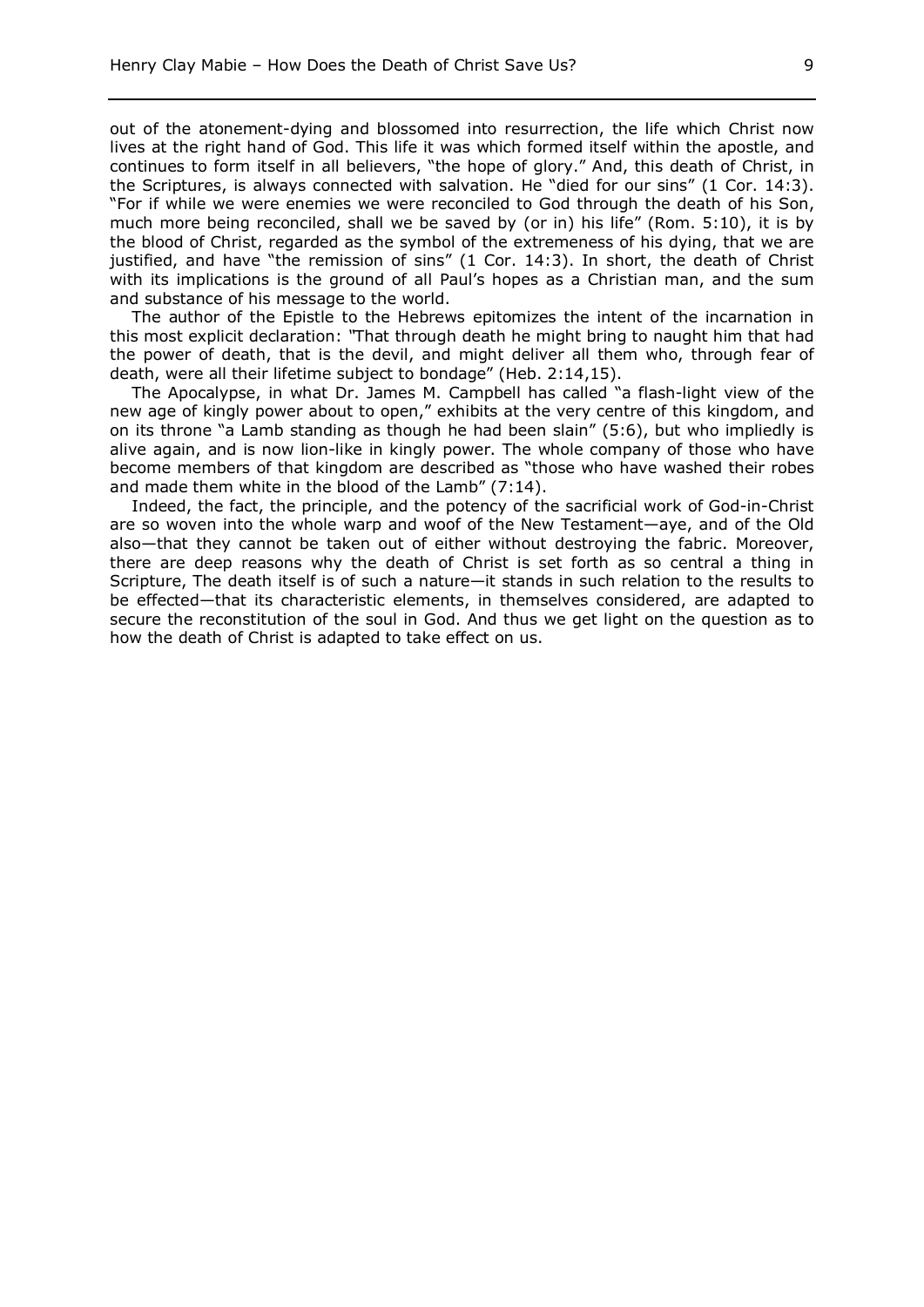#### **4 The Nature of Christ's Death**

But if we cannot be satisfied with a narrow view of salvation, neither can we justly entertain a crude and narrow conception of the death of Christ, which in the Scriptures is correlated with it. The nature of this death now needs to be shown, and its adequacy to the production of the moral result contemplated made clear. For so profound an effect as salvation in the larger sense there must be an adequate cause.

The notion commonly obtaining of Christ's death is that it was mere mortal dying, the dissolution resulting from crucifixion wounds—such a death as any mere martyr might die under similar pains. If indeed this were all, or were the main features in Christ's death, we should not wonder that men have failed to see an ethical bearing of such a death on ethical beings. One naturally asks, "How can the mortal dying of another individual outside one's self avail for his immortal salvation?" This would be an attempt to relate a physical event to a spiritual state. There may be a nexus somewhere, but it is not obvious. The difficulty in such a conception bears with special force against the sufficiency of the "Moral Influence View" of the atonement, as referred to before in the quotation of Doctor Campbell. He says of the view in question, "it does not show how the work of Christ is so related to sin as to be made effective to salvation. It predicates an effect without an adequate cause."

But this objection is equally valid against any view of the atonement which assumes that the death of Christ was primarily his physical dying. And for aught that I can discover to the contrary in his recent book, this would seem to be Doctor Campbell's own view of that death. Such a mere physical death could not have held within it a potency organically necessitating the resurrection; and therefore there could not be discernible in it any rational basis on which the ethical sense could predicate an ethical, causal relation between the death and the salvation. At any rate, the influence conveyed by the objective suffering of Jesus, as thus conceived, would be merely impressional, and could only be sympathetically and not vitally related to the beholder. On the supposition of the deeper death, which a little later we shall predicate of Jesus, we provide for organic, vital power in that death—a death of which Christ "could not be holden," which through its correlative resurrection has the power to reproduce its activities and energies in all on whom it lays hold. While in the first analysis this death is vicarious, it is also vital as well as ethical. For so profound an effect there is an adequate cause.

But the difficulty for some is even deeper than that expressed by Doctor Campbell. Some are unable to see any ethical connexion between the tragical, criminal execution of Jesus at the hands of evil men and one's moral renewal. They reason, "No mere criminality can morally avail for another's redemption from sin; no martyr, however worthy, can be a Saviour, except as he may be a pattern for another in some similar crisis of his life." They see that Christ is a prophet, a teacher, even a leader, but not a Saviour. These difficulties are real ones, and they deserve candid consideration.

But on the part of those, even, who have not felt their seriousness, we fear it has not been sufficiently recognized that the difficulties in question rest mainly upon errors in fact as to the matter of the atonement-dying. It is important that this now be pointed out. Otherwise the grave misconceptions which becloud popular belief and teaching on the subject will cause many thinking people to hold aloof or revolt from real Christianity.

What is really included in and meant by the death of Christ? On what we conceive that death to be everything turns. This death cannot be defined in a phrase or a sentence, because it was a death below death, a death with certain implications, such as never attached to any other death; and it was a composite thing.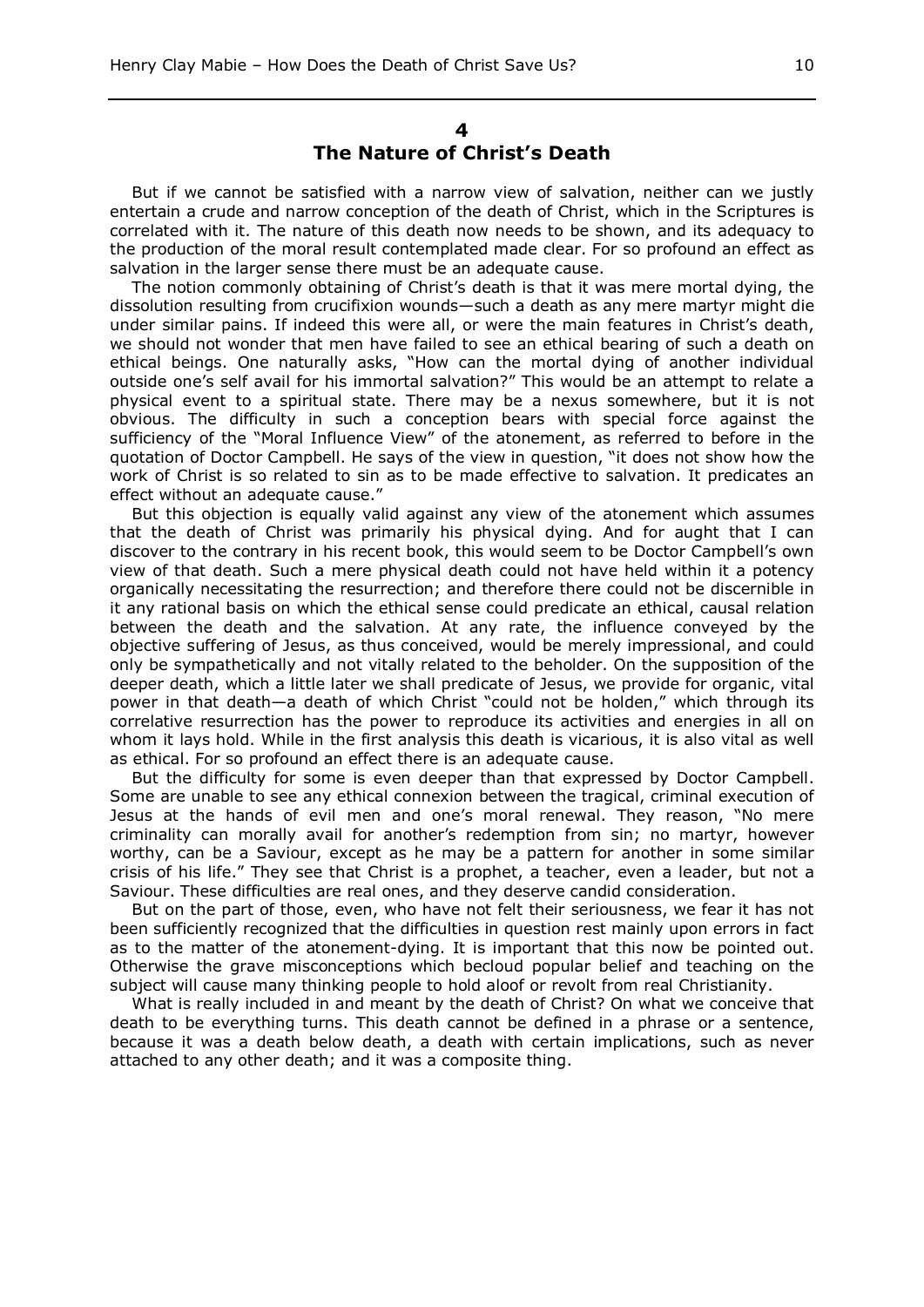## **5 The Death Voluntary**

And first, this death, was voluntary. "Therefore doth the Father love me because I lay down my life, that I may take it again. No man taketh it away from me, but I lay it down myself. I have power (or right) to lay it down, and I have power (or right) to take it again. This commandment received I from my Father" (John 10:17,18). Such language indicates that there was a divine free-will at work, even that of God-in-Christ, apart from all the crucifiers saw or intended. He indeed submitted himself through his self-emptying to the maltreatment of evil men, even to physical dying; and yet there was a point at which his death was independent of their action. "With a loud cry," we are told, "he yielded up his spirit," as Dr. Robertson Nicoll translates, "he sent away his spirit," he dismissed it. Yet this death was not suicide. A suicide thrusts himself unbidden before the time into the presence of Deity. A suicide has no right to take or to end his own life; and if he had he has no power to take it back again, and in higher relations than before. But Jesus declared that he had this right. He wrought no injury to others of his fellows, and no dishonour to God by so laying down his life. This form of dying was as unique in its justification as it was in its nature; for it was Deity itself incarnate, moving to its proximate goal in the redemptive process for mankind; and so there was power to recover the sinful and the lost who had merited death, in a profound meaning of that term. The atonement-dying, then, was more than a tragedy. It was a death which was enacted, or came to its climax, behind the crucifixion, though simultaneously with it. It was a dying which none of the crucifiers saw, or could see, for it was infinitely deeper than their gaze. It could be appreciated only in the heavenlies; even the angels cannot sound it. It was an event which the contemplation of the redeemed in eternity will never exhaust.

The salvation of man involved the creation for him of a new redeemed status in the moral universe, and which issued in a unique form of judgment, involving a righteous judicial acquittal of the sinner, what Dr. P. T. Forsyth calls "a judgment by God's grace become salvation." For the creation of this status, a causative power equal to the production of the result was necessary. This causative power expressed itself in Christ's atonement-death. Now we cannot think of God as causing the crucifixion of Jesus, with all its attendant criminal phenomena, and thus releasing man from responsibility for it as a crime. This was the work of evil and brutal men.

When Jesus was presented to the crucifiers he was offered to them as their King; and they could have so accepted him if they would. But instead they said, "This is the heir, come, let us kill him and take his inheritance" (Matt. 21:38). This was an expression of human sin at its worst; and for this the crucifiers were responsible. They "killed the Prince of Life" (Acts 3:15), and brought upon their nation the divine judgment. This murder was in no sense the divine act.

The causative power, however, that could lay down its life and thus effect the new moral status for mankind, requisite to salvation, must be able to deal adequately with all the elements in the situation. It must show the exceeding sinfulness of sin; it must have regard to the majesty of God's holiness; it must show that he is not indifferent to sin must "show his righteousness"; it must have power over the realm of moral evil and its prince; it must be able to overcome the evil causation between sin and its consequent doom, or death; it must be able to place the sinner in a recovered and gracious relation to the divine clemency; and it must have in itself the energy to bring man into a personal ethical relation to God as a renewed being. All this divinely atoning work, occurring behind the scenes of the crucifixion, the gracious and holy God only could effect. Such a work, moreover, comports with the meaning and results of that death of Christ which the Scriptures set forth. While the crucifixion-terms indeed are used in the New Testament in description of this event of the atonement, they must have an import deeper than appears upon their face. They are in part ironical, having a meaning quite the opposite of that which lies upon the surface; as for example, when Paul speaks of glorying in the cross of Christ, he glories not in the crucifying of his divine Master, but in what the Lord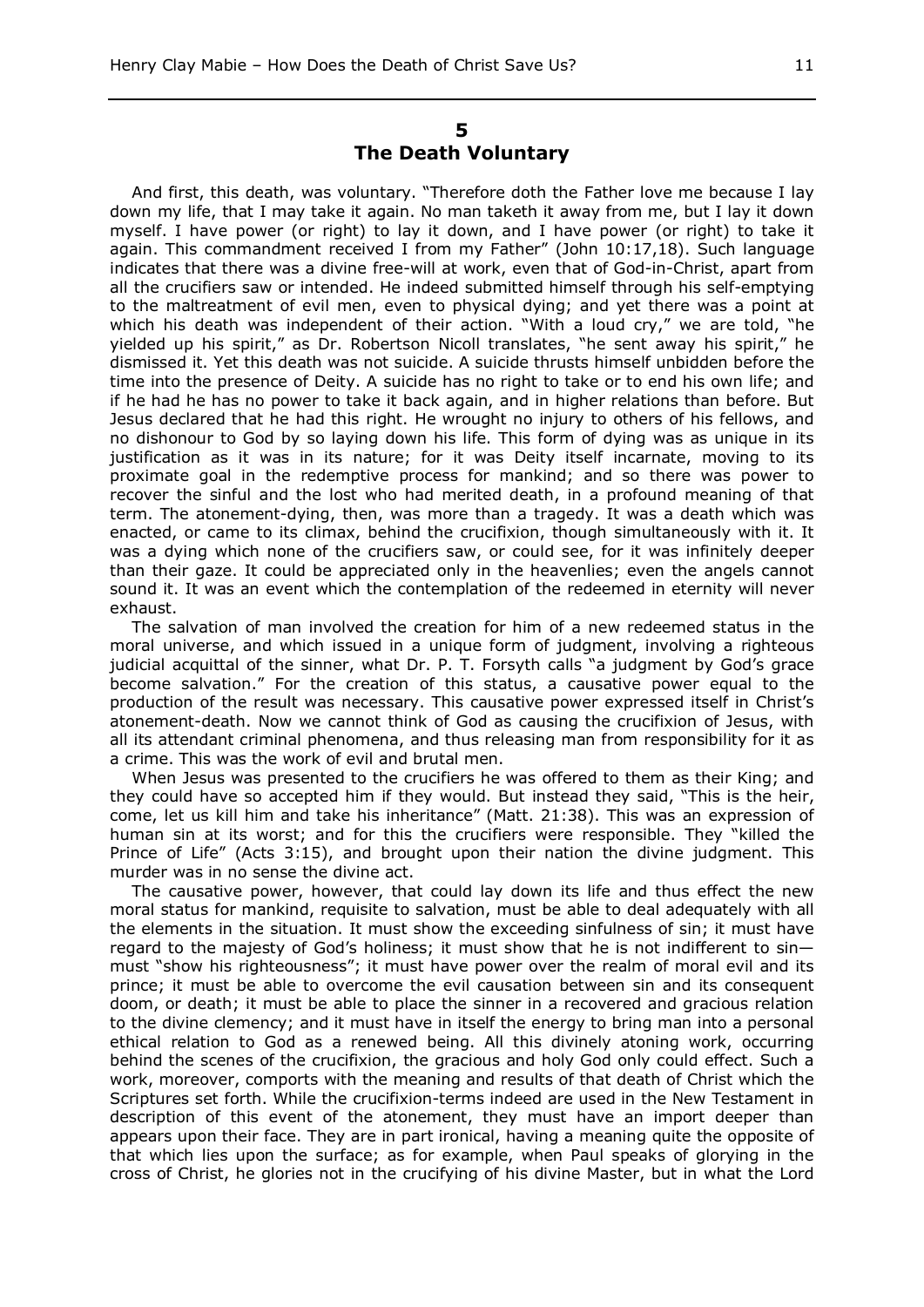was working out concomitantly with the crucifixion, and despite its shame. He was glorying in a divine work which turned the tables upon all the crucifiers intended. In the ultimate raising of the crucified from the dead, Christ proved that he had laid down his life in a death very different from that which his persecutors supposed he had died.

The cross, indeed, as the symbol of shame, accentuated the depth of humiliation to which the Saviour went for us. Hence the profundity and appropriateness of its use in the New Testament as a symbol of redemption.

Now God's voluntariness in this atonement-dying, the moment it is perceived, creates a presumption of adaptedness to save, because it speaks of divine initiative; it asserts the reality and depth of a divine love that was timeless, in spirit was eternally atoning and which was morally effective. God was ever in spirit delivering himself into those relations of voluntary endurance which he foreknew his Son must suffer. The Apostle Peter expressed it thus in his sermon on the day of Pentecost: "Him being delivered up by the determinate counsel and foreknowledge of God"—that is, delivered up into such relations to the sin-problem as he voluntarily assumed—"ye"—the crucifiers—"by the hand of lawless men did crucify and slay."

When we see this positive factor at work behind the tragedy of the crucifixion, it touches our hearts; and it speaks of hidden moral power to reach our case and to accomplish our redemption. There is in all this at least a strong presumption of divine adaptedness, because of gracious causative power within it; and it awakens our faith in its potency, while also throwing a strong light on the rationale of the atonement.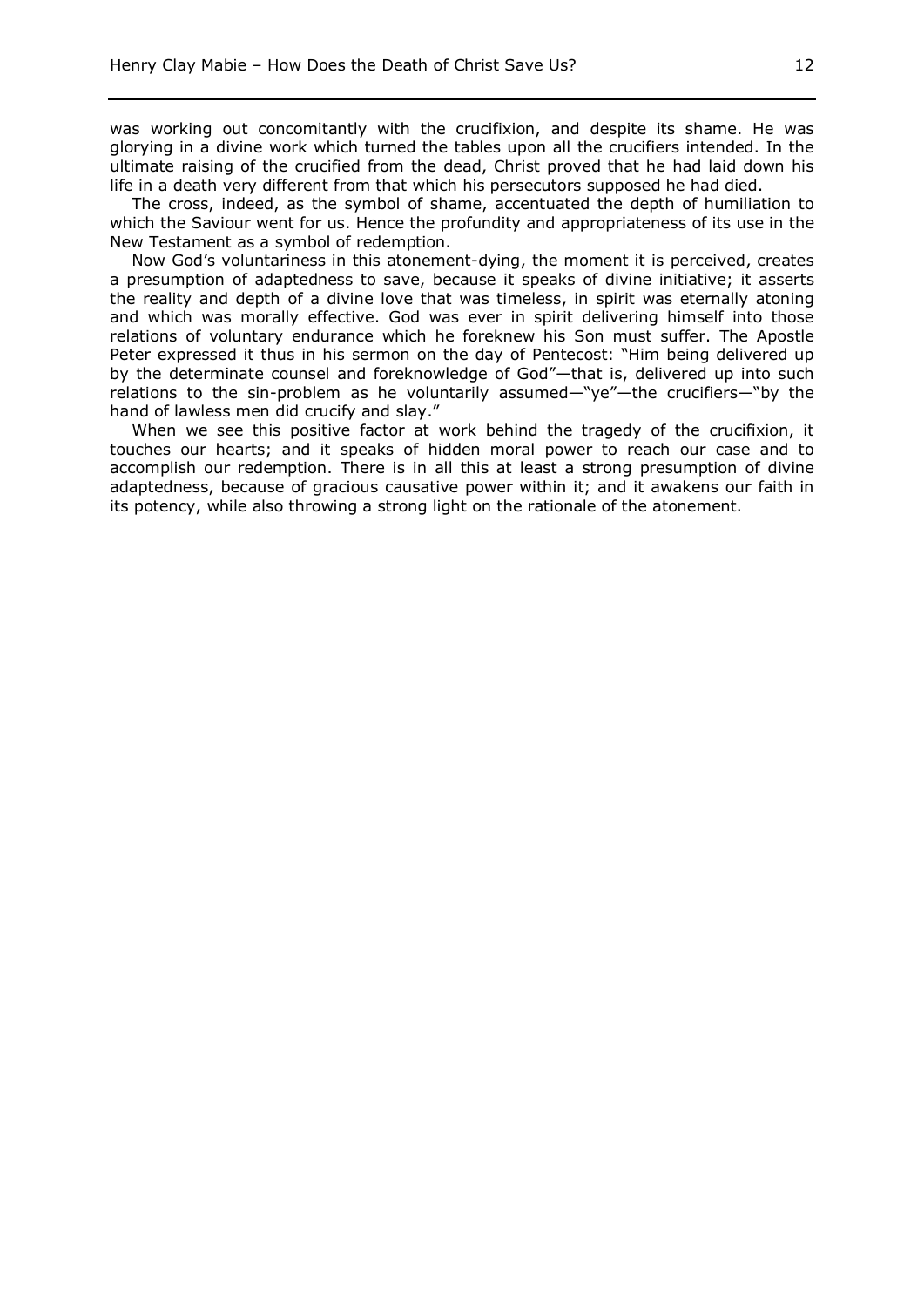## **6 The Death More Than Physical**

The death of Christ had in it the elements of something far deeper than physical dying. It, of course, had in it the pain of appreciating how virulent a thing sin is. It had in it something which implies such a sense of moral separateness from God as we may believe characterizes the state of lost souls. How this could be, it may not be possible for us clearly to see; but its fact is surely implied in the Scriptures.

In so believing also, we get light on a problem which would be far darker if we took a shallower view. In some manner, in Christ's self-limitation, he chose to come vicariously into close quarters with the sin-problem of mankind. He drank even to its dregs, and alone, the wine cup of the divine displeasure against sin.

By this statement we do not mean to imply that Christ suffered anything which the Father also did not share. We must reject the long-prevailing error that God is incapable of suffering. Considered in the harmonious relationships of His attributes, God is indeed the infinitely blessed One. But this world has been invaded by sin, and this has made a difference with God. Sin has afflicted God. And in this affliction he vicariously suffers for sinful men, rather than destroys them. If God can love, or if he is holy, he can suffer. Because he is infinitely holy and loving, and as such is in sensitive relations to his creatures, he is the supreme Sufferer in the universe. And God can appreciate all the moral equities; and in so doing suffers incalculably.

In answer to the question "Is it not a censure on the eternal justice that Jesus should have been treated as the substitute for a guilty race, and should have been allowed to drink its bitter cup?" Dr. John Watson replies: "One forgets that his mind is again held in bondage by the conditions and limitations of human life. Who is this Eternal Judge but the God and Father of our Lord Jesus Christ? Who is this Victim but the Eternal Son of God? It is therefore God who suffers; and if the Judge himself be willing to expiate the penalty, then surely law could not be more splendidly vindicated, and the high ends of justice more fully gained. If it be counted a noble thing in a lowly member of the human race to obey the law of sacrifice, is this high achievement to be denied to God himself? In all this universe is there to be only one person, not only absolved from this highest of laws, but also forbidden its fulfilment, and that person to be God? Is it not more reasonable to suppose that if the cross had become the condition of ethical perfection in human life, it has also been all along the condition of the perfect holiness of God, so that the sacrifice of God in Jesus Christ his Son is the very crown and glory of the highest law?" (*Doctrines of Grace,* pp. 94, 95.)

In this matter we do well to bear in mind that when Christ is said to have suffered, this is only another way of saying that God-in-Christ suffered. When, therefore, we hear Jesus on the cross exclaiming, "My God, my God, why hast thou forsaken me?" (Matt. 27:46) we are not to think that this is the cry of a strictly separate individual crying out to another separate individual, implying that one is estranged from the other, or is enduring an injustice from the other. It is not that the Father in stoical indifference or cruelty is inflicting a wrong upon his innocent Son. The situation is rather this: there is being made on the cross the expression of incongruities, as between Deity in his intrinsic holiness, and Deity in vicarious union with the guilty human race. The Trinity of the Bible is not divided against itself. But God in his essential holiness, and Deity in man's sinful place, suffer the awful sense of moral distance from each other. Nothing could be more paradoxical. Nothing, but for divine grace, could be more incongruous. God-in-Christ is undergoing the painful sense of abandonment to an experience which, but for the fact of his standing in the place of the sinner, would be utterly foreign to Deity. This is the one unique, solitary, and astounding surprise in the whole history of the moral universe— Deity standing at the antipodes of Deity, propitiating himself.<sup>1</sup>. This is the infinite divine tragedy, what Dr. P. T. Forsyth calls the "solemn and ordered crisis *within God Himself*" (italics mine). Hence the exclamation "Why?" It was not that there was doubt as to the propriety, the wisdom, or moral necessity of this separateness; but the astonishing nature of it fitly broke forth in this one absolutely unique hour, when the woe of God in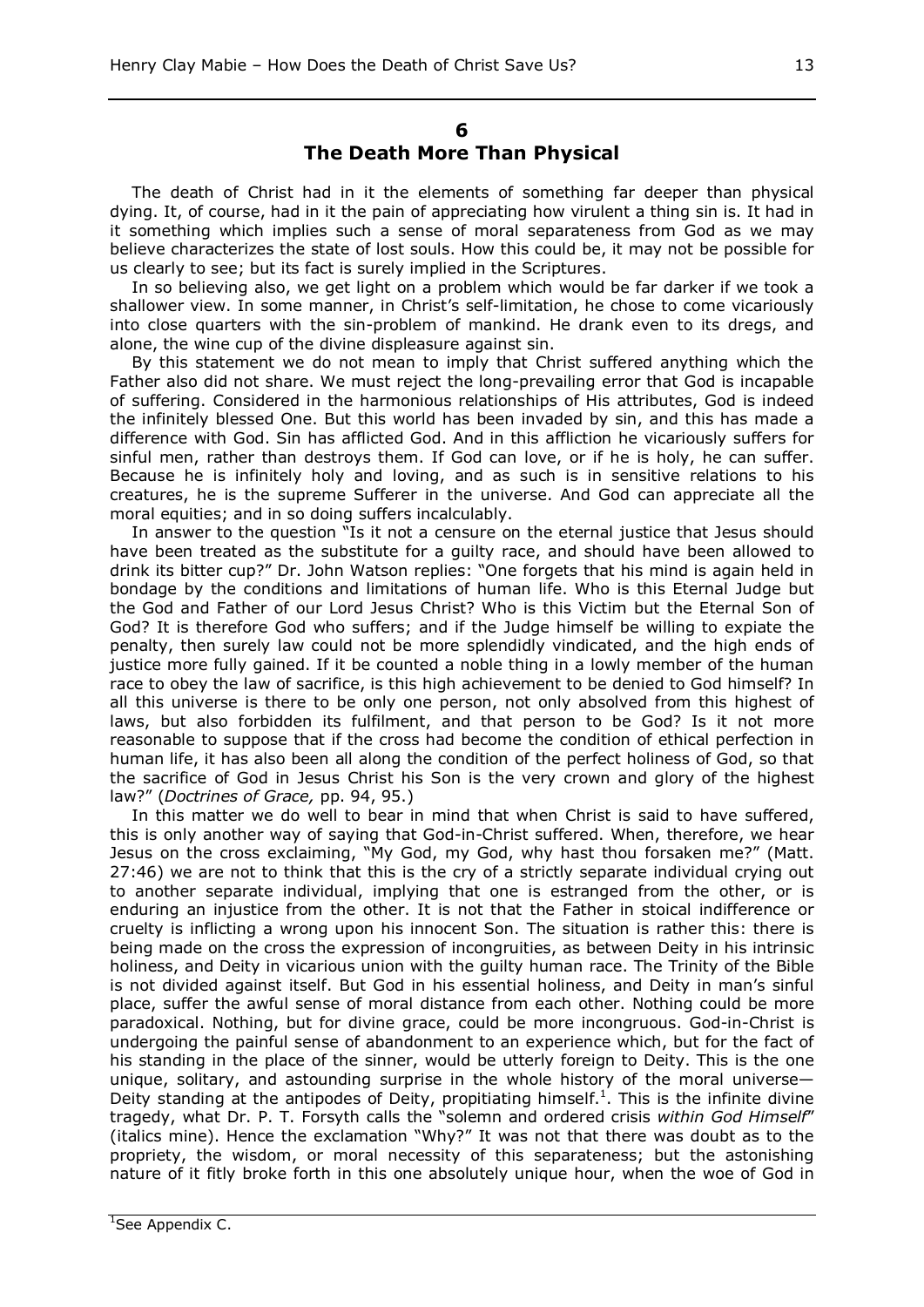the human tabernacle was undergoing its awful passion. That cry of Jesus expressed the sense of Godhood in saving union with man, being forsaken of Godhood in the essential purity which "cannot look upon sin." It expressed the passion of the divine heart engaged at such measureless cost in saving man. To greater depths of condescending love even Deity could not go. Yet to such a length of voluntary humiliation and conscious woe God did go. This the Scriptures say "became Him" (Heb. 2:10). Nor could he so suffer without tasting for the time the bitterness of all that we conceive as involved in spiritual death. Accordingly, we do not hesitate to say that in any proper estimate of what the Bible commends to us as the divine atonement for sin, the tasting of spiritual woe was at the very heart of it. There was a curse in it, and God-in-Christ in some dreadful way entered the atmosphere of that curse and died of it, as a miner sometimes dies of the choke of a death-damp in some deep subterranean chamber. Then the Saviour emerged the victor over sin and Satan. There was, of course, no sin in him to deserve the least he suffered, much less the worst. But by the depth of his knowledge, the fulness of his sympathy, and the largeness of his capacity of self-humiliation, he grasped and endured in kind everything denoted by death—death of the body, death of the soul, and death of the spirit. He was in some mysterious but real way "made sin on our behalf" (2 Cor. 5:21). He was not only "a sin offering." He was that indeed, but more. He became as it were sin itself, treated himself as if he were sin, and in our sin's stead he died. There was a penal element in it.

When Jesus in the last supper gave the bread and wine, the symbol of his love and of his death, to his disciples, he declared that his blood was to be shed not simply for their good and in revelation of the divine love, but for the remission of their sin. Says Dr. John Watson, *"*Because he died their sin would be forgiven, and therefore, before dying, he must have taken upon him the load of their guilt, and in dying he must have expiated the same, according to the demands of everlasting law and according to the will of God. This good Shepherd, as he explained, would lay down his life for the sheep. He would give his life as a ransom for many. If, indeed, the sin of the human race gathered in one huge penalty and cloud of guilt upon the head of Jesus Christ, then it is no wonder that he suffered in Gethsemane and besought the Father that the cup should pass from him, nor that on the cross, as he realized in his heart the horror of the world's sin, he should have cried, 'My God, my God, why hast thou forsaken me?' " (*Doctrines of Grace,* pp. 91, 92). And yet Christ did not undergo penalty in any mechanical, quantitative sense, any commercial sense of enduring so much pain for so much sin. The deep mystery of those travail-pains has been tenderly and beautifully described by Dr. Charles Cuthbert Hall as "the lonely ecstasy of the divine Sufferer, whose tremendous love demands pain as the only available language through which to make its purpose understood."

A missionary of my acquaintance in the far East is living a life of extraordinary strenuousness in behalf of the pagan people whom he so loves. This strenuousness all who know him think excessive. Frequently a tender censure utters itself to him from even the brethren who love him most. In response to some remonstrances which I myself lately expressed to him, the missionary replied, "I really do not feel that I am accomplishing anything for these poor people for whom I labour, unless I am at positive pain in my effort for them; going away beyond anything which the heathen, the native Christians, or my missionary brethren expect of me." Some would say there is morbidness in this. Possibly so; especially in the light by which our human care for each other is usually measured.

The divine-human Christ, however, exhibited to the highest degree the strenuousness of self-imposed pain for man's recovery from sin. In this at least there was nothing morbid. It was the right of sacrificial Deity thus to suffer if he would. "And apart from (such) shedding of blood, there is no remission" (Heb. 9:22). Its uniqueness is its divineness. While, indeed, there is no need that the missionary referred to should essay to make another atonement for sin, God himself having provided "once for all" the allsufficient Lamb for sacrifice, yet may not the missionary have attained to the position where he is filling up "that which is lacking in the sufferings of Christ"? (Col. 1:24), therein he is "being conformed unto his death"? (Phil. 3:10). Such an attitude is at least essentially Godlike, and puts much of our own so-called Christian living to the blush. The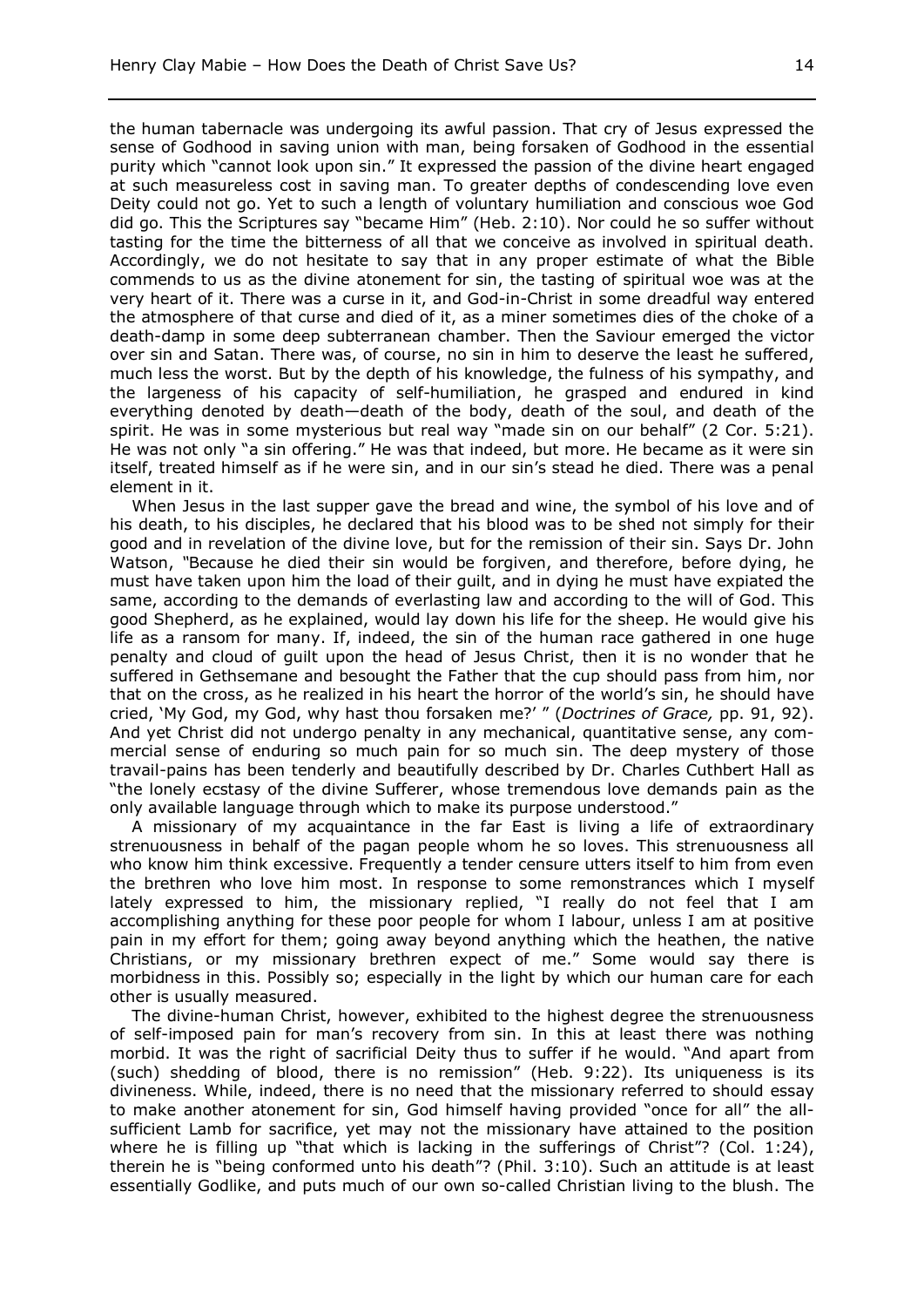spiritual death which we conceive Christ to have undergone was so dire a thing that it resulted, as the evangelists warrant us in believing, in actual heart rupture on the physical side. And even this heart rupture was only a faint symbol of the deeper and invisible heartbreak of the Infinite. In all this, spiritual and moral power was gathering storing itself for dynamic, transforming effect upon men—as through the centuries they should gradually apprehend the depth of meaning in such a death. In thus suffering Christ made acknowledgment in his normal conscience—the only normal conscience the world has ever known—of what sin deserved; and in kind he tasted the penalty he acknowledged. He only knew what sin deserved, and in the practical acknowledgment of that desert he became, as Doctor Forsyth puts it, "the conscience of the conscience." That helps our conscience. We here have a conscience adequate to measure the whole situation, one we can trust, a conscience corresponding to the deepest reality in the moral universe. The assurance born in our souls by the divine Spirit, consonant with the divine word, that Christ in his atoning work is thus "the conscience of the conscience," saves us from the most painful thing in moral experience, the sense of unatoned-for guilt. If God-in-Christ, self-moved, is thus minded to undertake to taste vicariously for me the elements of my doom, and from the foundation of things has been so minded, why should I complain of its ethics? At all events, it wondrously moves me to hate my sin and to sympathize with my God. So at this point also I know, to a degree at least, how the death of Christ saves me.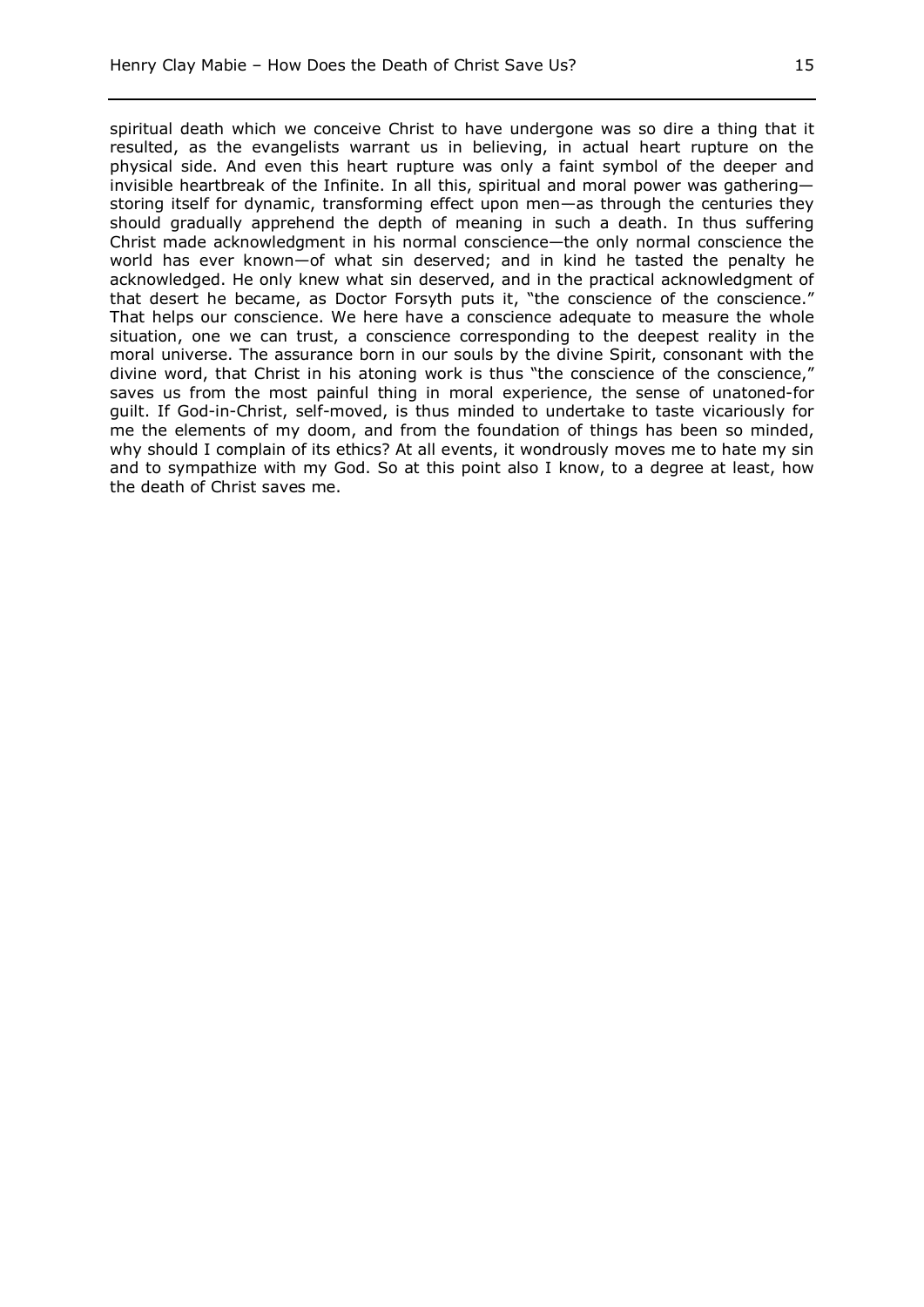## **7 The Death Involved the Resurrection**

The death of Christ was also such a form of dying as logically and necessarily involved his living again on a higher plane, with enlarged and higher powers. These acquired powers were such as on any lower level even Christ himself, morally speaking, could not have exercised.

We have previously assumed that Christ's death implied his resurrection also. But the matter is so important, so essential to the particular difficulty we have set out to meet, that it requires special explication.

To think of the death of Christ as mere mortal dying is a sad narrowing, and so a real falsification of that death as the Scriptures view it. Christ's death is a death plus—pins all that is implied in the resurrection. In the fine discussion of the resurrection in his book, *Christianity and Science,* Dr. A. P. Peabody likens the supersession of the resurrection upon the death of Christ to the manner in which the phenomenon of the sun's rising on the verge of the Arctic Circle follows almost simultaneously its setting. He says: "Jesus (like the sun) just dips beneath the horizon, and lo! from the very twilight of his setting bursts the glorious dawn of the resurrection day." The resurrection was logically evolved from the very movement earthward and manward of the Sun of Righteousness. The analogy pressed a little further would suggest that the dawn is due to the energy of the spheres, whose course is from of old, rejoicing "as a strong man to run a race."

The voluntariness, the persistency, and energy of this death-resurrection movement may be compared to the force of gravity, which moves sun, earth, and stars in their courses; whereas the criminal violence shown in the crucifixion may be likened to the puny attempt of some demented spirit to explode the sun by hurling dynamite at it.

The resurrection was the proximate goal of the cross, predetermined in the heavens, albeit the crucifiers knew not nor cared for any of the real elements involved in it.

Three times in the earthly life of Jesus his gospel was authenticated by the Father's voice right out of the blue, as once before the law of Sinai was authenticated. These three occasions were at the Jordan baptism, on the transfiguration mount, and at the time of the visit of the Greeks, near the end of his earthly course. Now it is of vast significance that on each of these occasions he was in some form accentuating his own death, but in such a form as involved resurrection also—his living again on a higher plane.

At the Jordan Jesus was enacting the sign in symbolic death and resurrection of what he actually was in his own person, the approved Son of man, the *"*second Adam," immortal in his victory over sin and death. Hence the voice of the Father, "Thou art my beloved Son, in thee I am well pleased" (Mark 1:11).

On the mount of Transfiguration the Father was signalizing the message the apostles were to use for morally transfiguring the world. Note the injunction, "Hear ye him" added to the prior utterance: "This is my Son, my chosen" (Luke 9:35). That is, hear him on the theme of his converse with Moses and Elias—the theme of his death (literally, his "exodus"), his passing through the Red Sea to his voluntary dying to emerge in resurrection on the Canaan side of the flood. So hear ye him, respecting the import of this death-resurrection, that ye will gather from it power for your task of morally transfiguring mankind, as you go on to build on my foundations—the foundations laid in my "exodus," the passing of my Red Sea.

On the occasion of the visit of the Greeks, Jesus was impressing his disciples that, if as his successors they would effectively evangelize the Gentile world of which these visiting Greeks were the precursors, they must live out their lives on the same principles on which he lived his; that is, by a species of dying and living again. Hence the emphasis throughout this extended homily on the death and resurrection principle in various forms (John 12:24-36).

In the thought of the New Testament, the death of Christ and the resurrection of Christ always mutually imply each other. The atonement is causative of the resurrection;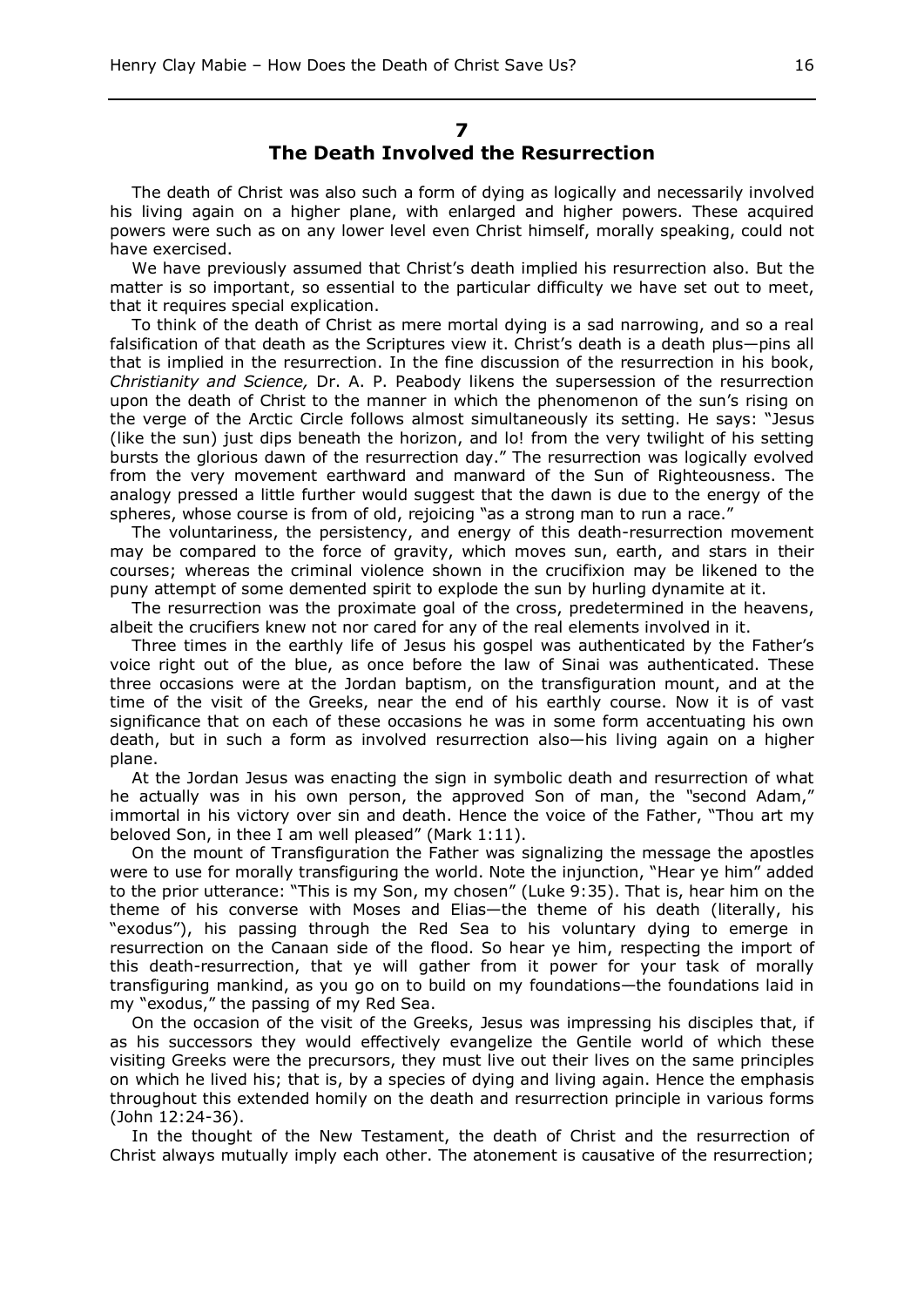and the resurrection presupposes the atonement. These two stand or fall together. But the moment this is seen, the uniqueness of the death of Christ flashes upon us, and is ever after to us a different thing.

On the occasion just referred to, when the Greeks came to Jesus desiring to see him to divine his secret—he answered, "Except a corn of wheat fall into the earth and die, it abideth by itself alone: but if it die, it beareth much fruit" (John 12:24). In the use of this figure, Jesus represented that the key to all that he was, and all he would work, was expressed in the principle of his death considered as a planting, rather than as a mere burial. Burial implies corruption. Planting looks forward to harvest. The living again in the form which attends the sowing of seed-corn was the underlying concept.

A little later, in harmony with the same idea and in full view of his cross, Jesus said, "Now is the judgment of this world—the crisis of all crises—now shall the prince of this world be cast out" (John 12:31). He thus spoke of such a turning of the tables on his arch enemy Satan, who up to the time of his crucifixion supposed he was casting out the Lord Christ, because beyond his death, and conditioned by his death, Christ saw his own triumphant rising again. It was in such a power that he expected to overcome all his apparent defeats. On the same occasion the Saviour said, "And I, if I be lifted up from the earth"—by this expression meaning, "lifted up out of the earth on to resurrection ground"—"will draw all unto myself" (John 12:32). The next expression justifies the conception we are expounding: "But this he said, signifying by what *manner* of death he should die" (ver. 33). A death issuing in resurrection is plainly implied. The "*manner* of death" of which Christ spoke was a death destined to shoot forth into higher, diviner life according to the design of the planter. In this respect, it was an entirely unique kind of death.

That this utterance had conveyed some such impression even to the multitude that stood about, is evident from the query which they threw out, "We have heard out of the law, that the Christ abideth forever, and how sayest thou, that the Son of man must be lifted up? Who is this Son of man?" (ver. 34.) The answer of course is, that the death of the Son of man—the second Adam—was more than the lifting up on a tree, more than a crucifixion. It was a consummation resulting in a glorified life. The lifting up was not finality, but only a half-way house to the divinest of all ultimates, the resurrection. It was the perception of that ultimate that broke into the words of the dying penitent malefactor—the one faith-fllled expression of all the utterances at the cross. The man did not say to Jesus, "Save thyself." He did say, virtually, "Save me!" He used in faith the saving name. And he said, "Jesus, remember me when thou comest in thy kingdom" (Luke 23:42). This was the kingdom which he saw was awaiting the rising Lord beyond his cross. This penitent, and he alone, saw the atoning death as deeper than the tragedy. No wonder Jesus rejoicingly replied, "Verily I say unto thee, to-day shalt thou be with me in paradise" (Luke 23:43). In perfect keeping with this perception of the real nature of the Lord's death, was Peter's declaration in his sermon at Pentecost, when with profound spiritual insight he perceived, and then exclaimed, "For it was not possible that he should be holden of death" (Acts 2:24). The apostle clearly saw that such a person as the sinless divine-human Christ, the Messiah of prophecy—that prophecy which foreannounced the resurrection glory of Christ as plainly as it did his sacrificial dying—that he who by his death had mastered death, could not be a victim of death as mere sinful mortals are.

It was in order to awaken a similar appreciation in those who walked with Jesus on the way to Emmaus, that in a burst of warranted surprise and reproof, Jesus exclaimed, *"*O foolish men—men destitute of that higher reason, consonant with true biblical insight and slow of heart to believe in all the prophets have spoken, behooved it not the Christ to suffer these things, and to enter into his glory? and beginning from Moses and from all the prophets, he interpreted to them in all the Scriptures the things concerning himself" (Luke 24:25-27); that is, the things concerning himself on that subject: "the sufferings of Christ and the glories that should follow them"  $(1$  Peter 1:11). It was morally impossible for Christ "to enter into his glory" except through dying, except through his peculiar kind of dying, one involving resurrection as a peculiar attestation of the real atonement-death.

In Paul's account of the institution of the Lord's Supper, he represents the Saviour as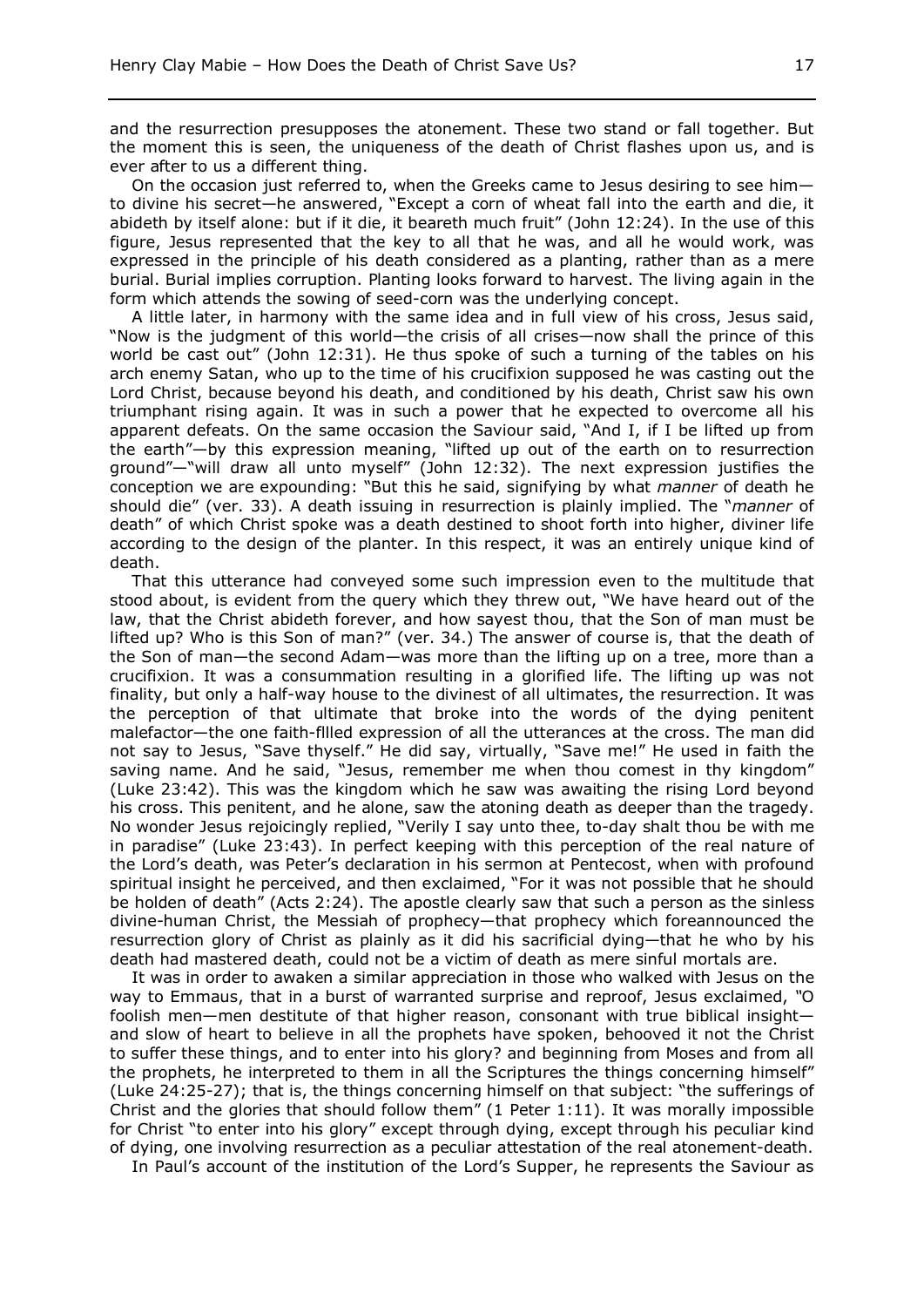saying to his disciples, "For as often as ye eat this bread and drink the cup, ye proclaim the Lord's death till he come" (1 Cor. 11:26). But it is not a mere death that is proclaimed, or that is contemplated. It is a misfortune that many persons in the life-habit of their minds at the Lord's table, think of this table as funereal, mainly occupied with death and mortality. By such persons the table is morbidly viewed, and some absent themselves from it on that account. Most properly there is an element of deep solemnity in that ordinance. On another side of it, however, the commemoration is to be viewed as anything but funereal. It is a festival. It was instituted in lieu of the feast of Passover. At this new festival our Lord twice "gave thanks "; and we eat the bread and drink the wine symbolic of refreshment and exhilaration. This feast concluded with a hallel, or hymn of praise, in the spirit of which "they went out," to service and to conquest. It is ever the trysting-place of the believer with his divine Lover, the banqueting-room where the disciple feasts with his Lord, with whom as such he has great delight, while he is also sobered by the reflection on the vast cost at which this fellowship was purchased. It is precisely at this point that the atonement-death as often as it is properly contemplated, becomes searchingly ethical. Failing of this the observance becomes a sacrilege, and the participant "eateth and drinketh condemnation to himself, not discerning the body"—the body incarnate, the body atoning, the body mystical, and the risen body of believers with whom the communicant is corporately united.

Moreover, this memorial proclaims that Christ, who is remembered as once dead, is now alive, and in the logical order, about to come again, "apart from sin unto salvation" (Heb. 9:28). Now the moment we see the death of Christ pass into this unique glory, we take new heart. There is for us a power of God unto salvation, working mightily for us in the moral universe, as well as working mightily within us, "both to will and work for his good pleasure" (Phil. 2:13). The death thus passed into life (because by the Spirit of God a new quickening energy has entered us) is seen to raise us from death in trespasses and sins.

Jesus in the visions of John in the Revelation is represented as saying, while he laid his right hand upon the seer, "Fear not, I am the first and the last, and the living One; and I was dead, and behold! I am alive for evermore, and I have the keys of death and of hades" (Rev. 1:18). So with a proper view of the relation of Christ's death to its sequel, his resurrection, and of both to ourselves, we in our turn may feel the power of the Saviour's hand upon us; and we may hear him say unto us *"*Fear not"; and we may become certain that the keys of his authority are prevailing to open up to us all privilege, power, and blessing.

The resurrection implies something far deeper than triumph over physical death. It was fundamentally a moral victory. This matter of the resurrection has often been too narrowly viewed, with undue emphasis on the physical or material side. Christ himself, as well as his apostles, regarded his resurrection as primarily a moral achievement, while it embraced the physical change also. Christ's resurrection is a most unique and unparalleled event in this respect. His own character and the mastery also of the sin problem where the guarantee of this sort of spiritual triumph over death; and these two facts—his character and his rising again—afford grounds for the credibility and trustworthiness of the New Testament accounts of the supernaturalism in the life of Jesus in all its forms. Says one, "No denial of the possibility of miracle, however dogmatic, even though it bore the imprimatur of the most renowned scientists of the world, can explain away this sentence of Christ, 'Lo, I am with you alway, even unto the end of the world' " (Matt, 28:20). This promise was spoken by the risen Lord to enforce the execution of the resurrection errand committed to the Church; namely, the errand of evangelizing the whole world. The basis of Christ's confidence that this stupendous task was practicable, was his confidence in the fact of the resurrection in its totality, when once it should be understood, as primarily a moral achievement—an achievement which dealt with the whole sin-situation of the world. This was a matter vastly deeper than the quickening of Christ's flesh. Accordingly, the appearances of Christ in the ten epiphanies following upon the resurrection were indeed so materialized in form, "so objective as to be apprehensible to the senses," yet withal so ethereal at their base as to give the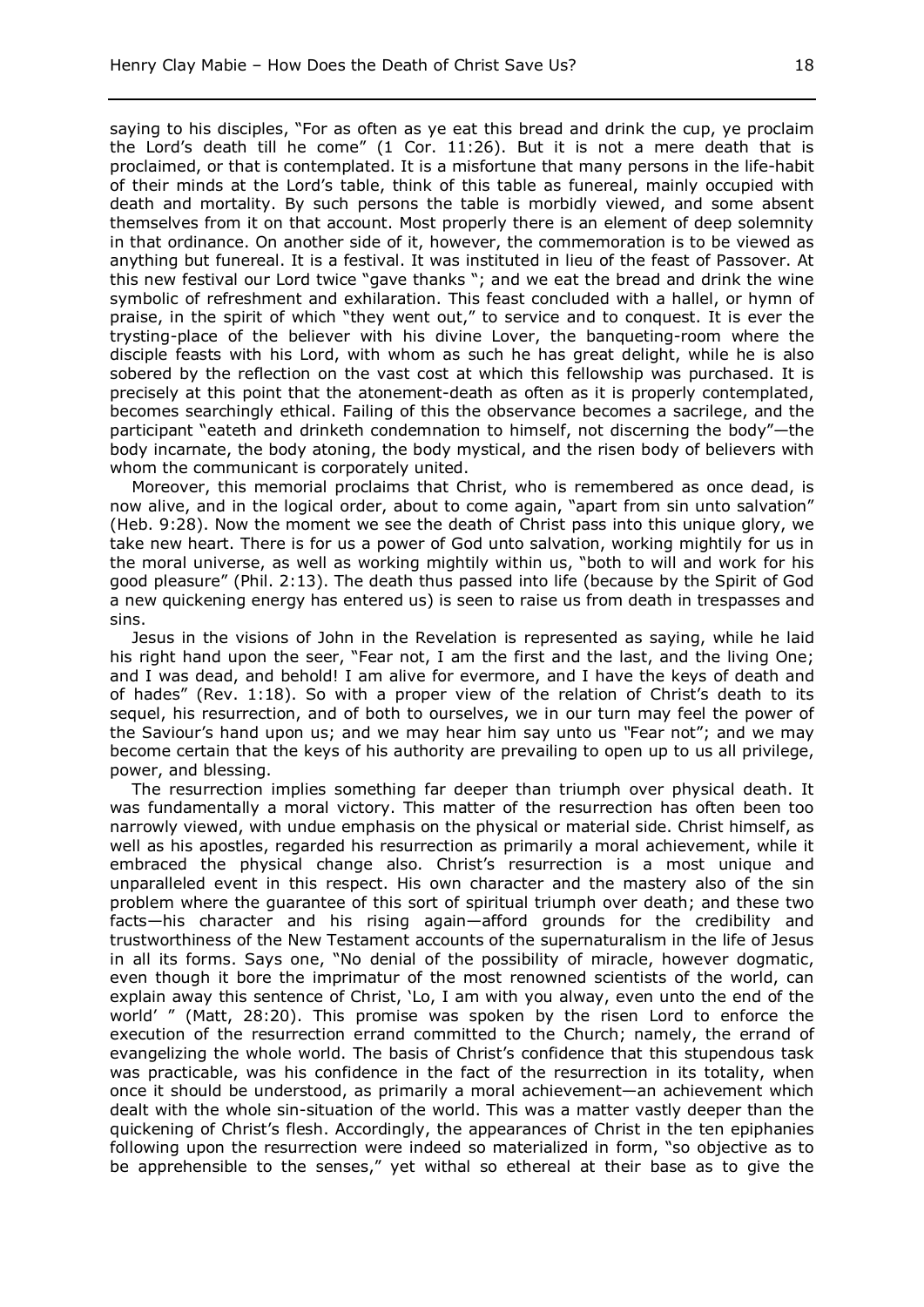"dominant impression that he was and is for evermore an all-conquering spirit." In his resurrection spiritual and material death was potentially overcome, mortality was swallowed up. His rising was not, as Dr. O. O. Fletcher, from whom we have just quoted, has further well said, "A temporal reversal of the laws of death, but a permanent supersession of them."

"It is common," argues Doctor Fletcher, $<sup>1</sup>$  substantially, "in these days, for disciples of</sup> the Neo-Hegelian philosophy to deny that a universal and eternal religion can be linked to an historical event in time. We might concede this if such a representation covered the whole case; but the situation is far otherwise. Back of Christ's rising from the dead, and perfectly congruous with it, is the reality of his sinless self-consciousness. And this reality puts him far above the rank of a mere 'historical personage.' "

Through the moral achievement of the resurrection, especially, Christ reaches an unequalled height. He thereby becomes a super-historical personage; and as such he is "eternal in life and universal in power." He is "the same yesterday and to-day, yea and for ever" (Heb. 13:8). In such a light we better see how the whole energy of Christ in death and life works to save us. $<sup>2</sup>$ </sup>

<sup>&</sup>lt;sup>1</sup>In a remarkable essay *The Resurrection in the Light of Modern Science*, published at Chicopee, Mass.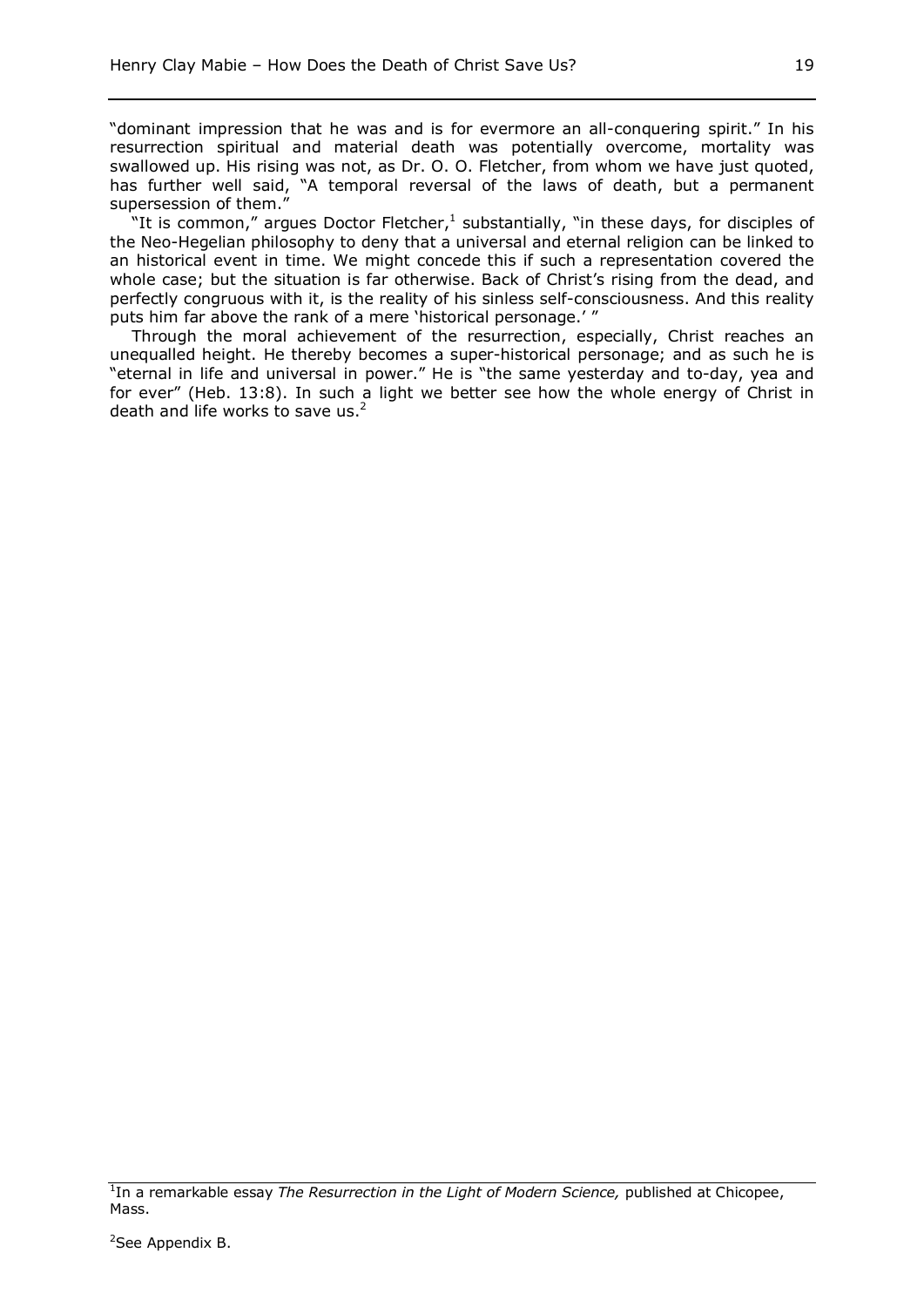#### **8**

# **The Death Involved the Ascension and the Gift of the Holy Spirit**

So long as the death of Christ is conceived as a mere episode in the life-course of Jesus, standing apart from his whole presence and career, it is of course difficult to perceive the connexion between such a death and the salvation contemplated.

As we have previously stated, the death of Christ was a death with implications. Several of these we have named. We now mention another, organically connected with the voluntary laying down of the Saviour's life. This Christ who died not only rose from the dead, but after a period of forty days, also ascended, "far above all rule, and authority, and power, and dominion, and every name that is named, not only in this world but in that which is to come" (Eph. 1:21). As there seated, Christ has become the divine-human intercessor in our behalf. But Christ is not an intercessor in any such sense as implies that he is a separate third party, brought in from without, to stand between an irritated Deity and the victims of his wrath. Christ's intercession is rather the extension of the efficacy of the atoning-death. In this work he is in entire accord with the Father, dealing with high moral relations as between Deity and humanity, at the point where sin had threatened all.

The intercession represents the principle of mediation, as between, not different persons, but different moral forces in the universe which were at variance. This intercession had to do, not with the disposition of God, but rather with the harmonious and self-consistent action of God in the work of saving from the multiplied potencies of sin. It had respect to ultimate harmonies and relations in the entire spiritual realm. It implied that so long as the ascended Christ, in the entirety of the act of his sacrificial work, is at the right hand of the Father—the place of privilege and power—nothing can ever go back of or disturb the moral equities there represented for repentant souls. This work evermore avails for us. If the intercessory prayer of our Lord in the seventeenth chapter of John be carefully studied it will be seen how completely Jesus identifies all he contemplated with the Father's original will. "They know that all things whatsoever thou hast given me are from thee" (ver. 7).

"That they may be one, even as we are"<sup>1</sup> (ver. 22). Apart from the Father, Jesus never did one original thing. "The Son can do nothing of himself, but what he seeth the Father doing" (John 5:19).

How certain then it is that in the mediation of Christ he deals with moral relations relations which concern moral equities and adjustments as between God and man rather than with mere dispositions; with moral consistencies and not with tempers.

But more than this. Christ as ascended has "received gifts" of the divine Spirit for us, the purchase of his redemption. "When he ascended on high, he led captivity captive, and gave gifts unto men ... And he gave some to be apostles; and some prophets, and some evangelists; and some pastors and teachers, for the perfecting of the saints unto the work of ministering unto the building up of the body of Christ" (Eph. 4:8-12). From this point of view the efficacy of the death of Christ shows itself in communications of power and grace, through the Holy Spirit, in a thousand forms in the working energies of the church.

Looked at in another aspect this work of Christ as ascended expresses itself in creating here on earth through the Holy Spirit a new atmosphere, or element, spiritually magnetic with his own risen power.

Marconi and his collaborators have demonstrated that the atmosphere which envelops our earth is charged with an electric fluid through which a machine may transmit a current to another instrument attuned to receive it on the opposite side of the ocean. Newfoundland to-day is sending business messages to Ireland as freely as Boston sends them to New York. These wondrous things are possible because of the existence in some mysterious way of this vast circumambient ether or field of magnetic force, so susceptible to the passing of a current of thought from one point to another even through the air. It is expected that shortly some form of power will also be transmissible through

<sup>&</sup>lt;sup>1</sup>In this High Priestly prayer about forty distinct phrases in which Christ's intercessory work is grounded in the anterior, even eternal purpose and work of the Father, may be enumerated.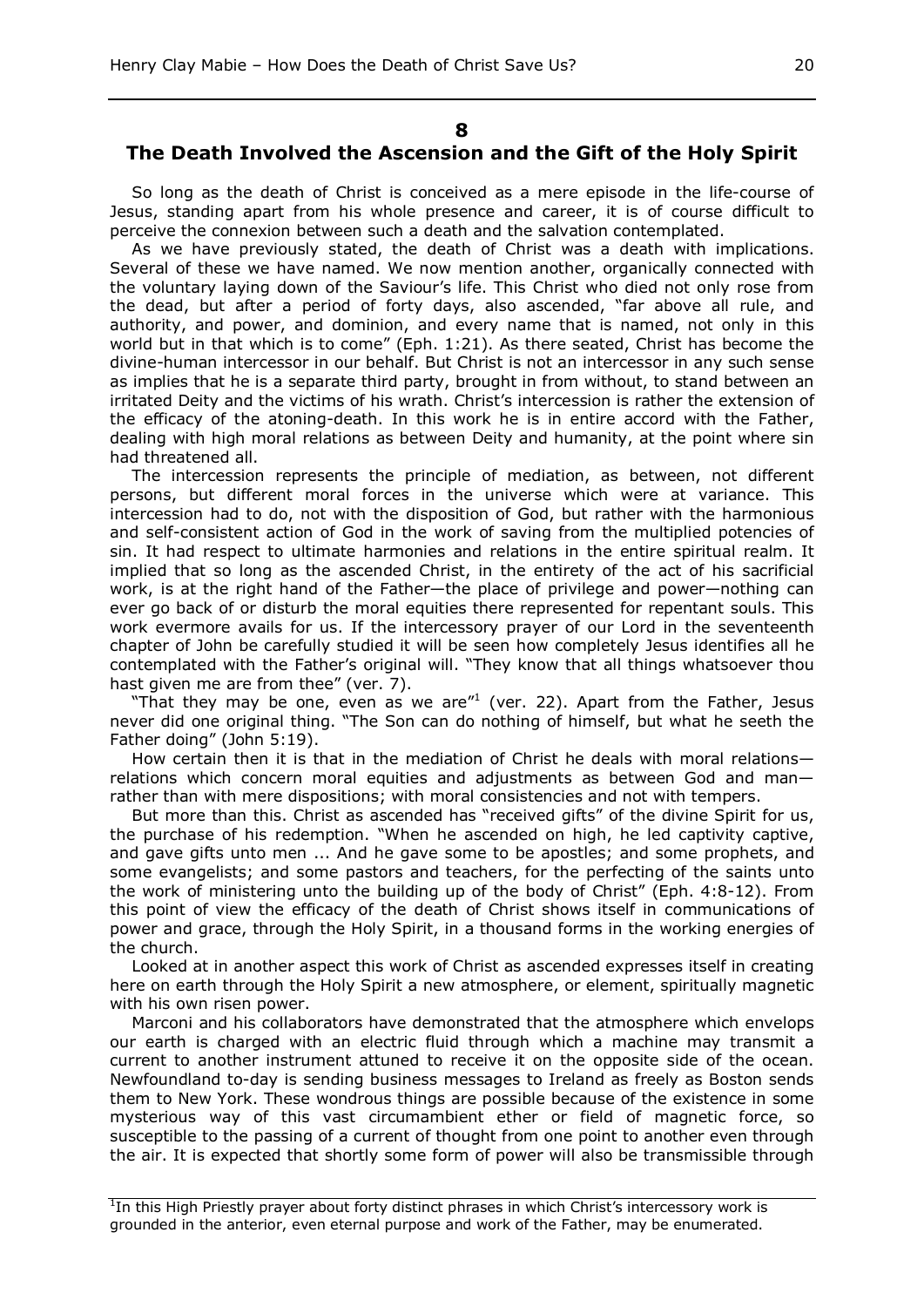the ether.

In some such way, through the enduement which came at Pentecost, the whole atmosphere in which we dwell spiritually has been charged with a peculiar energy; it has been endued with a new susceptibility. Since then, so long as we are attuned to the spirit of the risen, living Christ who is at the right hand of the Father, and who through his own divine work has become so attuned to us, we may live in the most intimate relation to his grace and power. We can in every activity of life do and achieve what otherwise would have been impossible to us.

An illustration such as this may help us to understand the marvellous significance of Pentecost. Pentecost accentuated the fact that since Christ's atoning death was accepted in heaven, Christ's promise of the Holy Spirit to the disciples: "Behold, I send for the promise of the Father upon you!" (Luke 24:49) was being fulfilled. The gift of the Spirit is not to be adequately thought of as something bestowed in an episodal, sporadic way. Previously to Pentecost, the Spirit indeed came upon individuals and even companies of men for particular purposes in the way of an affusion or in the communication of a particular gift *or* grace. But the condition and manner of this power are more clearly disclosed in the gift of the Spirit at Pentecost.

The coming of the Spirit on that day signified that the atoning, risen, interceding Christ was now become dynamic—logically so—for the church in a new way; namely, in the creation for the church of an all-enswathing element in which it could exercise its life—an element as necessary to the soul as atmosphere is to the lungs, or water to the fish. While the Holy Spirit is ever a person, he also has a mode of his being as an element, or divine ether, of which we may properly speak, as "it" as well as "he." In the Acts the Holy Spirit is referred to in both ways, according as the Greek article is used or not. In the element of this invisible but real divine ether, since Pentecost, the church was expected henceforth to live its life and perform its functions. Moreover, according as the church does reckon on this power in the habit of its new life, will it realize the divine enduement of power, intended for the effective service of Christ, in each generation, until he comes again. In this "field of force," the believer becomes conscious not of the Spirit (who is pleased to conceal himself), but of Christ (whom it delights the Spirit to reveal), and of his own union with him. This union is organic, vital, reconstructive. It is a mystical union. But it is none the less real on that account. It is the marriage of the bride to the bridegroom; the union of the member with the Head, in the new Adamic relation. And the potency of all this is in the death of Christ properly understood.

Since the Christ who died is alive again and is now exalted on the intercessory throne, he has become the new polarizing energy of mankind. He is the personalized dynamo in the moral universe, working through a "field of force" which he himself has created. The situation thus constituted, in which mankind may live, move, and have its being, is as permanently charged with his potential and saving energy, as our physical universe is alive with electrical power, even though that strange fluid is wholly invisible to the eye. This moral and vital energy of the Christ is as available for us as the magnetic energy in the charged overhead wire is usable for the trolley car; all that is necessary is to keep the trolley in contact with the wire, and new divine movement is possible in our life.

Of course in principle and potency, this power was ever incipient for the race in God. It was constitutionally so. He was that kind of a God—an atoning, mediating, interceding, and indwelling God. The historical enactment of all this, however, was necessary, to render it concrete, pictorial, and apprehensible by us. Mankind is thus enabled the better to get hold of it.

When, therefore, the death of Christ extended and applied through this gift of Pentecost does lay hold on us, it works the profoundest changes. That power changed Peter and his companions into different men, and so saved them in a larger sense than they were saved before.

In the same way, the continued power implied as constant in the church since Pentecost passes into and empowers us; and thus also it saves us in a larger sense than previously. It saves us if we will but have it so out of weakness and ineffectiveness into Spirit-filled might and power.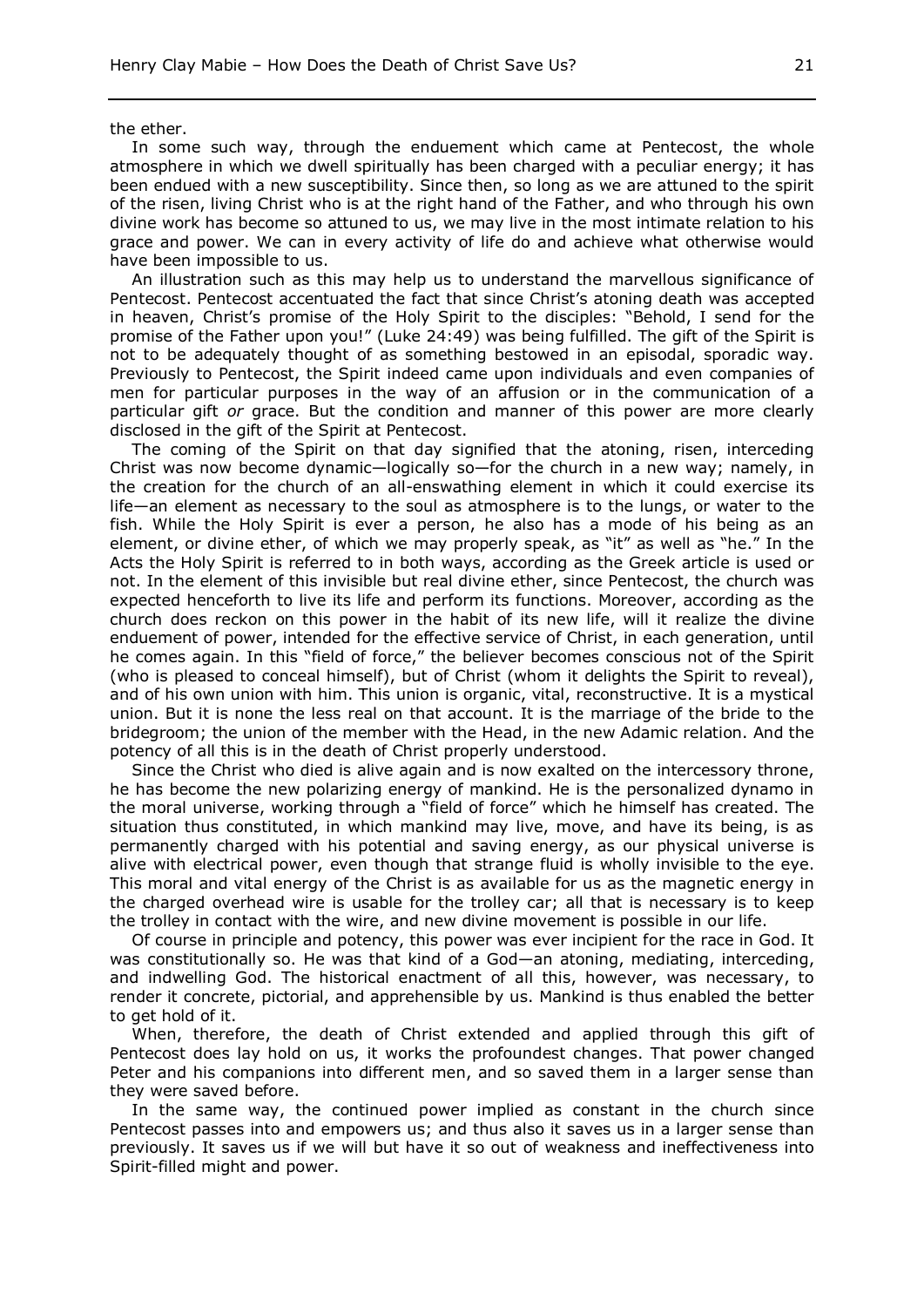#### **9**

## **The Death Implied a New Vital Union with Christ**

From the beginning, the provision of salvation through the death of Christ was upon the presupposition that every believer in that death would become vitally and personally united with Christ. Salvation through the death of Christ was thus never conceived in the divine thought as a mere artifice or trick of legalism. In so far as it has been made to appear such, in some narrow constructions of language in the New Testament, we may depend a deeper insight into that language with its implications, would dispel the illusion. The so-called "temporary thought-vehicles" of forensic representation, stand for some ultimate moral realities, in the nature of God, and in the nature of the moral universe. The principle of the mediation then involves something organic to Christ's person, to all the previous steps embraced in his dying and living again in glory; and organic also to all the members of his mystical body. It contemplates bringing them all subjectively into real unison.

It was but half the truth that men saw when they perceived the substitutionary bearing of the death of Christ on their salvation. Stopping there, the view of salvation was inadequate and mechanical; and it was certain to fall into positive error, as partial inferences were drawn from so narrow a premise. The mechanically substitutionary idea failed to comprehend that the death of Christ was vicarious in such a sense as committed the believer to holiness of living, rather than sanctioned a release from beholdenness to moral law. It does release us from the bondage of guilt and condemnation. This death, however, was such a death that when in its whole fact and energy it comes to exercise itself, it provides the dynamic needed to enter into the believer, and empowers him to live the new life to which the death of Christ has committed him.

In the great utterances of the Apostle Paul, in the fifth, sixth, seventh, and eighth chapters of the Epistle to the Romans, this is set forth with the greatest clearness and force. The apostle shows how the energy of the Christ who was crucified, is risen, and now reigns above, through the might of "the law of the Spirit of life in Christ Jesus" (Rom. 8:2), becomes inwardly a power for righteousness in the believer. Says Doctor DuBose, "All the reality in the universe can be no gospel to us as long as it remains objective, or until it enters into living relations to ourselves." To the invalidity of this objectiveness we agree if by objective is meant *exclusively* objective.

There is undoubtedly a subjective side in the saving work for men; but it is often overlooked that in order to the awakening of the right subjective attitude in the soul, the outer objective facts of Christ's atoning work need to be definitely seen and felt. If it is true that even the Holiest cannot forgive by a mere act of the will, without making cost to himself, it is also true that one cannot receive forgiveness without an antecedent preparation of mind, and even a unique movement of the forgiver upon one's heart. There are difficulties to be overcome in the subjective soul in order to effect a real forgiveness and conversion. If one is to be truly and wisely forgiven, it must be under such conditions as make it difficult to repeat the sin. Nay, more; a forgiveness that has value presupposes that an actual moral revolt from the sin forgiven has occurred. One who is the subject of a real evangelical repentance discovers, to his horror, that he has brought the judgment due to his sin upon his God—that the logical and actual outcome of his sin in its ultimate crisis really crucified the Lord of Glory. To repent truly, which is not an easy matter, is to discern this, that there is a divine care, even to the endurance of sin's judgment, which still follows after the soul (even though it has killed the Prince of Life), with desire to recover and pardon it; that this forgiveness is offered even at the expense of the divine heart-break. The moment this is seen there results a change on man's part of care also respecting continuance in sin. The bearing of one's sin upon God is seen and a profound revolt against it is awakened. Thus true repentance is grounded in the objective power of Christ's death.

In order to realize the divine love also, which is most fundamental in the soul's renewal, and which is to prove the staying power in all subsequent life of the Christian, the profound objective in Christ's sacrificial work needs to be seen. Now the divine love is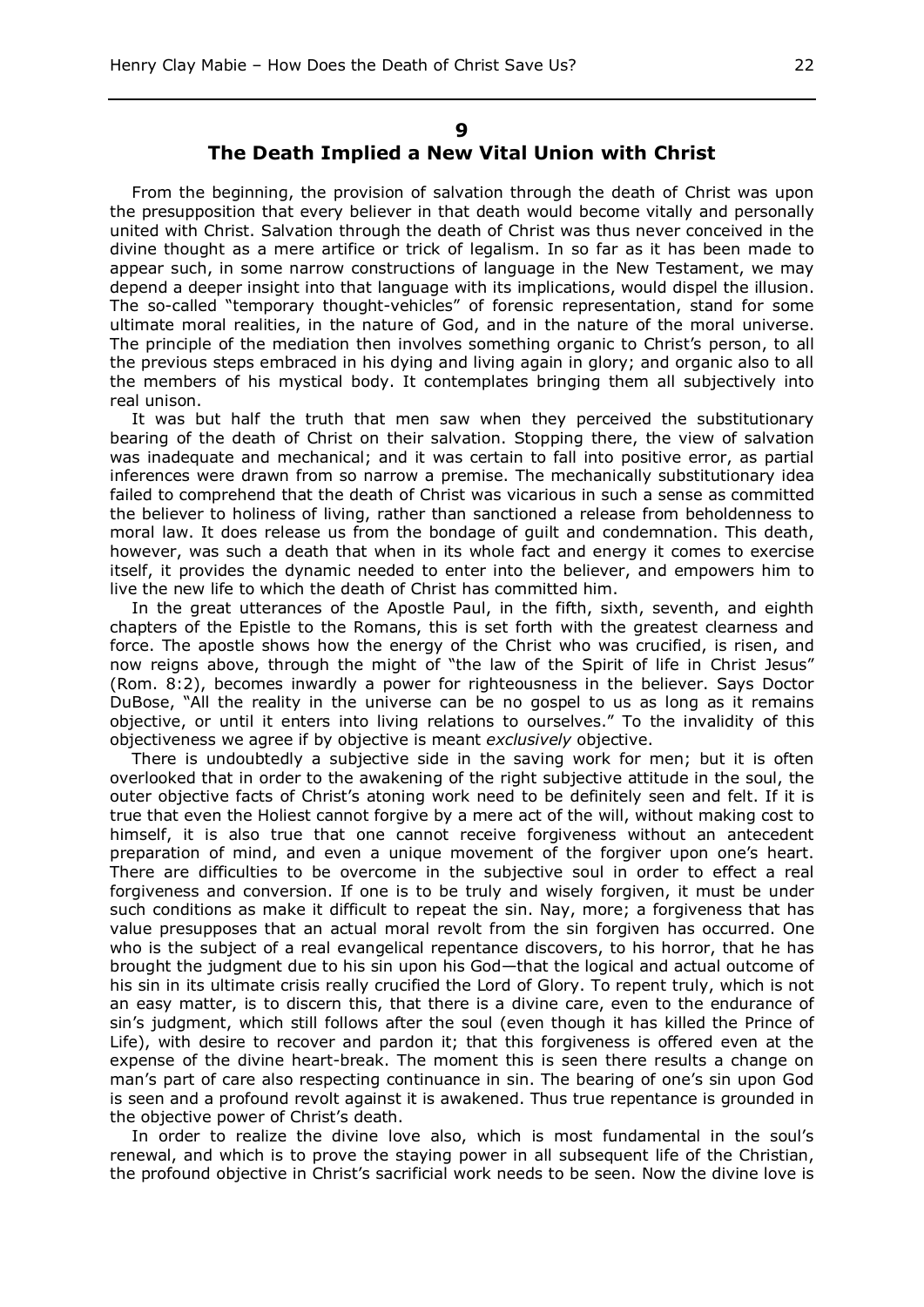not merely clemency in God, not mere amiability. God's love in order to secure our trust must be a holy love. Christ's Father was a "holy Father." The divine love must deal with sin and guilt; in order to do this, either to divine or human satisfaction, this love must include in its own internal necessity a fit judgment on sin as an accomplished moral fact in the divine government. This love is revealed on the background of a proper judgment executed against the whole sin-principle; a love which did not go to the depths like this would be superficial and even immoral.

Still further, the perception of the objective sacrificial work of Christ as the accepted provision on the part of God himself of a dire judgment upon the sin-principle must ever be the basis of a restful faith. The sinner, naturally both timid and suspicious respecting God, is helped by knowing that God-in-Christ has met and answered his full guilt. There is then no danger that some unexplored remainder of his guilt may some day return in judgment upon him. Christ and he alone was able to measure to the full the due judgment which belonged to our sin. Since he with infinite knowledge and sympathy has measured and satisfied it, we are enabled to trust and rest. Thus the objective and subjective aspects of salvation are really correlative; each stands or falls with the other. Thus again it is better seen how the death of Christ savingly affects us.

The real Bible conception of the atonement-death of Christ was never narrowly or solely substitutionary and objective, and, as such, built on any "forensic fiction": it was a death archetypal to our own death to sin and resurrection to newness of life. The Bible view throughout has ever been *vicario-vital.* Leave out the vital element—the very point at which the substitutionary work passes into subjective power—and you have emasculated the Bible view of the atonement. You have emptied the death of Christ of its intrinsic and distinctive quality and meaning, as well as of its predestined power to reconstitute the soul in righteousness and true holiness. On such perverted data, of course, no one can show how the death of Christ saves any one.

Let the death of Christ, however, be conceived as *vicario-vital in* its bearings and implications, and all is changed. The rationale of its power over men is then quite another matter.

This *vicario-vital* characteristic of the atonement may be illustrated by the working of the principle in the relationship of motherhood to offspring. In human motherhood, the mother prior to the birth of her infant vicariously bears its life in a way of which the child is long unconscious, and for which it is irresponsible. The infant as yet has no independent life. That life, in the exercise of the vital functions of the mother, is lived vicariously, although the germ of an independent life is there. After the birth of the child into the world, the mother for a long period still vicariously bears her child's limitations, weaknesses, and sicknesses, the incipient individual life meanwhile gaining in vigour.

By and by the child attains to its majority, and its personal life becomes mature, so mature that it almost forgets it was ever dependent on a life and care and suffering anterior to its own. The vicarious element now recedes into the background while the personal vital element comes more prominently to the front. None, however, knows so well as the mother how dependent throughout this life had been on her own vicarious, substitutionary love. The child may forget, but the mother never.

Even so it is in the working of the substitutionary death of Christ. At the beginning everything starts in the vicarious realm of God's parental and redemptive love. Later, the personal, subjective life awakes to its own self-consciousness. Later still, the separate life of the believer becomes more and more conscious of its independent selfhood. But even then the love and grace which are constitutionally in the vicarious divine principle, by a subtle alchemy, keep passing into the new vitalized personality of the child. One may indeed reach a place where he imagines the vicarious initiative was never a reality in his personal history; and he even may disown it outright. A generation of persons, careless of Christian truth, has been known to live on the moral momentum derived from its evangelical forebears. In such case denials of worthy ancestral life are as pitiable as they are superficial. A reverent conception of the *vicario-vital* nature of the Saviour's death. as the Scriptures present it, would save from mechanical narrowness, on the one hand,

and from supercilious and arrogant latitudinarianism on the other.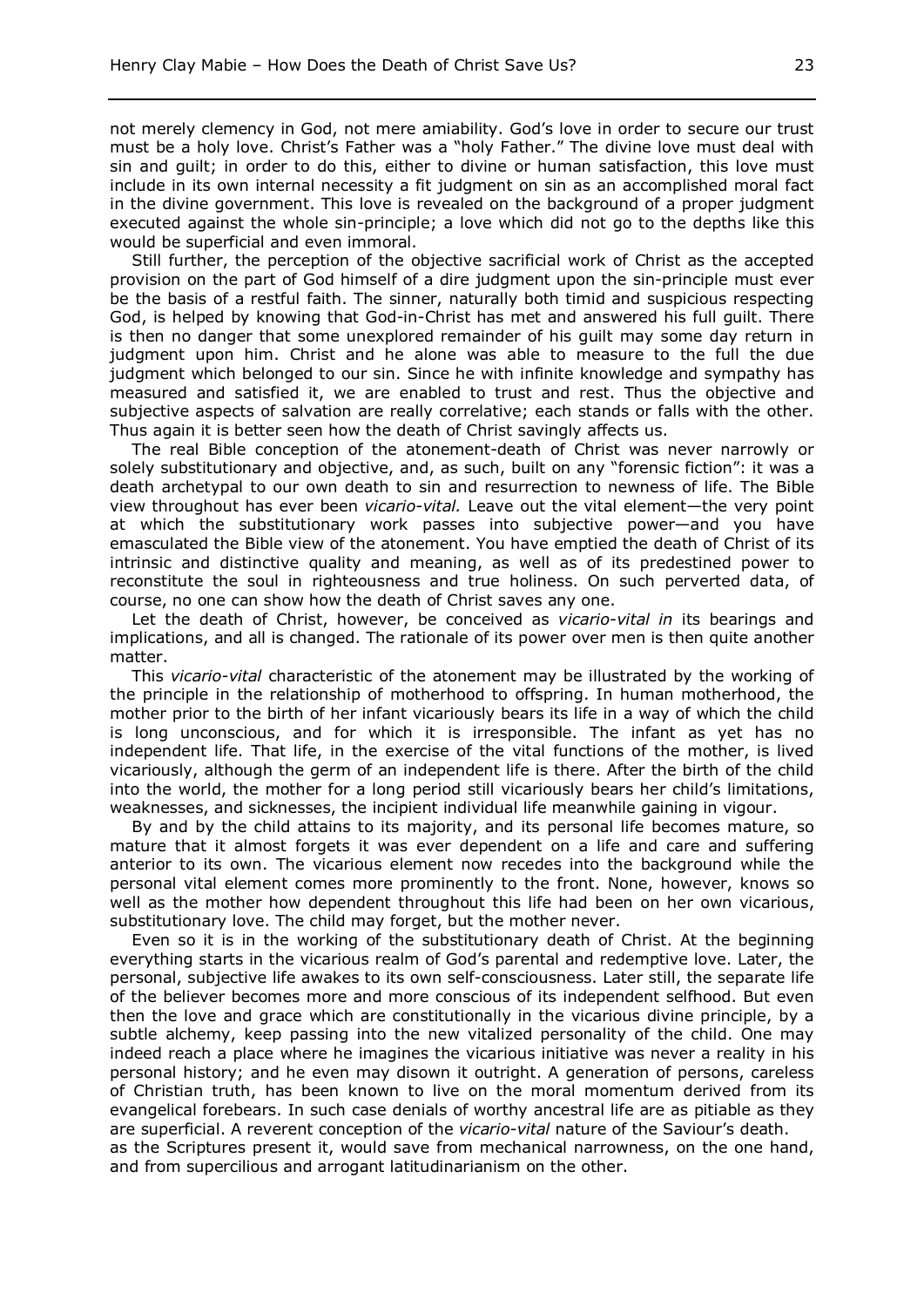#### **10 The Death Implied the Renewal of the Cosmos**

The death or dying of Christ involved also the renewal of the cosmos; and that vitally concerns us. Our salvation will not be complete until the redemption of the body, as well as the soul, is accomplished. And this can never be until creation as a whole has its second birth.

"But now we see, not yet, all things subjected to him." "But we do behold Jesus because of the suffering of death crowned with glory and honour" (Heb. 2:8, 9). This is the pledge that when this process is complete, all things will be put under him. That victory carries ours with it. In the eighth chapter of the Epistle to the apostle says: "For I reckon that the sufferings of this present time are not worthy to be compared with the glory which shall be revealed to us-ward. For the creation was subjected to vanity, not of its own will, but by reason of him who subjected it, in hope that the creation itself also shall be delivered from the bondage of corruption into the liberty of the glory of the children of God. For we know that the whole creation groaneth and travaileth in pain together until now." And not only so, but "ourselves also, who have the first fruits of the Spirit, even we ourselves, groan within ourselves waiting for our adoption, to wit, the redemption of our body" (Rom. 8:20, 23).

Then this redemption of the body will not be accomplished by itself alone. Neither will the cosmical universe be delivered out of its travail pains alone. There is a corporate unity between us and the created universe; even between the mortal body of every one of us and the cosmos. In the historic fall of Eden the whole cosmos shared. As a unity it went down together. in a unity, also, it will at length be brought to its new birth. There will yet be "a new heaven and a new earth." The Captain or archetype of our salvation has been perfected, or consummated, through sufferings; and in this we have the pledge or earnest that in due course we also shall be consummated with him. "That in the ages to come, he might show the exceeding riches of his grace in kindness toward us in Christ Jesus" (Eph. 2:7).

Jesus as glorified is the corporate new Head, not only of all believers, but of the whole cosmos also. And we are to be "like him" (1 John 3:2). He declared that if he were to be uplifted out of the earth through his atoning death on to resurrection ground, he would "draw all"—that is, all things—unto himself. He would become the new personal centre, or nucleus, to whom the now groaning universe will radically relate itself for transfiguration, or deeper reprobation. In the Revelation Jesus is represented as saying; "Behold, I make all things new" (Rev. 21:5). The full salvation of men then involves being delivered into "the glorious liberty" of environment, as well as of personal being. In such a salvation of the cosmos we shall find our coronation. Christ's death was intended to swallow up death, death in every form the death which fills creation with sobs and heartbreaks, the death which brings pain and blight to plant and animal life, the death which has filled the earth with venoms, thorns, and thistles—all that has made "creation red in tooth and claw," and armed it against the man of Eden. Man can never come to his own, until once again he shall have dominion over every hostile and malicious earthly thing; not until "the wolf also shall dwell with the lamb and the leopard shall lie down with the kid; and the calf and the young lion and the fatling together; and a little child shall lead them." Nay, not until the very morning stars shall again sing together in unison with their glorified Lord.

While now, man for a season is abased and "made a little lower than the angels," he is yet as the exhibition of God's highest glory to be "set above the heavens." He is to be "crowned with glory and honour" (Ps. 8), and to beset above all the work of God's hands. Redemptive works, the work of God's heart, are unspeakably greater than creative works, the work of his hand.

Now the potent energy to work all this transformation and glorification is the death of Christ extending itself to the whole cosmos. This from the beginning was purposed in the Lamb "foreknown indeed (as slain), before the foundation of the world, but was manifested at the end of the times" (1 Peter 1:20). This is the death which has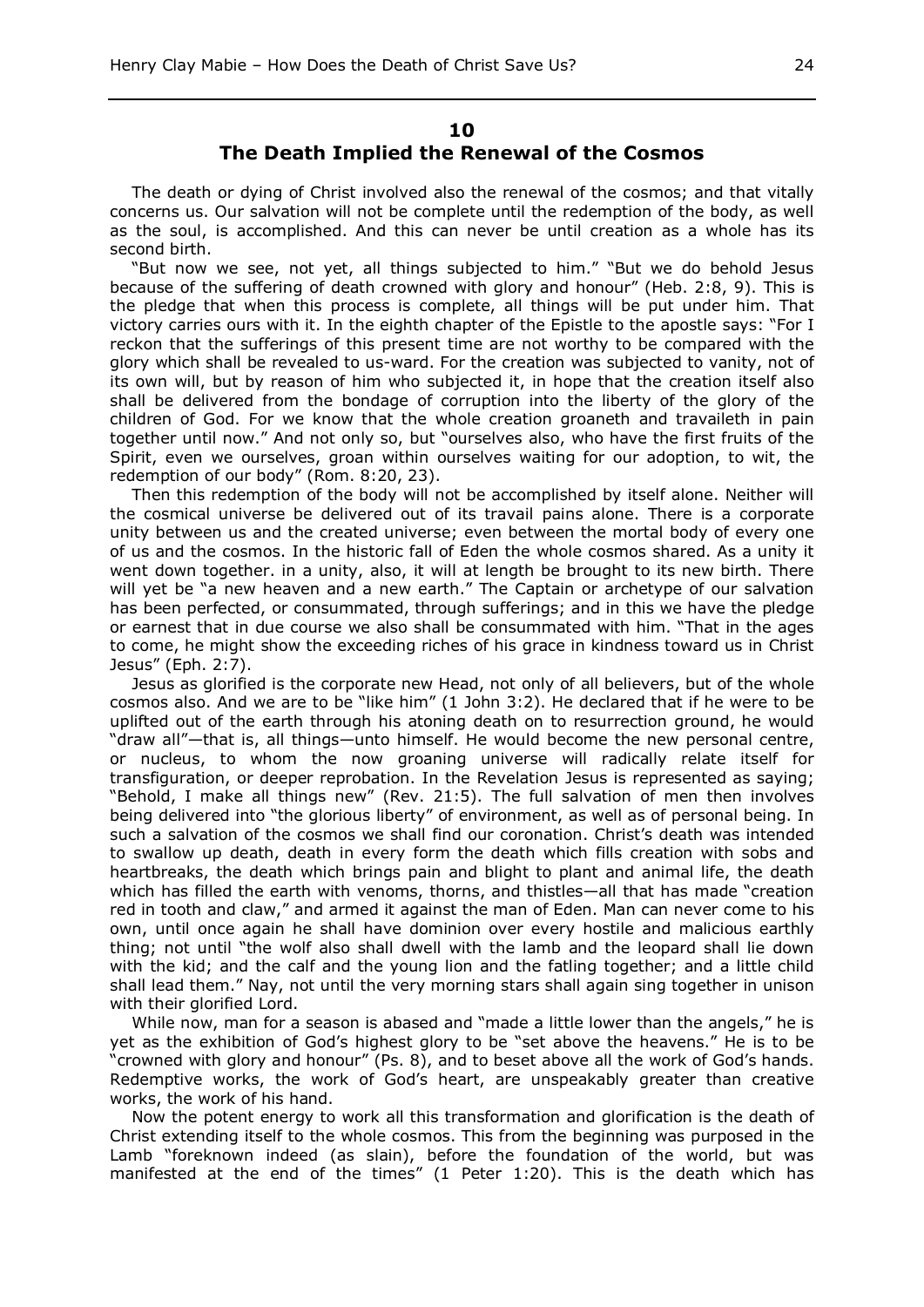"abolished death." "For this corruptible must put on incorruption, and this mortal must put on immortality; and so when this corruptible shall have put on incorruption and this mortal shall have put on immortality then shall be brought to pass the saying that is written, death is swallowed up in victory. O death, where is thy sting? O grave, where is thy victory?" (1 Cor. 15:53, 55) Christ is yet to be "*Christus Consummator*" as well as "*Christus Salvator."*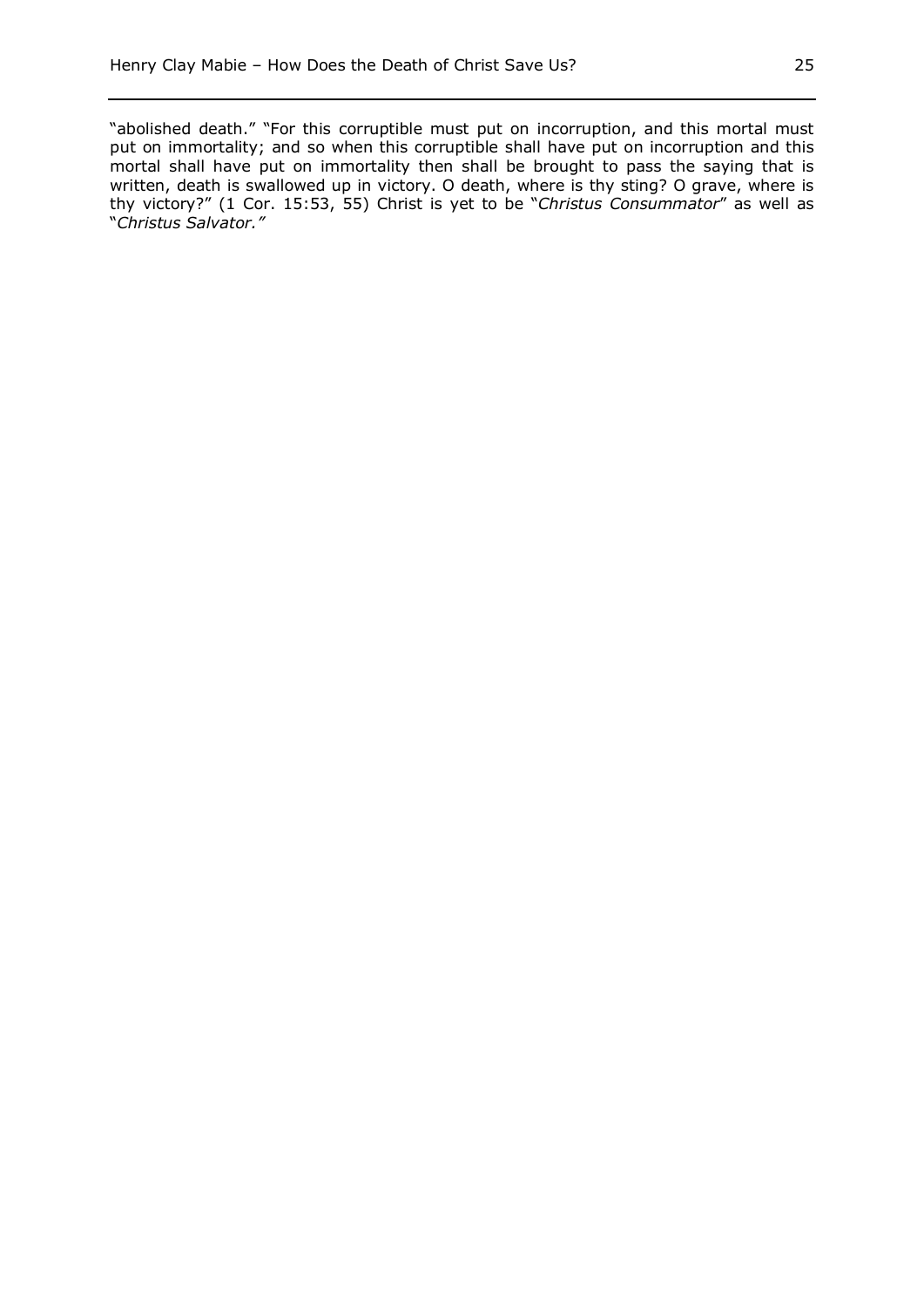#### **11**

#### **The Atonement-Principle Profoundly Ethical in Character**

But our discussion would be incomplete if we did not go on to show that the death of Christ scripturally viewed, and extending itself in the various ways indicated, is always profoundly ethical.

In the first place the atonement, as seen from God's point of view and as related to the whole universe as moral, was intended to meet a supreme ethical exigency which had arisen in that universe from the incoming of sin. There was a matter of ill desert attached to the sin-principle, and with this God had to deal, if he was righteously and adequately to save his creatures. This was the source of all true ethics in us; and with this matter God did ethically and yet savingly deal. This root of ethics in God himself anticipated and conditioned all those ethical conceptions which are to come into practical realization in us.

Then as to the effect of the atonement upon us to render our character ethical, as it takes effect upon us, the atonement is as ethical as a radical new creation could make it. The atonement is most intimately related to the regeneration of believers. In Scripture thought, it is always presupposed that he who believes on Jesus will subject himself to his gracious authority. As he does this, he will experience the new birth; and if he properly views and responds to Christ's work in his behalf, he will continue to live out his life in the habit of constant surrender to the new form of authority to which he has impliedly once for all surrendered. In other words, the deepest sort of a moral and even spiritual life is implied the moment one intelligently grasps what it is to be a Christian at all.

In the initial confession of his faith, the believer is expected to acknowledge that in the act of his conversion, the old man has become resolved into death, and then in and by Christ's resurrection power he has been remade on the pattern of the risen Lord. Paul expresses this transcendent process in terms of a psychology peculiar to himself, quite outside the psychologies of the schools. However, once it is settled in the mind of the Christian, that revelation may be expected to transcend his metaphysics—and one or the other always will have precedence in thought—this will not stumble him. Confessedly, the whole matter of the soul's reconstitution in Christ, is a super-metaphysical matter, and of course its psychology must be equally transcendent. According to Paul, the case in conversion is something like this; the old ego renounces itself, and through the power of the Holy Spirit a new ego takes its place. Of course this ego is new, and yet not new. *"*For ye died, and your life is hid with Christ in God" (Col. 3:3). To follow the conception in the sixth chapter of Romans, the soul becomes dead to the law—or, rather, the law becomes as dead, so far as it can hold any mastery over one who has died to it—and then as alive to Christ, the soul becomes married to a new husband, even to the risen Lord (Rom. 7:2-4). As the result of this union the disciple has his "fruit unto sanctification, and the end eternal life" (Rom. 7:22). Henceforth, the soul serves as the new man "in newness of the spirit," rather than as the old man "in the oldness of the letter" (Rom. 7:6). The soul through its relation to Christ's death, with its necessary implicates, is reconstituted in God; and reconstitution by the divine Spirit is unspeakably deeper in moral quality than imitation or formal conformity to a mere statute of law could ever be. The hope that any mere natural ethic consciously dependent on sinful man's power of will to do right, can ever take the place of that deeper, organic thing of which we have been speaking, is entirely futile.

In biblical thought the regenerate soul is conceived as one who has jointly died with Christ, been jointly buried with him, been jointly raised with him, and who is now jointly seated with him in the heavenlies. He is "in Christ"; and as thus reconstituted, the vitality of Christ himself flows into him, and will render him in the end a holy man. The entire course of the renewed man is to be habitually lived, as a second nature, on a new principle. Paul represented himself as dying daily, as "always bearing about in the body the dying of Jesus that the life also of Jesus may be manifested in our body" (2 Cor. 3:10). He says of professed believers that they have "been buried with him in baptism,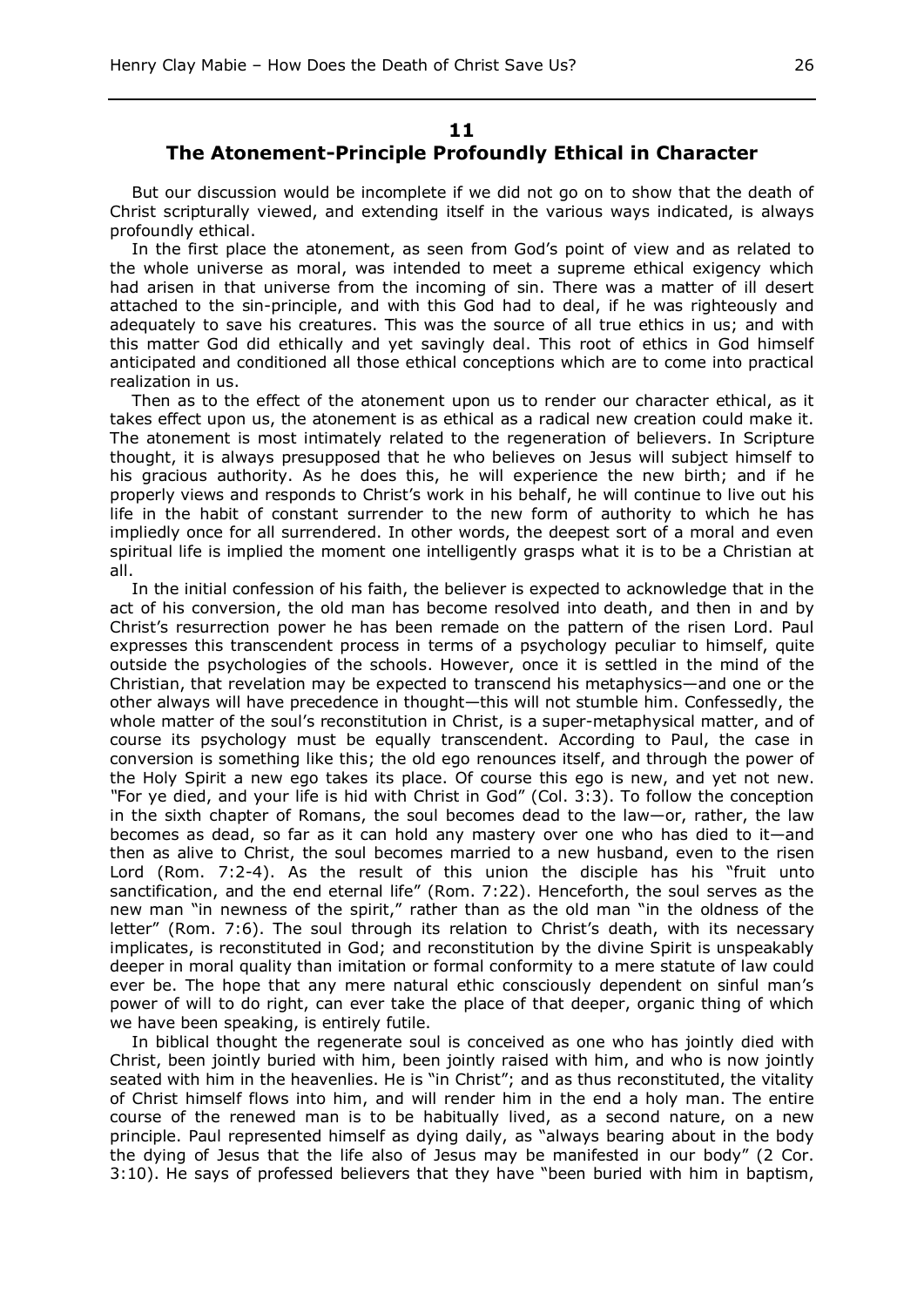wherein ye were raised with him through faith in the working of God, who raised him from the dead" (Col. 2:12). This working of God was what brought the power to live in a new way. It was naught less than the operation of this infinite divine Spirit. It had in it all his efficiency. It was a power which Paul describes as, "working in me mightily" (Col.  $1:29$ ).<sup>1</sup>

It is only by blindness to, or abuse of, the implication of the atonement, that any Christian can become even careless in respect to the moralities of the new life.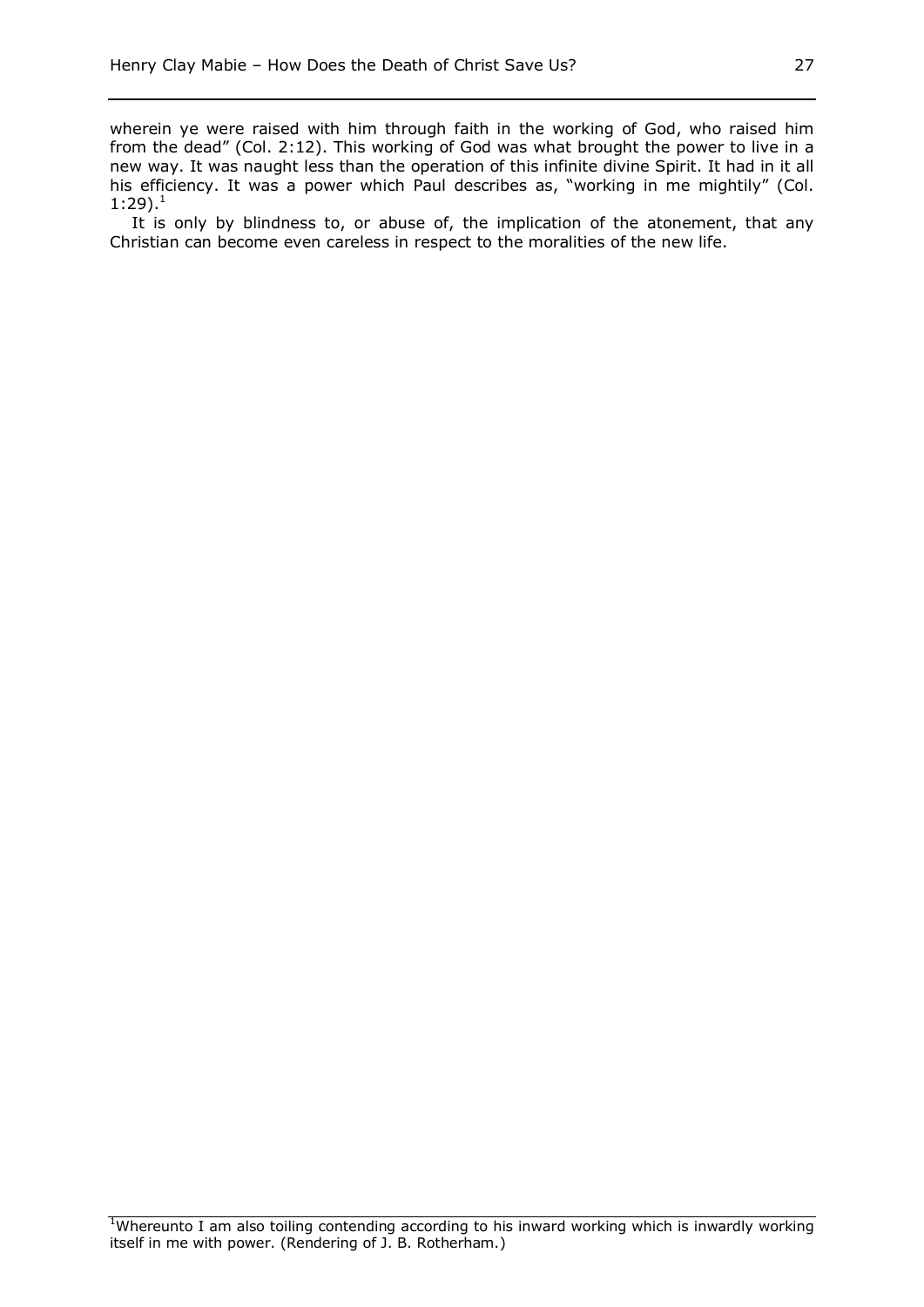#### **12 The Church's One Foundation**

The Scriptures go so far as to say that he who does become thus careless, is thereby virtually guilty of a recrucifixion of the Lord Jesus. The remarkable passage in the sixth chapter of the Epistle to the Hebrews has its significance in this very thought. The apostle says, "Wherefore, leaving the doctrine of the principles (or the elementary things of Christ, let us press on unto perfection (or maturity); not laying again a foundation of repentance from dead works, and of faith toward God, of the teaching of baptisms, and of laying on of hands, and of resurrection of the dead, and of eternal judgment" (Heb. 6:1, 2). That is to say, a foundation of the gospel having been laid once for all in the sacrificial death of Christ, there is neither need nor possibility of laying it a second time. The only new foundation conceivable would be a different one—an entirely different one. Such a foundation, could it be laid, would be destructive of everything contemplated by Christ or his gospel. The apostle is saying that it is entirely impossible for such as thus shift the groundwork of things, to have any valid hope left of an ethical status on which they can hope for an acceptable life before God. Hence the pertinency of the language used in verses four, five, and six. "For as touching those who were once enlightened, and tasted of the heavenly gift, and were made partakers of the Holy Spirit, and tasted the good word of God, and the powers of the age to come, and then fall away, it is impossible to renew them again unto repentance; seeing they crucify to themselves the Son of God afresh and put him to an open shame." I am aware that this passage has by some been thought to be dealing with the question of the practical possibilities or impossibilities of personal restoration of one who has conceivably fallen out of a state of grace. It, however, seems to me much nearer to the spirit of the apostle's argument throughout the Epistle to interpret the falling away referred to as a falling away in thought, or by hypothesis from the one only and exclusive foundation for ultimate holiness which has been laid in the death of Christ. The writer is speaking of the fatality of setting aside "the church's one foundation." This, of course, has to do with the whole matter of the status of the believer under the aegis of the one atoning death eventuating in the high-priesthood of Christ.

The "first principles of the doctrine of Christ"—the foundation principles—are those principles which root themselves in his redeeming death. "From these foundation principles," therefore, reasons the apostle, "let us press on unto perfection." Failing of these, there is nothing to go back to. The real foundation of everything is in the redeeming death. Grant that this foundation is once for all laid, and such implied results as these follow: "repentance from dead works, faith toward God, the teaching of baptisms, laying on of hands (or bestowal of the Spirit), resurrection from the dead, and eternal judgment." in other words, the language of the Hebrews, just considered, implies what I have been pointing out in the preceding pages; namely, that the death of Christ is a death plus many other things which are involved in it: such as the resurrection, the baptisms symbolic of it, the gift of the Spirit, the anticipation of the judgment (as a saving judgment), relation to the powers of the age to come, etc.

Now, argues the apostle, to abandon the old foundation, and to presume to lay a different one, is to do an abortive thing, nay a spiritually criminal thing; is logically to apostatize. Therefore, pleads the author of the Epistle, shun it. On the contrary, "Let us press on (from the foundation principles already laid, other than which no man can lay) unto maturity." If one would realize how positive a thing is the conception of evangelical ethics entertained by the author of this Epistle, let him run through the series of impassioned injunctions to holy living pressed upon the conscience of the early church. "Let us fear," "Let us give diligence," "Let us draw near," "Let us consider," "Let us hold fast," "Let us call to remembrance," "Let us cast not away our beginning-confidence," "Let us lay aside every weight," "Let us follow peace," "Let us have grace," "Let brotherly love continue," "Let us go forth to him without the camp bearing his reproach," "Let us offer up a sacrifice of praise to God continually," and much besides.

Surely this does not sound as if this most evangelical of all writers would afford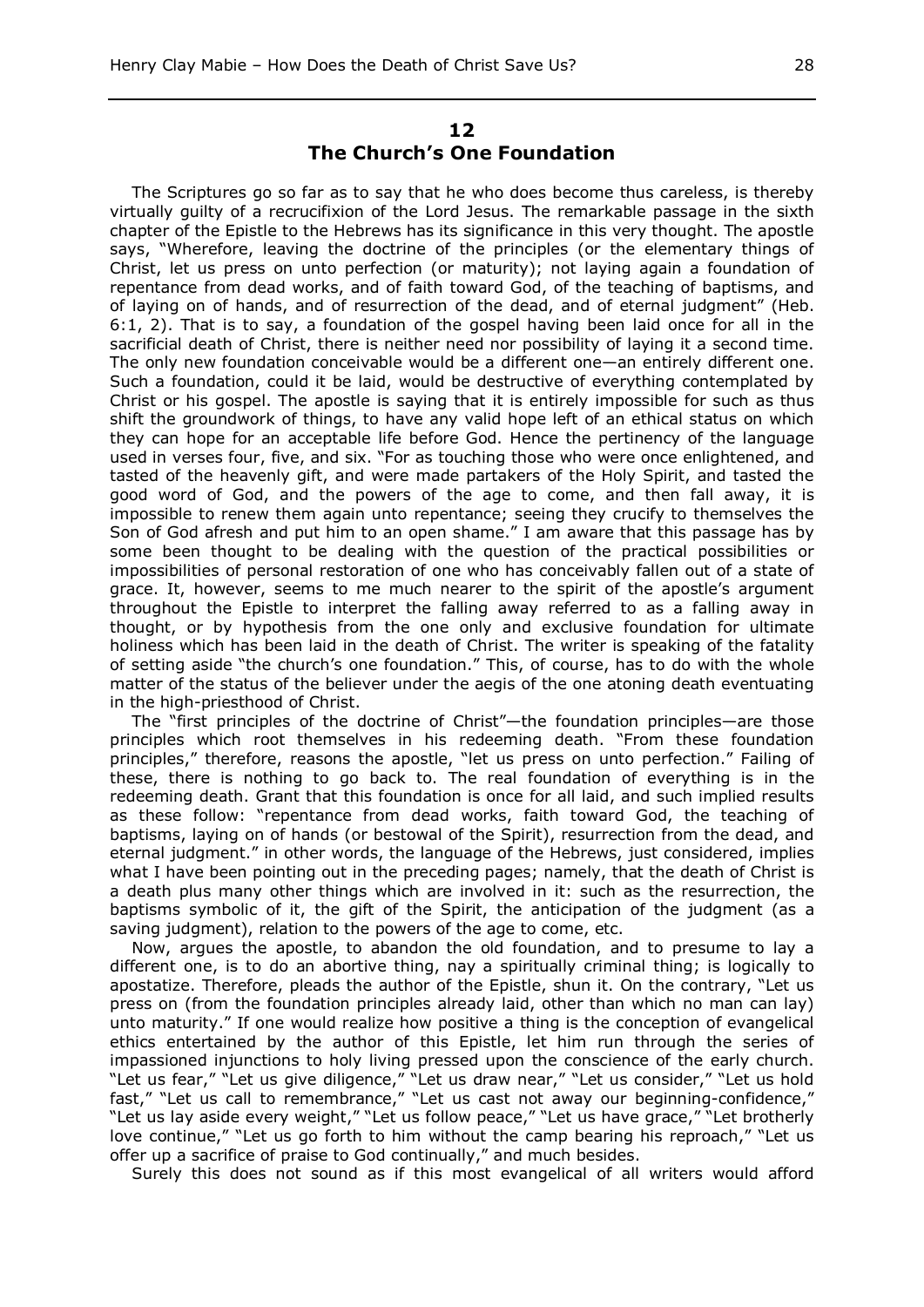warrant to any to indulge in non-ethical or even careless living, because they had been redeemed by the one great sacrificial act of Christ's death. The arguments for holy living adduced in this most evangelical book, have never been matched in all literature.

The author of this Epistle, whoever he was, takes the greatest pains to warn us against the presumption of seeking to lay any different foundation for practical living than that already laid; but especially to point out that to try to lay any other is to incur the double guilt of inviting responsibility for the recrucifixion of the world's Redeemer. We are sure this is not always realized by those who show impatience of the evangelical verities. The fact is, that the one foundation of Christ's death as properly understood, once set aside, leaves no ground for salvation whatever in the biblical sense of the word. There is no other dependence. The first crucifixion of Christ was a sin which the divine clemency covered. God himself made provision for it, as Peter abundantly set forth in his sermon at Pentecost; but the recrucifixion of the crucified is a blasphemy so serious in import, as to negative all the terms of salvation ever promulgated even by the God of grace. Therefore to propose an ethic without the cross (assuming that the bearings of such a thing are understood), in Scripture logic, is to invite damnation, even "the second death." This is to have "trodden under foot the Son of God, to have counted the blood of the covenant wherewith he was sanctified an unholy (or common) thing, and to have done despite to the spirit of grace." it is to insult grace. "For if we sin wilfully after we have received the knowledge of the truth, there remaineth no more (as a groundwork for salvation), a sacrifice for sins, but a fearful expectation of judgment, and a fierceness of fire which shall devour the adversaries" (Heb. 10:26, 27). This world is a "once for all" redeemed world, or it is a twice for all suiciding world, from the ruin of which there is at least no promise to save.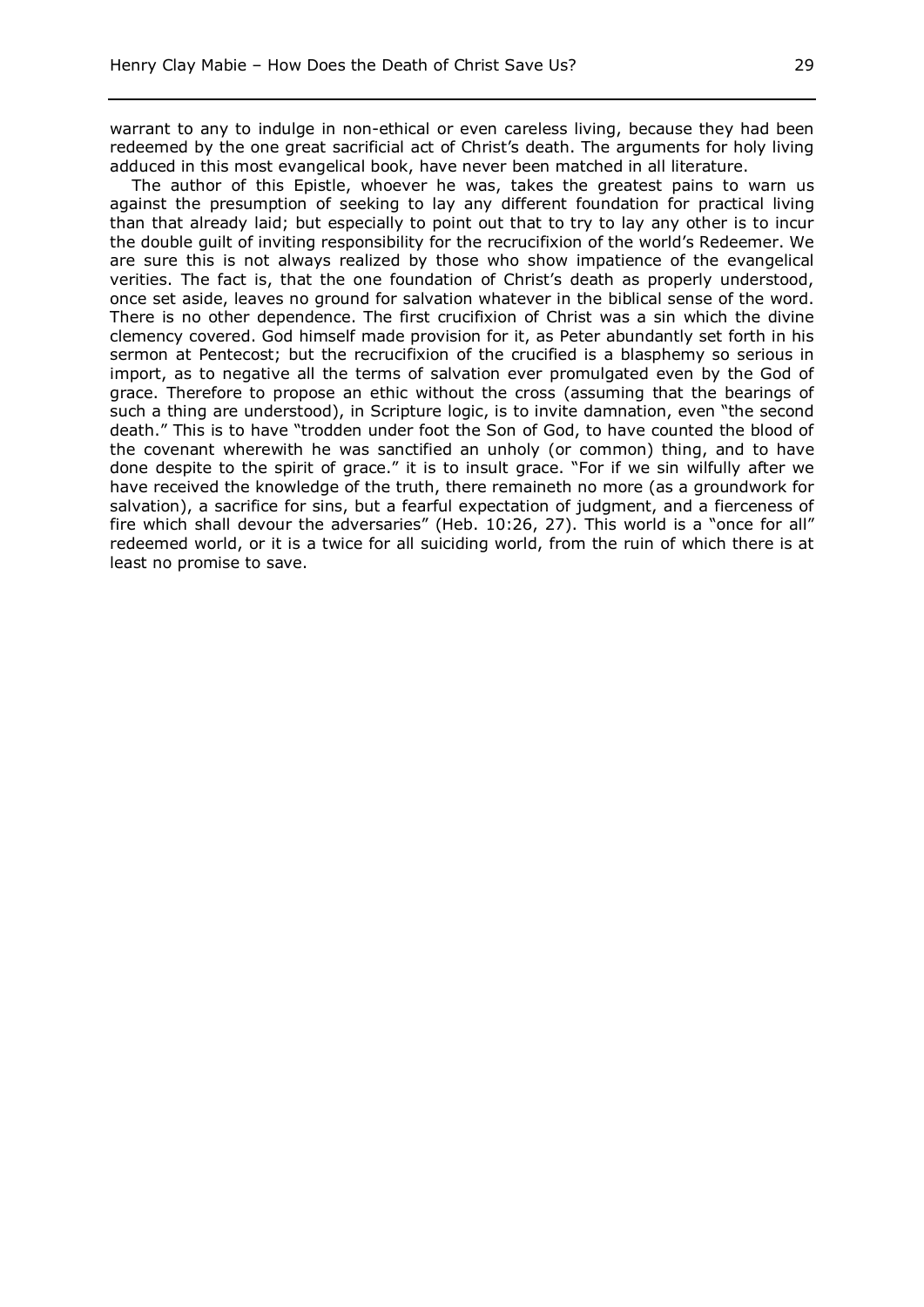## **13 The Sin of Contempt of Grace**

A passage in the Epistle of Jude strikingly corroborates the teaching just adduced from Hebrews. This apostle is writing of what he calls "the common salvation." He is exhorting "those who are called beloved in God the Father, and *kept for* Jesus Christ." He says he was constrained to exhort the church to "contend earnestly for the faith which was once for all delivered unto the saints." And then the apostle goes on to state that certain ones are foes of the church who will seek "to turn the grace of our God into lasciviousness (or wantonness), and denying our only Master and Lord, Jesus Christ." Now, after this prologue, the apostle proceeds to say, "I desire to put you in remembrance, though ye know all things once for all, that the Lord having saved a people out of the land of Egypt, afterward—the Greek word is  $\delta \epsilon \nu \tau \epsilon \varrho \sigma \nu$ , meaning at a second stage—destroyed them that believed not." The point of this reference is this: God by an act of pure grace had brought Israel out of Egypt—he had redeemed them; but this redemption of grace which he waited to consummate at Kadesh Barnea they despised. Therefore he turned them back into the wilderness to wander until that generation perished. He thus "destroyed them"left them to perish *a second time*—for their contempt of grace. And the apostle gives two more illustrations of yet others who had turned special divine favour into "wantonness," for they would seek another basis of security from sin than that which the Divine favour had provided. So "the angels (in the prehistoric period) that kept not their own principality—that original assured standing of peace and safety, but afterward—*at a second stage* in rebellion against the divine security for them, left their proper habitation"; and so God "hath kept (them) in everlasting bonds under darkness, unto the judgment of the great day." And still further, Jude instances the peoples of Sodom and Gomorrah, as examples of another instance of those who *at a second stage* turned the proffered grace of God into wantonness, preferring the indulgence of their own grossness to the acceptance of the mercy represented to those cities by the visit of the redeeming angels who came to Lot, and impliedly, as I think, to all allied with him who would accept the Divine clemency in the spirit of it. So these also—these wicked Sodomites—and the cities about them, having in like manner with these given themselves over to their characteristic vices and threatened their exercise upon the very angelic messengers that came to their city with a proffer of salvation with righteous Lot, "are set forth as an example—an example of repudiators of grace—suffering the punishment of eternal fire" (Jude 5-7).

The teaching of all this unquestionably is, that to do despite to a salvation of grace when once it has been understood, as a finality, at that *second stage* of the temptation which is ever recurring in the life of men who become unbelievers, is presumptuously to put one's self outside of any salvation which God has provided or promised.

All hope of the final ethical attainment is organically connected with the death of Christ. It implies the incoming of the breath of the risen and glorified new Adam, alone equal to the need. If, at the beginning, it was necessary that God should breathe into the first Adam, that he might become "a living soul," it was just as needful that the "second man," "a life-giving spirit," should inbreathe the new man that was to be, in order to generate there the highest life, even the resurrection-life of the Son of God (1 Cor. 15: 45). On the birthday of the church, it was this "mighty rushing breath"—not "wind" which came from the God-man at the right hand of the Father, that empowered the disciples afresh for all the tasks of the new-born church.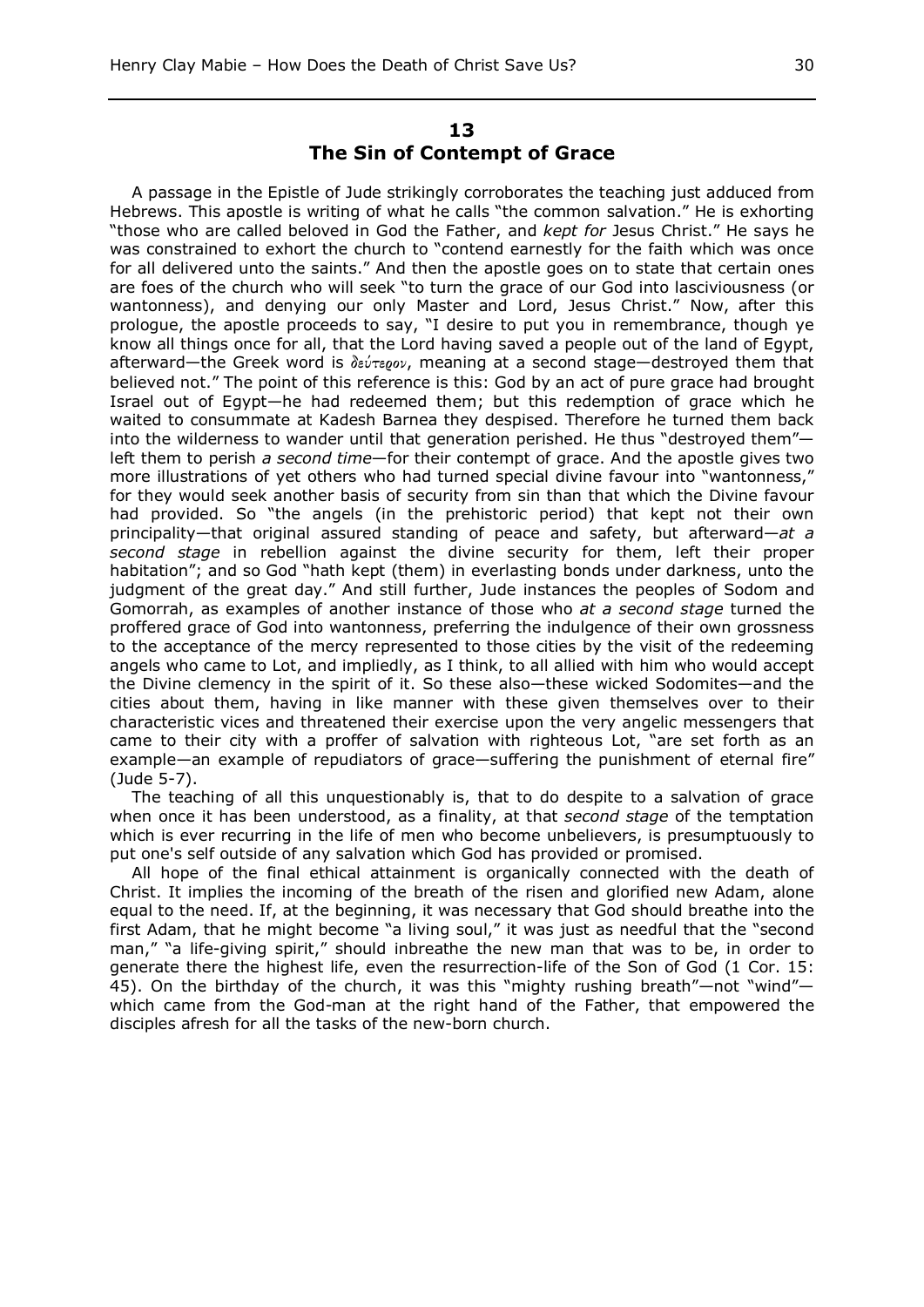## **14 The Power of the Cross not Outworn**

And yet with all the solemnity of such teaching as that to which we have just referred in the preceding chapter we often nowadays hear it said that the ethics connected with the atonement of Christ have become outworn: that the death of Christ as an ethical power has broken down.

To this we reply that the ethics which logically and properly grow out of the death of Christ as the Scriptures set forth, has been but feebly applied. Alas! In many high places even, the whole subject had been grossly misunderstood. Especially has this been so in those quarters where it is often so flippantly spoken of.

Between two errors the moral situation has grievously suffered. On the one hand, a crass view, which has narrowed the death of Christ to a mere pathetic tragedy, ending in the physical dying of Jesus, and that a dying severely apart from Deity, even as unjustly permitted or inflicted by Deity, has of course failed to beget the intended ethical power implied in the New Testament idea. The real situation involved in the nature of Christ's death, and its relation to men, has been sadly misconceived; and of course correspondingly false inferences have been drawn; and the whole matter of the death of Christ has been confusedly or falsely preached. Strong revolt in many quarters could not but result. At the best only apathy could ensue.

On the other hand, an ultra-radical view, blind to the nature of Christ's person, and to the true import of his death, as a revelation of the depths of human sin, and inappreciative of that death as a demonstration of the divine sacrificial love, has discarded that death in superficial impatience as having any other ethical value than that which would attach to the death of some noble martyr. Of course those who thus view Christ's death would find little basis in it for moving men to such a righteousness as the claims of a holy God demand, or as a truly enlightened conscience calls for. Those who have fallen into this unfortunate and superficial narrowness, and who have taken up with mere natural ethics, as a well-meaning pagan would do, have sadly missed the way. Among many other mischievous results, they have failed to see themselves as either lost or savable in any true biblical sense. Between these two errors, the conception of true evangelical righteousness has grievously suffered.

It cannot be ignored that in estimating the ethical values in the death of Christ, however truly viewed, the antipathy of the carnal heart has ever constituted a chief difficulty in the appreciation and application of these values. There is an "offence of the cross," quite apart from all rational considerations concerning it, that mere reason cannot remove.

The "offence of the cross" consists in two things: First it flashes upon the conscience the suspicion that by the very nature of the corporate racial sin—a sin which logically necessitated the sacrificial work of Calvary to redeem from it—all have become logical sharers in imposing such woes upon the Lord of Glory—a sin which is really deicide. This I grant is not apparent upon its face; but upon reflection it will reveal itself to be true. If we look into the moral necessities which moved Christ to come to his cross, we shall see to our horror that it was necessary for Christ, in a deep sense, to die if we were to be spared the natural and just consequences of our sins. Seeing this we realize that we shared in the sin which made it necessary for Christ to die; we shared in the sin of the race in its solidarity. We all constructively as we face the cross of Christ, really become *particeps criminis* in the murder on Calvary, and this is the core of the essential human guilt.

Then secondly, the cross reveals that the only way of escape from our part in this guilt, is by repudiating the sin principle in us by death to our self-will and pride, and trusting to the quickening power of the risen Lord to bring in the newness of life needed. This process puts the knife into our self-life; it threatens to destroy it, and we shrink from the pain and humiliation of it. But it is our only hope of regaining holiness. Thus the cross logically crucifies us and our sin. But the deep principle of moral death and resurrection involved in it—and it only reaches to the heart of any ethics deep enough to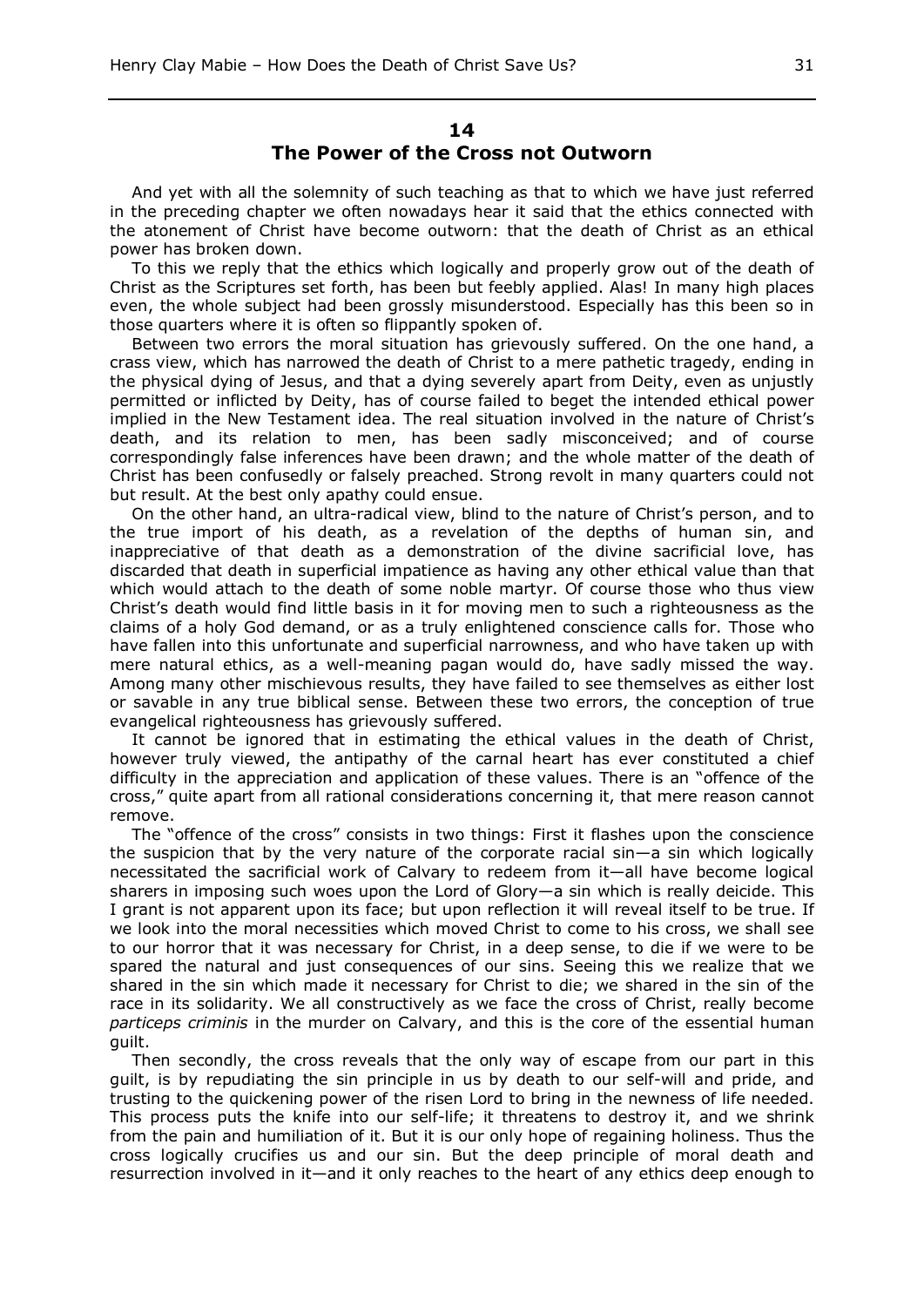cure our deep disease, and in lieu thereof establish soul-health—this only can put us on the course of true holiness.

In the end, however, if the moral situation is squarely faced, this "offence of the cross," by a profound paradox, becomes something in which to glory. The paradox cannot be escaped: it is involved in the thoroughness and divineness of the process of sin's cure.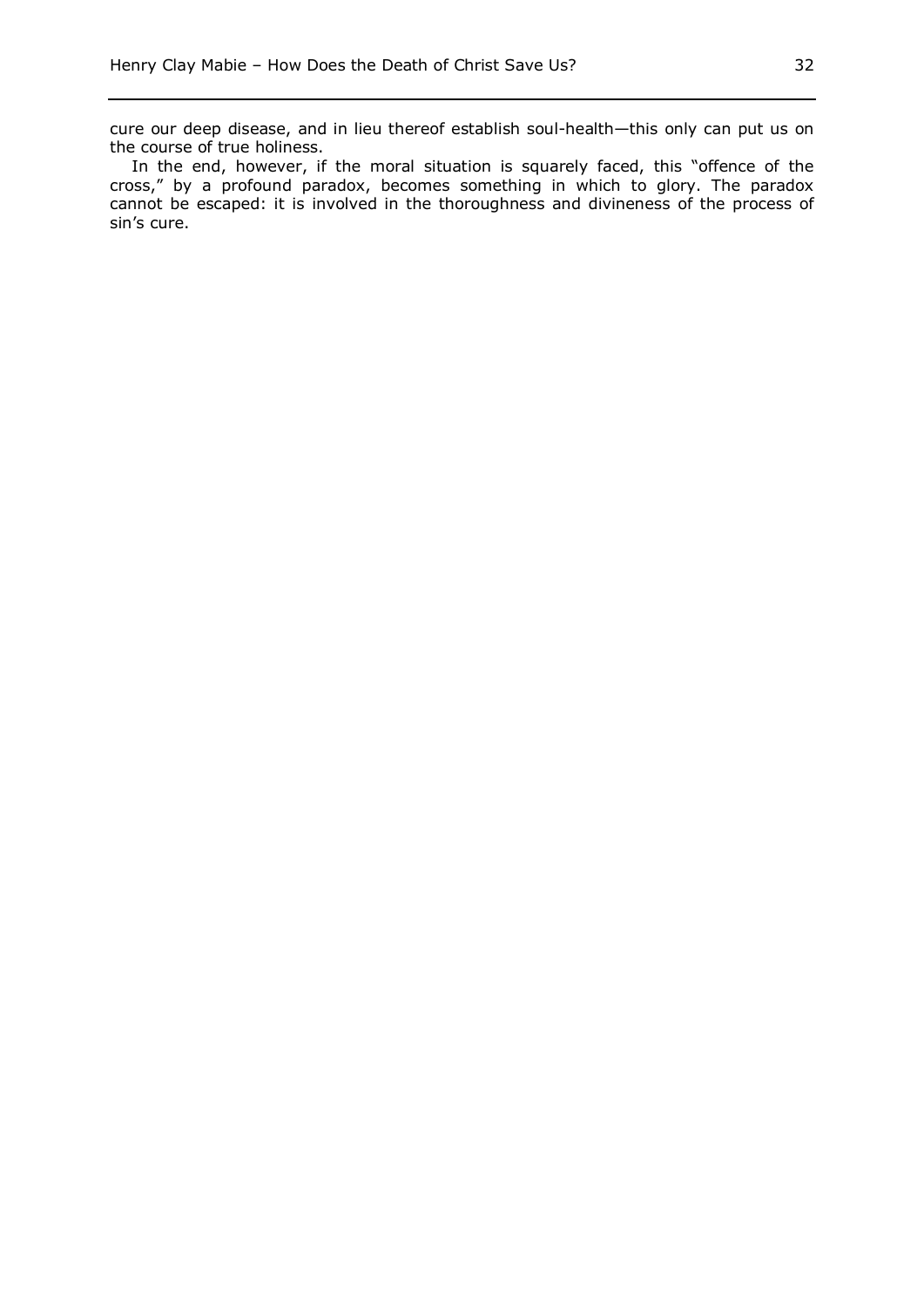By way of application we now particularize two or three directions in which for illustration we may trace the power of the evangelical process to effect the cure of sin. And first to recover from the power of greed.

During the recent visit to America of the Right Rev. A. F. Winnington Ingram, the lord bishop of London, he preached a sermon in New York in the hearing of some of the Wall Street magnates on "Christian Stewardship." The bishop's text was the verse, "Render the account of thy stewardship; for thou canst be no longer steward" (Luke 16:2). The teaching was to the effect that life was never an ownership but a stewardship.

Man owns nothing as between himself and God. "If," said the bishop, "the principle of Christian stewardship were truly carried out, it would cleanse the life on both sides of the Atlantic. All the evils of the world are due to the neglect of the Christian principle that we are here only as custodians of what we have, be it wealth or anything else." And on what did the thought-provoking bishop ground this element in ethics? On nothing less than the fact that through Christ's gospel we are redeemed beings: we have a redeemed status in this world—the only status that any one has—and the obligations that are ours under a redeemed economy, commit us universally, as redeemed beings to a grateful use of that which is put into our hands, to live out a career of stewardship, not only to God, but also to our fellows. Said the bishop, "That we are here as custodians of what we have, is founded on the fact that Christ died to redeem men, and again place them in fair (or justified) standing in the world." "If," continued the bishop, "city officials and government servants would live up to these two thoughts—that they are redeemed beings, and that as such they are stewards—there would be no boodling, no miscarriage of justice, and no broken hearts."

The whole philosophy of the recovery, or better yet, of the preservation of our fellowmen from the immoderate desire for gain, whether from the love of property as such, or from the love of the game in the acquirement of it, is rooted, according to the philosophy of the bishop, in the principle of redemption. It is from a loss of the sense of the redeemed position into which Christians have been brought by the death of Christ that many wealthy Christians, as they grow rich, lose that sense of stewardship which once characterized them. Is it not certain that men who have become possessed of a passion for mere accumulation, if they ever escape its thrall, are more likely to do so in view of the passion of Calvary's cross than under any other influence whatsoever?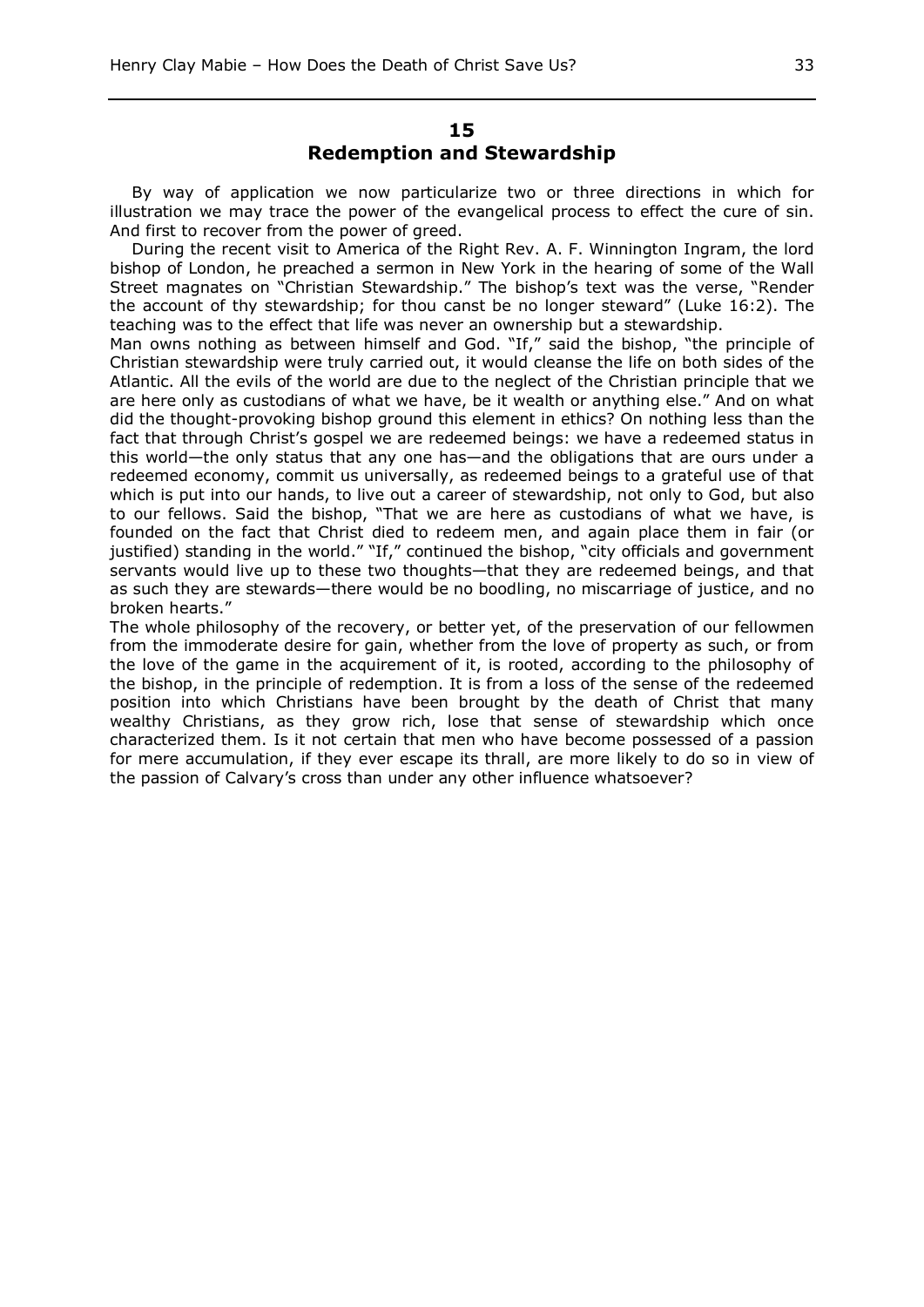## **16 Redemption Recovering from Criminality**

Then to take another type of perversity, say that of criminality from some long hardening process, where but to the cross shall we look for a power equal to recovery? Probably few literary men of the last century more earnestly pondered this question than Victor Hugo. He was deeply engrossed with the conviction that the penal laws of his time in Europe were deeply responsible for the awful depths to which the criminal classes had sunk. But Hugo also believed there was at least one way of saving men from such a ruin could the way be really applied. Whatever was Hugo's immediate aim in his writings, the question ever uppermost in his thought is: "Given such and such a pervert, how shall he be restored to righteousness and to God?" Hugo's conception of the difficulty of the problem found its strongest concrete expression in the creation of his highly dramatic character, Jean Valjean. This Valjean, for the crime of stealing a loaf of bread for the feeding of his sister's seven starving children, was sentenced to serve four years in the galleys, and then his sentence was repeatedly prolonged to fifteen years more for successive but vain efforts to escape. The result was that when he was released he came forth from the prison more a demon than a man. Petrified as the heart of this man had become, Hugo, however, believed there was a moral power able to restore such. This power Hugo lodged in that other creation of his genius, the good Monseigneur Myriel, or Bishop Bienvenu of D—.

On the fourth night after the release of Jean Valjean, this bishop at the risk of his own life gave hospice to the sorry ex-convict. The convict, however, was morally incapable at first of responding to a mercy so foreign to him. So after sleeping for a few hours on the outside of the soft bed put at his disposal, he arose, crept through the partly open door of the bishop's room adjoining, looking leeringly and murderously upon the calm features of his unappreciated benefactor, hesitating whether to kiss or to brain him, stole the bishop's table silver, slipped through the open window, leaped the wall like a tiger and went his way to some new chapter in crime. The next morning found this Jean Valjean under arrest of the village gendarmes in possession of the stolen silver, and he was brought back to confront the bishop for a settlement. This bishop, however, surprised the gendarmes by insisting that not only the silver with which the convict had been seized, but also all the rest which remained to him—some fine candlesticks—had also been "given" to Jean Valjean; and these too he should have taken. So the officers of the law were dismissed and the good bishop, before sending the ex-convict on his way, dispossessed of the sense of outlawry, whispered to him these words: "Jean Valjean, my brother, you no longer belong to evil but to good. It is your soul that I buy from you. I withdraw it from black thoughts, and the spirit of perdition, and I give it to God." All this the bishop had purposed to do, and he did on the basis of the only redemptive principle, namely, *at the risk of his life.* As Valjean goes out from the bishop a second time, a short, sharp attack of his old diabolism, in his meeting with the little Savoyard, seized him, and then in the reflection, the great deep of the man's nature is broken up; he who for nineteen years had not shed a tear, overflows with grief and becomes a renewed man.

As the curtain falls on that sublime first act in Hugo's drama, we are permitted to see the renewed and penitent ex-convict—another Jean Valjean—"in the attitude of prayer, kneeling on the pavement in the shadow, in front of the door of the bishop's palace"—of that bishop who, for the poor convict's sake, had *laid down his life and taken it again* in a redemptive achievement.

On what power less than this of the divinely sacrificial life, in its unique, expiating energy, could Hugo have built for such a moral miracle as he has pictured for us? In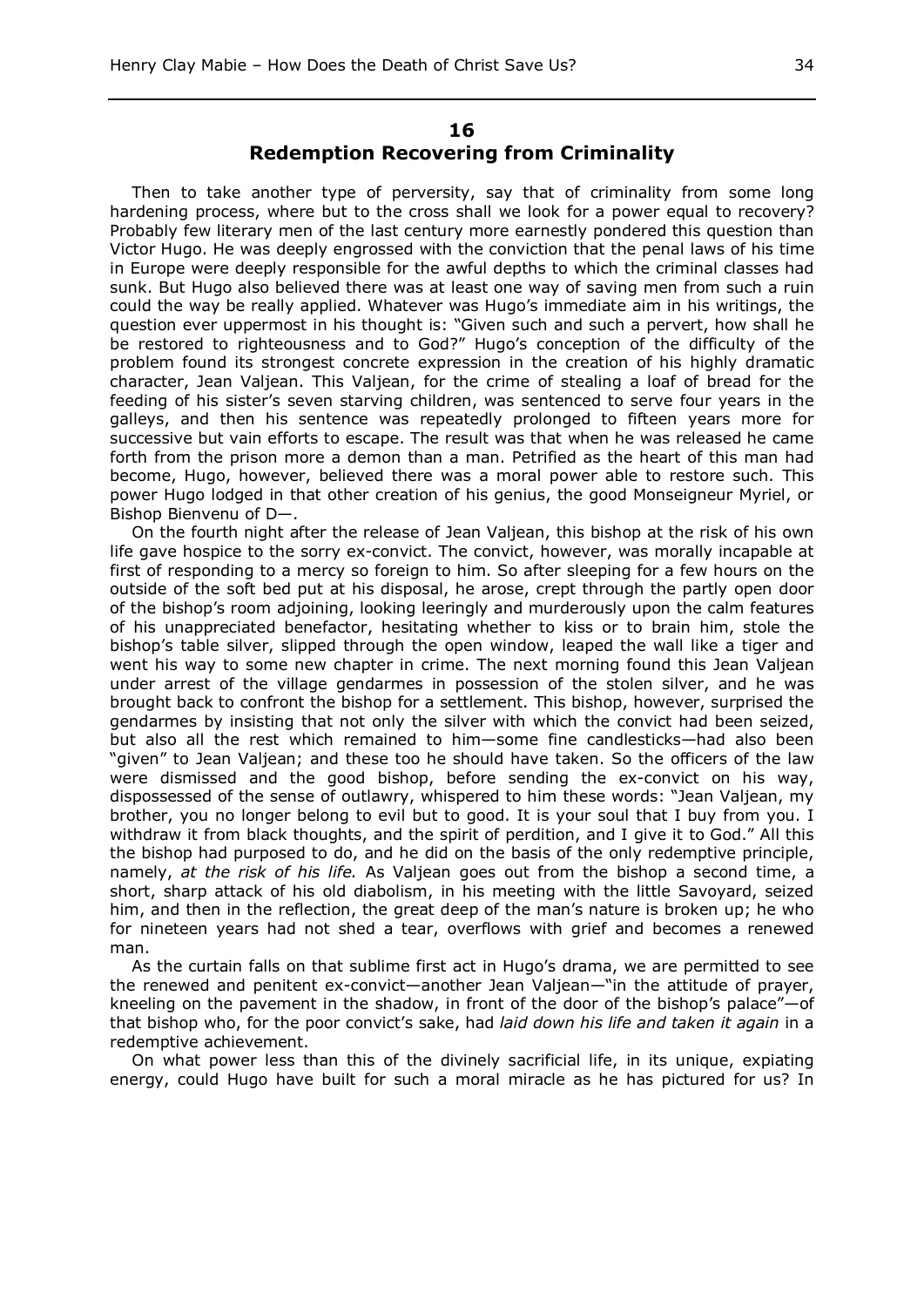every principle of his story, Hugo has been marvellously true to the New Testament idea of the atonement of God in  $Christ.1$  We have only to raise the sacrificial, expiating suggestiveness of the good Bishop Welcome to the nth power, and ground it in Deity, and we have the biblical conception of the divine atonement, and one all the more effective withal, because clothed with flesh and blood, thus reincarnating the divine idea. The late Mr. S. H. Hadley, of the New York Water Street Mission, once thus described in my hearing the manner of his conversion. He said that one day after a long debauch, and with several indictments for crime threatening him, he found himself sitting on the top of a liquor barrel in a saloon. In his dazed condition he fell into a mood almost of despair. All at once, however, there came floating to his brain a remembrance of the Cross of Calvary, and the Saviour who hung upon it. He felt strangely roused to try and go to that cross. Suiting his action to his materialized thought he climbed down from the barrel to "go" as he said "to the cross." But as he did so, he fell headlong on the floor. "But," said Mr. Hadley, "I fell toward the cross, and Jesus picked me up. Glory to his Name." Hadley's account of his falling and then rising again had the whole philosophy of salvation in it. It is ever so, though the form of the work may variously express itself. In our helplessness and despair we fall, as it were, into death. But at that point the resurrection power lays hold of us, and we are surprisingly saved, saved as we never supposed we should be.

The natural mind desires at the most, simply to mend itself—to patch up its brokenness—it needs reconstruction, new birth, organic and vital renewal. This can only come through so radical a process as resurrection after there has been a death. Anything short of this is like the struggle of the Roman prisoner to rid himself of the corpse of his fellow to whom, though dead, he has been chained; and he cries out: "Wretched man that I am, who shall deliver me out of the body of this death?" (Rom. 7:24). Nothing can free him from such an incubus—such a weight of sin and corruption—but "the law of the Spirit of life in Christ Jesus" (Rom. 8:2). This law, through a mystical process, works the disintegration of the sinner's carnal character—its own *corpus*—and with it that which in corruption attaches itself to it; and then behold! by a miracle of divine grace, a new vitality and energy descending from the risen Lord, by the Holy Spirit, is born in its stead. Thereby the soul begins to live. It is at this point that the philosophy of the saving process as set forth in the Bible embraces the mystical element. It is an element which has in it a dual energy—an energy which on the one hand disintegrates and on the other reintegrates the seat of character. Somewhere below our power to trace its operation in the soul, the sin principle in us, through a form of dying and living again, is brought into subjection to the power of Christ. This process is deeper than any constructive power of the human will—deeper than any contrivance or scheme. It is vital as well as vicarious.

In actual life, the annals of the Salvation Army and kindred movements of a sacrificial sort would supply numerous real instances such as those just cited. Deeper, more original than this, there is no ethical power.

<sup>1</sup>Elsewhere, in his "Reveries on God," Hugo has this impressive comment on the atonement principle, as associated with the spiritual principle originally in the mass. "I respect the Sunday mass in my parish. I attend it rarely; this is because I am assisting perpetually, reverent, dreaming, and attentive, at that other eternal mass which God is celebrating night and day in nature, his great church."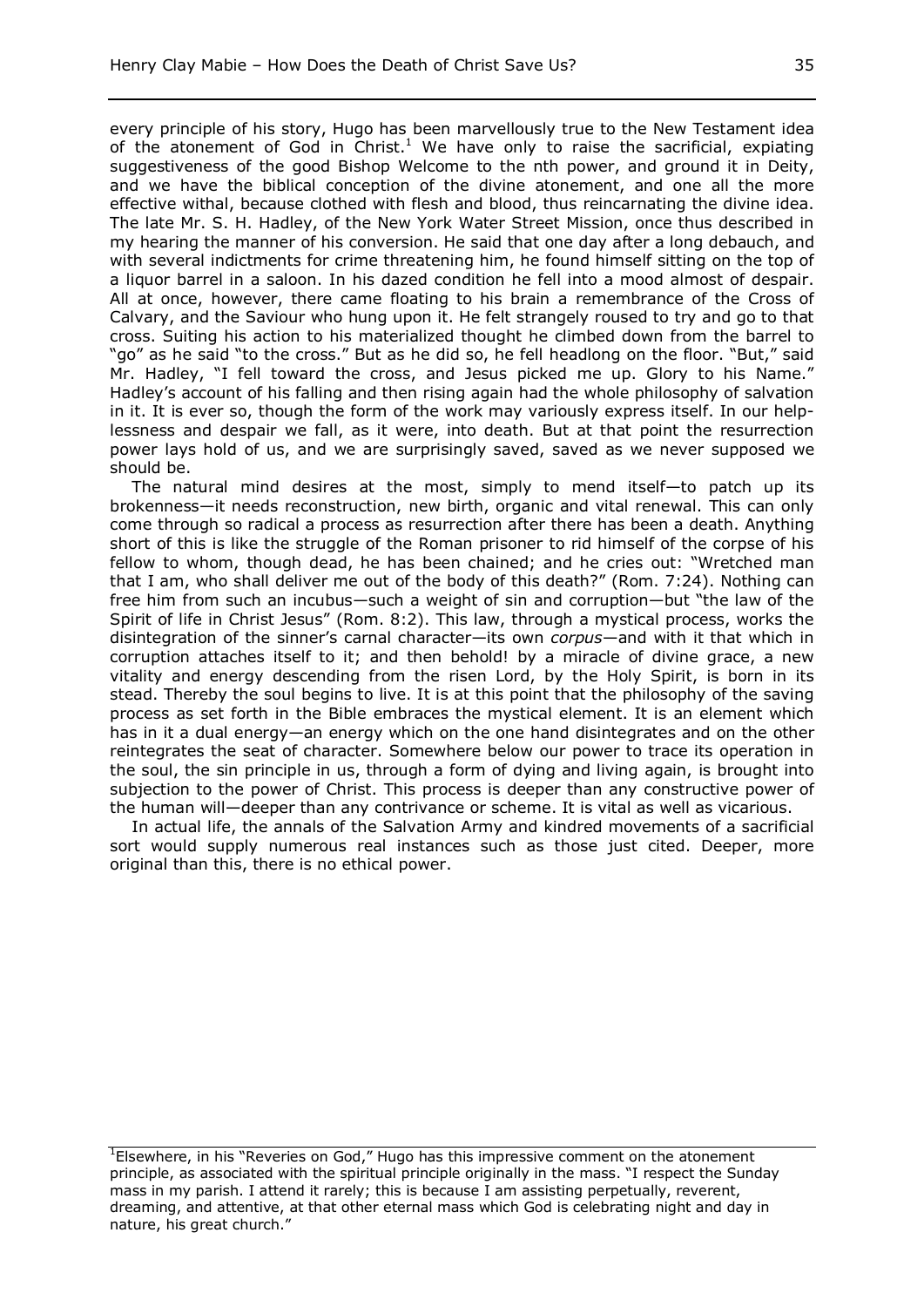## **17 Redemption Overcoming Heathenism**

If in a yet wider sphere we consider the task of renewing or elevating the moral ideals of those we call heathen; where shall we find the power adequate but in Christ's cross? With respect to this situation, we need not paint conditions darker than they are. Heathen peoples are not utterly degraded. There are bright spots even in that darkness. There are relics of natural religion, and of primitive revelation also, antedating the ethnic religions which enter into them. These ethnic faiths themselves, with all their corruptions and perversions, have some values, and they witness to fundamental verities. They have served under Providence to keep alive certain social and civic ideals of order and government. They have their values for the family, the community, and the State.

Nay more, since the incoming of the modern missionary movement, with its message of the Christian redemption, numerous people in Oriental lands, who as yet hold aloof from the Christian community, have received much light from Christ. Doubtless very many such are secretly true believers in him. To this fact Dr. Charles Cuthbert Hall, $^1$  who among visitors to the East has had exceptional opportunities for gaining the confidence of many whom no missionary resident in those lands would probably reach, has lately given most emphatic testimony. In a recent address before the American Board at Cleveland, he declared that in his last visit to India he came to have positive knowledge of great numbers of cultivated and educated Hindu gentlemen who no longer have association with the temples, who rather are devoted worshippers of the Lord Jesus Christ, but who, because of the embarrassment of the political situation, do not identify themselves with the missionary community. Doctor Hall gave several striking instances of such. His testimony might be corroborated by many other witnesses. Doctor Hall, however, further brought out in his recent address that with all these encouragements, there is this saddening feature also, which all interested in the missionary problem will do well to regard: namely, "that whereas the Fatherhood of God is growing rapidly in the consciousness of cultivated men in India and in Japan, the sovereignty of Jesus Christ, in which is the very essence of the Christian religion, is a matter from which men draw back." "The tendency to decadence in the religious life of the American people," also. Doctor Hall attributes to the same evil.

"The Fatherhood of God," as Doctor Hall truly says, "has only become intelligent to human experience in Jesus Christ. 'He that hath seen me, hath seen the Father.' 'No man cometh unto the Father but by me.' " "How then," asks Doctor Hall, "can we assist the people of the East in the discovery of the sovereignty of the Lord Jesus Christ?"

The Apostle Paul tells us in his first Epistle to the Corinthians that "No man can say that Jesus is Lord, but in the Holy Spirit" (1 Cor. 12:3). And the apostle says this in a very significant connexion. In the former part of the Epistle the apostle had been dealing with many carnalities, arising from its old heathenism, most blighting to the church at Corinth. Coming, however, to the twelfth chapter he rises to a higher and distinctive plane, and thus speaks:

"Now concerning 'the spiritualities' brethren, I would not have you ignorant. Ye know that when ye were Gentiles (or heathen), ye were led away unto those dumb idols, howsoever ye might be led." The characteristic working of idolatry was to lead its votaries into vagaries, they knew not what, and in directions they knew not whither. Now on this dark background of their previous condition, Paul paints the bright thing he wishes them to know and realize. That new possibility was this: that there was now open to them the knowledge of Jesus Christ as their Sovereign and Lord. "Wherefore," says the apostle, "I make known unto you, that no man speaking in the Spirit of God saith, Jesus is anathema"; that is, 'rejected'; and on the other hand, "No man can say Jesus is Lord (accepted) but in the Holy Spirit."

How then is the great East to be led to say that Jesus Christ is Lord? We believe there is but one answer. It must be brought into the Spirit, that it may learn that high and blessed ascription. And this experience must come through the realization that Jesus is preeminently an atoning Saviour. Orientals need to be brought to precisely the point to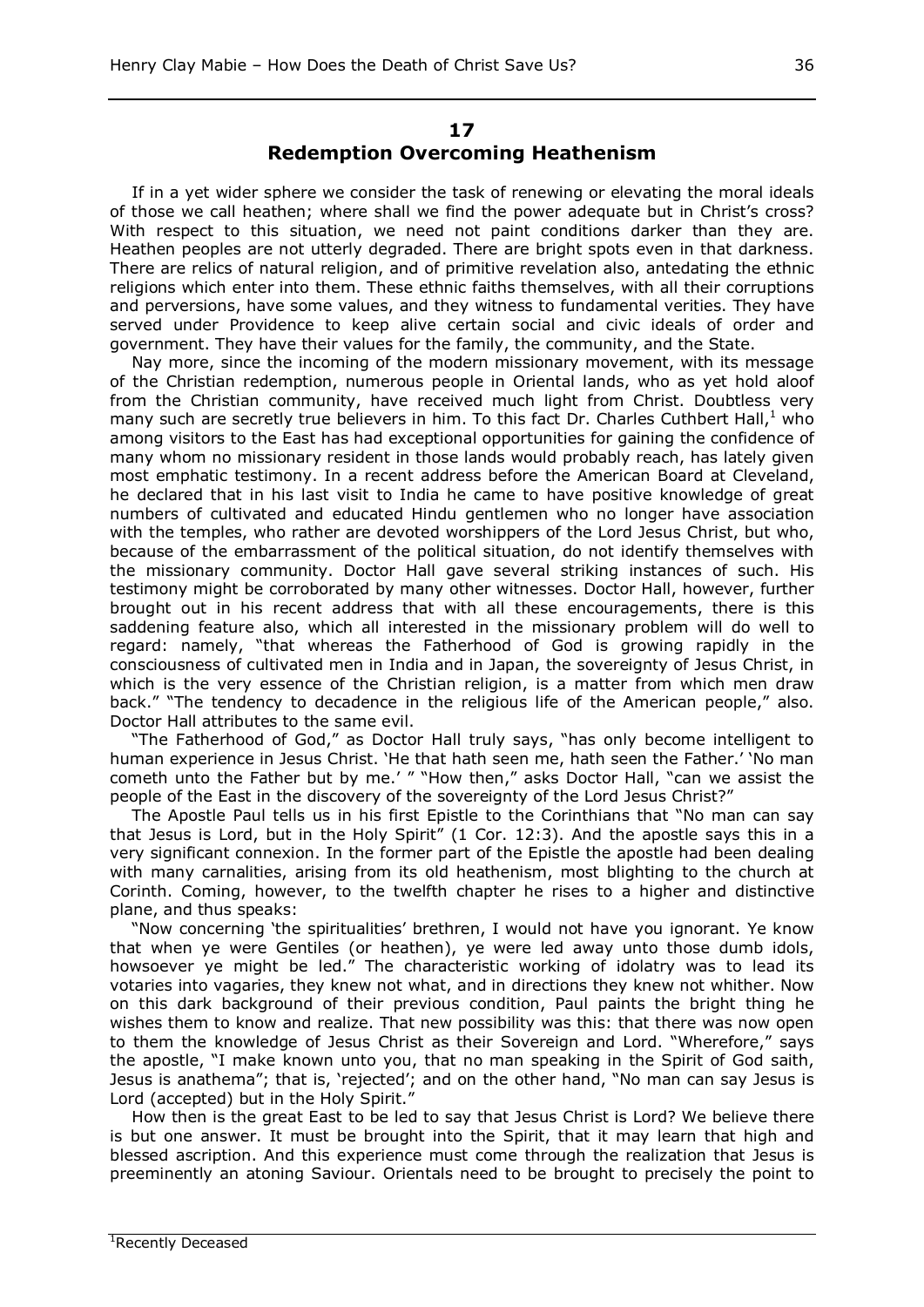which the convicted multitudes under Peter's sermon at Pentecost were brought, namely, that having been impliedly by their sin racial sharers in the crucifixion of the Lord Jesus, they must when enlightened either persist in the sin which involves rejection of him, and in their carnality call him "anathema" (rejected), or they must entirely reverse their attitude, accept him, and trusting in his atoning death for their salvation, call him "Lord." No third ground is possible. It was the realization of this dilemma that overwhelmed Peter's congregation with conviction. They saw that that same Jesus whom they had wickedly crucified had been proved by his resurrection to be the Christ and Lord, and they could do no other than cry out: "Men and brethren what shall we do?" They were at first smitten with despair. Peter's answer gave them relief. It was the same answer in principle, though different in form, that Doctor Hall would have given; and which he has so strongly stated in his chapter on "The Recovery of the Apostolic Theology" in his book *The Universal Elements of the Christian Religion.* At all events our conception of the Apostolic thought is this. "So repent that your profession will speak of your own death and resurrection with that Saviour whose death and resurrection proves his Lordship." in other words, "Give to the atoning work of Christ the place that he gives himself to it in his dying and living again; and in the very realization of that death-resurrection process you will become conscious for yourselves of the reality of the Lordship of Christ."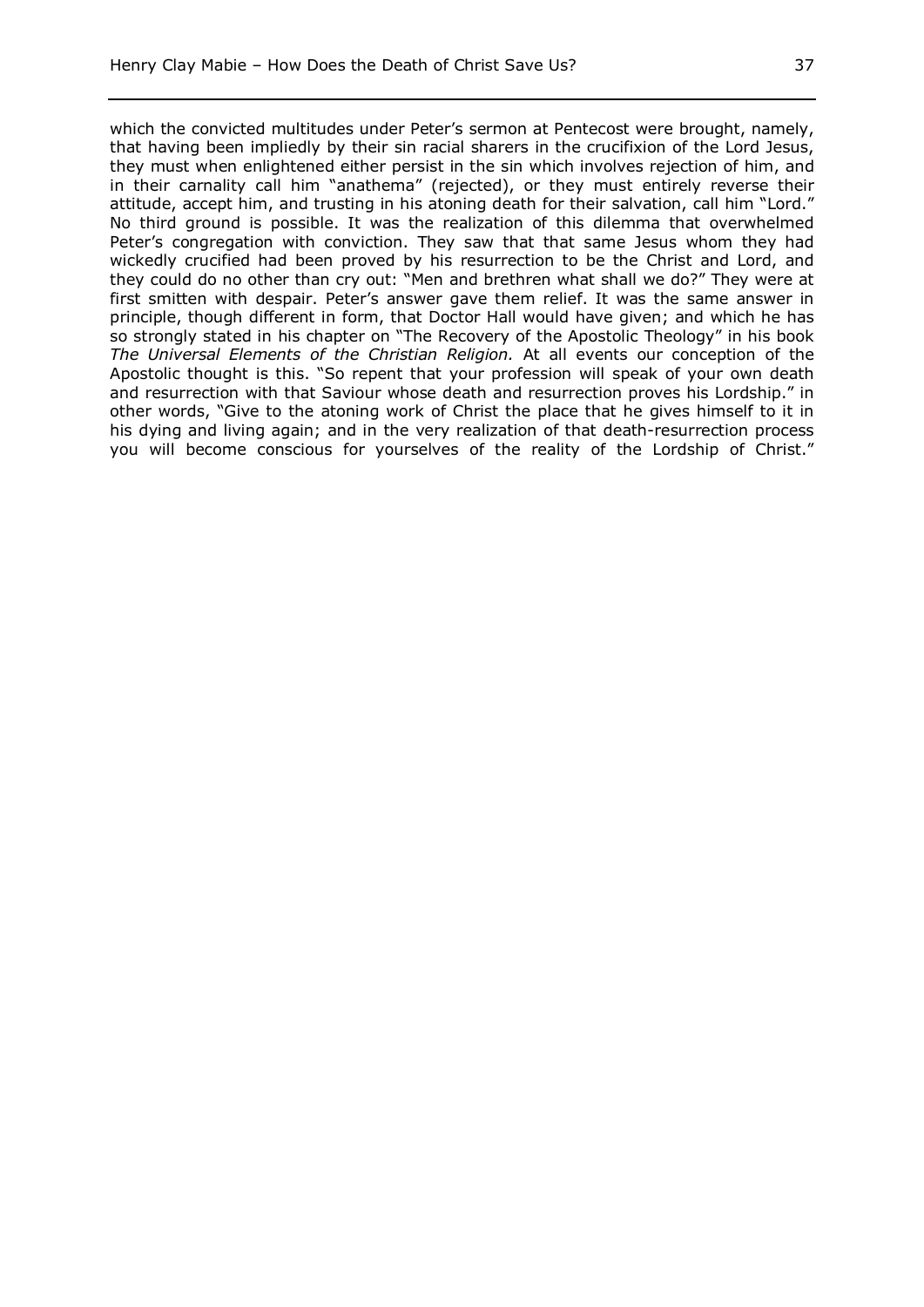## **18 The Sovereignty of Saviourhood**

The thought in the preceding chapter requires special accent. In order to that power over one's life which will produce Christian character, the sovereignty of Christ must be experienced through his Saviourhood. It is something deeper than an inference from an argument. As Dr. A. J. Gordon used to represent: "The tinkling of bells alternating with the pomegranates on the skirts of our High Priest's garments above, can be heard by the ear spiritually attuned." The actual living Christ can be experientially known as alive for us. After the surrender of our rebellious wills to his will, by the Holy Spirit which is given unto us, we intuitively know that he lives and reigns above in our behalf.

One of Doctor Hall's hosts, an Indian prince, remarked to him: "I have visited the West, and the most wonderful thing in the West that I have seen is that which I may call the Christian character of some of your greatest Christian men"; and then he added these significant words: "So far as I can analyze the situation, it seems to me that in order to produce this peculiar thing which we call Christian character, there shall be (needs to be) a mystical faith in Christ as Saviour." Aye, verily! This high Christian character in the West or East, wherever it exists, is primarily due to the experience in the soul of a mastery gained over it through the realization of Christ as Saviour. This Christ the Saviour, in time, by virtue of his experienced Saviourhood, is thereby welcomed as the accepted Master of the soul. Aye, and he is a Master worth having. "He conquers rebel me, and having disarmed me gives me back my sword." Perhaps no modern mind better understood this paradox than the blind, now sainted, George Matheson of Scotland, who thus phrased it:

> Make me a captive, Lord, And then I shall be free; Force me to render up my sword. And I shall conq'ror be. I sink in life's alarms When by myself I stand; Imprison me within thine arms And strong shall be my hand.

My heart is weak and poor Till it the master find; it has no spring of action sure. It varies with the wind. It cannot freely move Till thou has wrought its chain; Enslave it with thy matchless love. And deathless it shall reign.

My will is not my own Till thou hast made it thine; If it would reach the monarch's throne It must its crown resign: It only stands unbent Amid the clashing strife, When on thy bosom it has leant And found in thee its life.

"The one whom before I feared, I now discover to be my surest friend. He so loved my well-being that he himself entered into obligation for my sin and guilt, and having borne it, welcomes me to share his throne." The soul's chief need is to find the right master for master of some kind as a dependent being the soul will and must have—and having found him in the Christ of God, the soul returns to its normal, and besides finds all the guilty past forgiven and cancelled.

In bringing the heathen to accept the sovereignty of Christ, it is of the first moment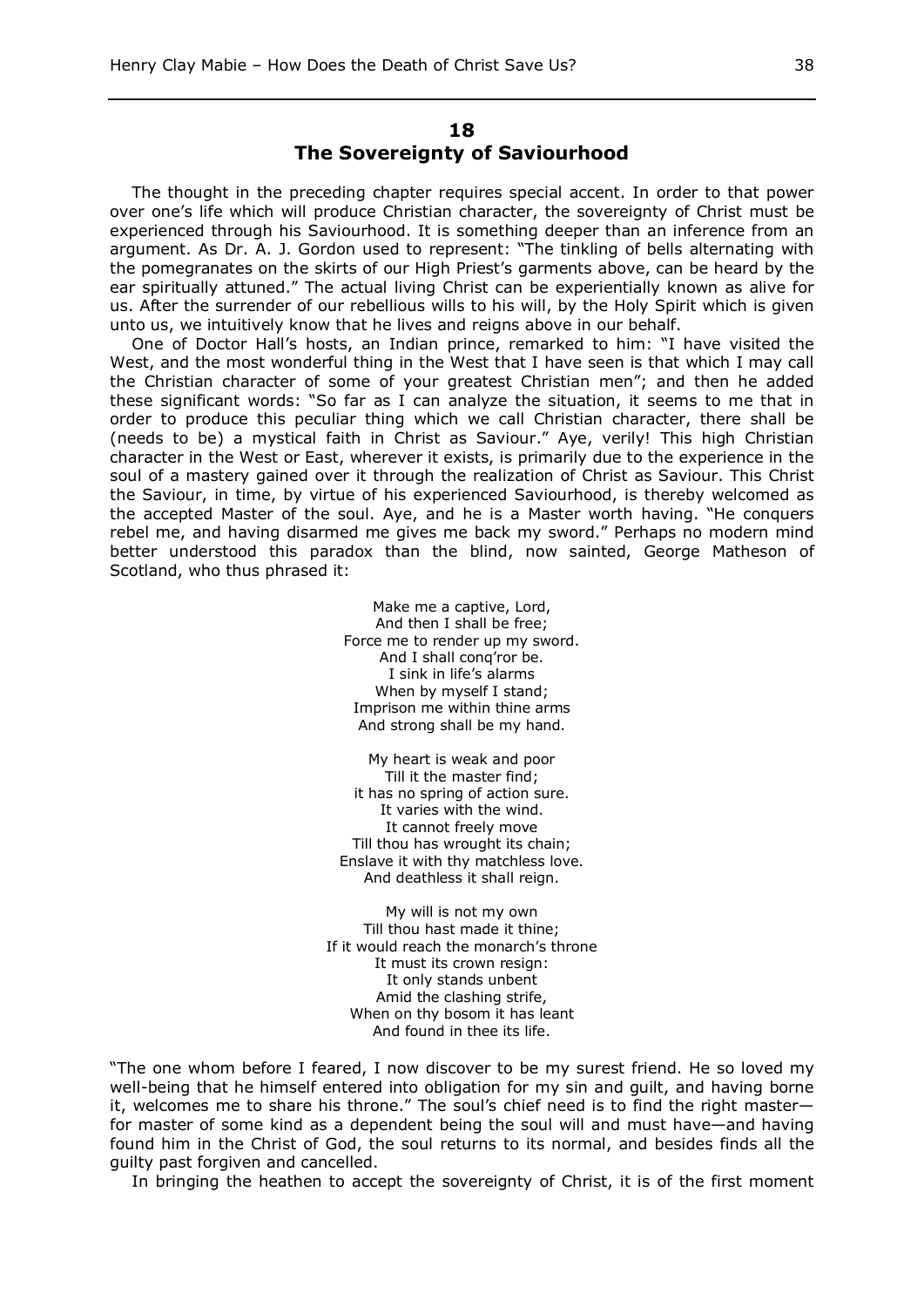that they should be impressed in the concrete by missionaries of such a stamp as show that they themselves are subject to that sovereignty, brought to it through some deep and critical extremity of their life. It is the man who has been rescued by Christ—by his super-human power and grace, not one who merely believes a doctrine about him—who really knows Christ. Orientals will come into subjection to Christ only through similar experiences of the salvation of Christ. The blessedness of the sovereignty is learned by paradox, only through the absolutely surrendered will, and this surrendered will comes through some sweet persuasion of what Christ is to him. To be of worth this surrender must be voluntary. It is usually made possible through the heart-break which occurs in some clear vision of the surprisingly sacrificial work of Calvary. The vision of the cross and the surrendered will are correlatives of each other. Sometimes one and sometimes the other is first in the order of time. Each eventuates in the other. The realization of Saviourhood induces surrender, and through the surrender of the will, the Holy Spirit brings the sense of salvation.

Bishop Handley Moule, of Durham, England, in the central crisis of his rare spiritual life thus sung of it:

> My glorious Victor, Prince Divine, Clasp these surrendered hands in thine; At length my will is all thine own, Glad vassal of a Saviour's throne.

My Master, lead me to thy door, Pierce this now willing ear once more, Thy bonds are freedom, let me stay With thee to toil, endure, obey.

Yes, ear and hand and thought and will, Use all in thy dear slav'ry still; Self's weary liberties I cast Beneath thy feet, there hold them fast!

Tread them still down, and then I know These hands shall with thy gifts o'erflow; And quickened ears shall hear the tone Which tells me thou and I are one.

Other things being equal, the millions of India, China, and Japan will be brought under the sovereignty of Christ in proportion as a biblical view of the saving death of Christ is preached, and as the preachers of it embody their doctrine in their own personalities, as did the good bishop in Hugo's story. The only men who ever have had saving power over the heathen are those who have lived under the spell of the Christ of Calvary; who themselves have become personified extensions of the atoning principle.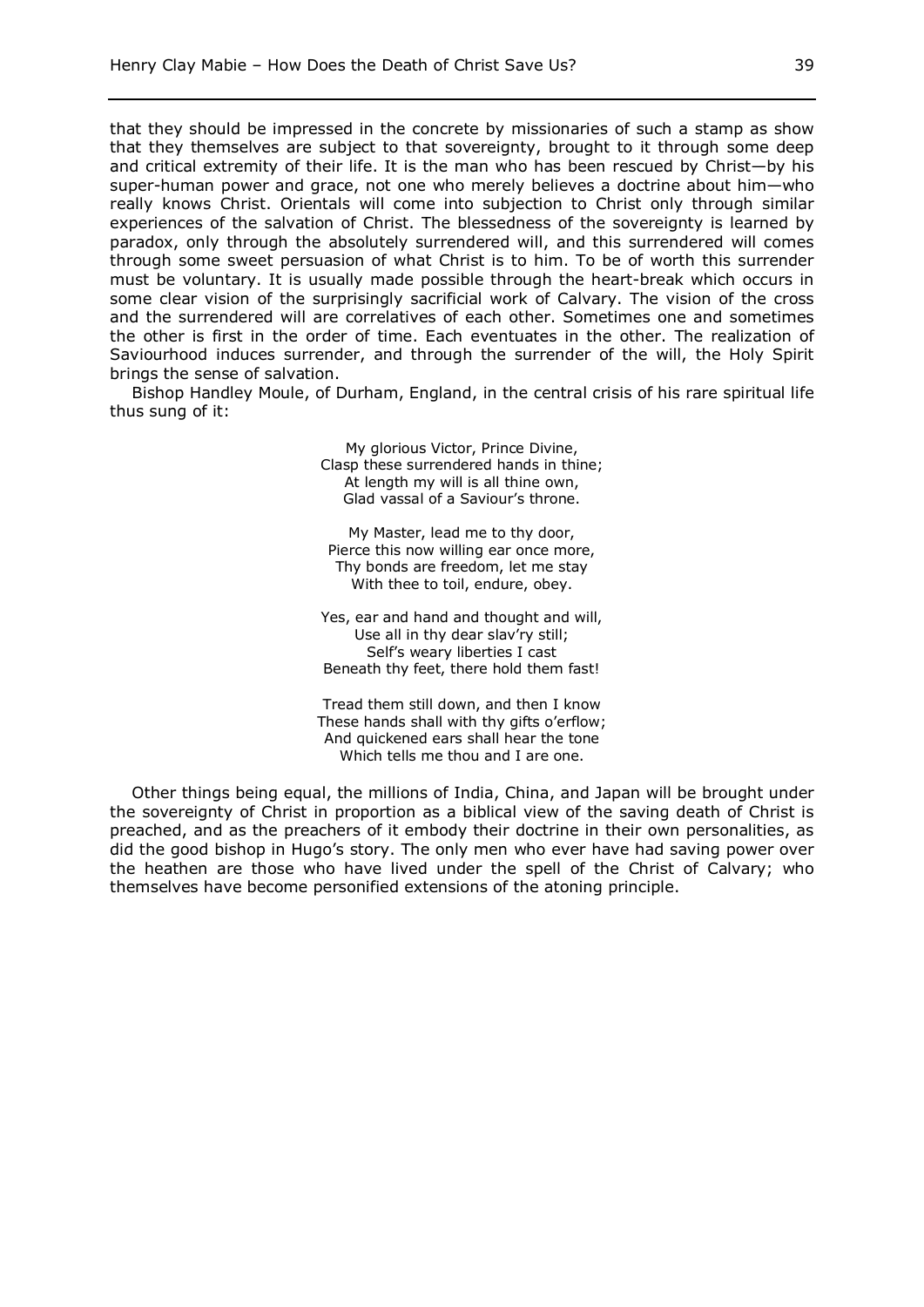## **19 Trophies of the Cross in Japan**

Doubtless one of the highest types of Japanese Christianity yet developed among Orientals was the late Joseph Hardy Neesima, the founder of the Doshisha College at Kyoto; thanks mainly, under God, to the highly Christian treatment of his providential foster-father, the late Alpheus Hardy of Boston, and his equally Christian instructor at Amherst College, President Julius H. Seelye. The seriousness with which the humblehearted Seelye viewed his responsibility may be inferred from the circumstance that on the first night after Neesima was entered as a student at Amherst, the godly president lay awake all night reflecting on the charge laid upon him in the direction to his college of its first Oriental student.

A feature of Neesima's Christianity was that he had a keen appreciation of the vicarious and redeeming work of Christ. During the past summer I found myself, on a second visit to the East, a visitor to the Doshisha College at Kyoto. Passing through one of the several buildings, my guide, one of the devoted teachers of the institution, remarked: "This is the room in which one morning at a chapel exercise Neesima broke to shivers a bamboo cane in vicarious infliction upon himself of a punishment deserved by some disorderly boys in the school, but whom Neesima in his holy love preferred to spare rather than punish." Fragments of that shivered cane are still preserved in Japan as mementoes of the Christly spirit of the revered Neesima.

A second striking example of the way in which another Japanese of Neesima's spirit was impressed by the same atonement-believing President Seelye, because he himself so illustrated the atonement, is that of Uchimura, an earnest Christian man yet living in Tokyo. He too, with great trepidation, once went to Amherst College to seek admission as a student. From some things he had heard of the virility of the able President Seelye, he went as if he were "going to his doom, expecting to be stunned by the president's imperious and Platonic majesty." Instead, however, he met a character of rare Christian meekness, "a large, well-built figure, the leonine eyes suffused with tears, the warm grasp of the hands unusually tight, orderly words of welcome and sympathy," so that as he says, "I at once felt a peculiar ease in myself. I confided myself to his help, which he most kindly promised. I retired, and from that time on my Christianity has taken an entirely new direction ... Satan's power over me began to slacken ever since I came into contact with him. Gradually I was exorcised of my sins, original and derived." Uchimura speaks also, with deep feeling, of a morning in which, in the president's class, he was encouraged openly before his fellows to narrate how he came to believe Christianity as the truth; how especially he found the "reconciliation of the moral schism (in his soul) only in Christ," and concluded his testimony with Luther's words, "I can do no other, so help me God." The logical outcome of this splendid mastery of the great president over this Oriental, was of course to bring him sweetly under the sovereignty of the Christ who was his own Saviour.

It may well be questioned whether any who have recently arisen in Japan that have fallen back upon natural ethics in lieu of the cross-principle for moral power over their fellows, or for bringing others of their long paganized countrymen into subjection to the sovereignty of Jesus Christ, have found any substitute worthy of the name. Just now it is Japan's temptation to seek such a substitute, and it threatens the foundations of everything Christian.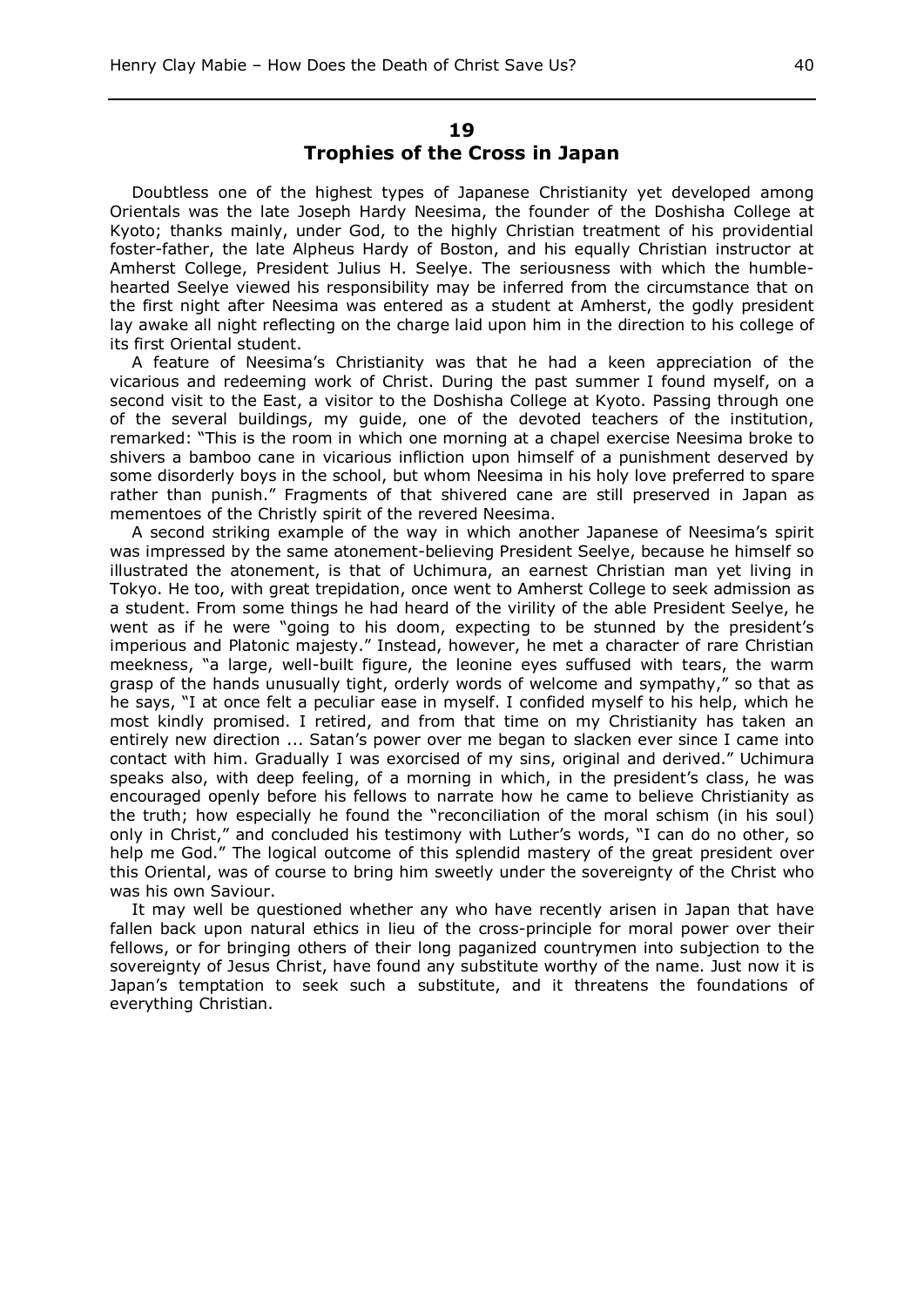#### **20 Power of the Cross over a Hindu Mob**

Dr. Jacob Chamberlain<sup>1</sup> of the American Reformed Church who laboured a half-century as a missionary in India, in the year 1863 found himself with some of his native helpers within a walled city in the Nizam's kingdom of Hyderabad. The city was full of Brahman priests and Mohammedan zealots. On discovering the Christian missionary in their midst, they ordered him to leave the place at once; and a rabble had been incited to stone him. Doctor Chamberlain, however, bravely facing the mob thus spoke: "Brothers, it is not to revile your gods that I have come this long way; far from it. I have come with a royal message from a King far higher than your Nizam. I have come to tell you a story sweeter than mortal ear ever heard before. But it is evident that this multitude does not care to hear it. I, however, see five men before me, who I perceive (from their sympathetic faces) wish to hear my story. Will you all please step back a little and allow these five to hear? When I have finished you may come forward and throw your stones." Then in a subdued tone the missionary addressed the Brahmans; "What is it that you chant as you go to the river for your daily ablutions? Is it not this?" And the missionary chanted in Sanskrit a few strains from one of their Vedas, the meaning of which was: "I am a sinner, my actions are sinful. My soul is sinful. All that pertains to me is polluted with sin. Do thou, O God, that hast mercy on those who seek thy refuge, do thou take away my sin."

These Brahmans at once became the missionary's friends. One who correctly chants their Vedas and their Mantras is always looked up to with respect. "Now," continued the missionary, "do you know how God can do what you ask? How he can take away the burden of your sin and give you relief? Brothers, is it possible for us to expiate our own sins? Can we by painful journeys to all the holy places change those sinful natures that you bemoan? Does not your own Telugu poet, Vemana, say:

> 'Tis not by roaming deserts wild, nor gazing at the skies; 'Tis not by bathing in the stream, nor pilgrimage to shrine; But thine own heart must thou make pure, and then, and then alone Shalt thou see him no eye hath kenned, shalt thou behold thy king?

How then can our hearts be made pure so that we may see God? I have learned the secret; I will tell it you."

"Then," says Doctor Chamberlain, "I told the story of stories, recounted the love of God the Father, the birth of Jesus in the manger of Bethlehem, his wonderful life here below, his blessed words, his marvellous deeds of healing and mercy, and the mob became an audience. Gradually I had raised my voice until as I spoke in the clear and resonant Telugu, all down those streets the multitude could hear; and as I told them of the Saviour's rejection by those he had come to save, and pictured the scene of Calvary, in the graphic words he himself gave me that day, when for us and our salvation he was left to cry, 'My God, my God, why hast thou forsaken me?'—told them of the laying his body in the tomb, of his bursting the bars of death and coming forth triumphant over the last enemy; and that all we now had to do was to repent and forsake our sins and lift up prayer to him, I saw tears coursing and dropping on the pavement, from which they had torn up the stones with which to stone us."

"Now," said I, "folding my arms and standing before them, I have finished my story. You may stone me. I will make no resistance." Stone him then! They could no more have stoned him than they could stone the angel Gabriel! The same power that held in leash the lions before Daniel held them in restraint. "No, no!" said that cowed Indian mob, "we do not want to stone you now. We did not know whose messenger you were, nor what you had come to tell us. Do those books that you have tell more about this wonderful Redeemer?" "Yes," said I, "this is the history of his life on earth." And taking up the Gospel of Luke, I read brief portions here and there, adding, "I have not told you half of his gracious words and deeds. Would you not like to buy some of the histories of the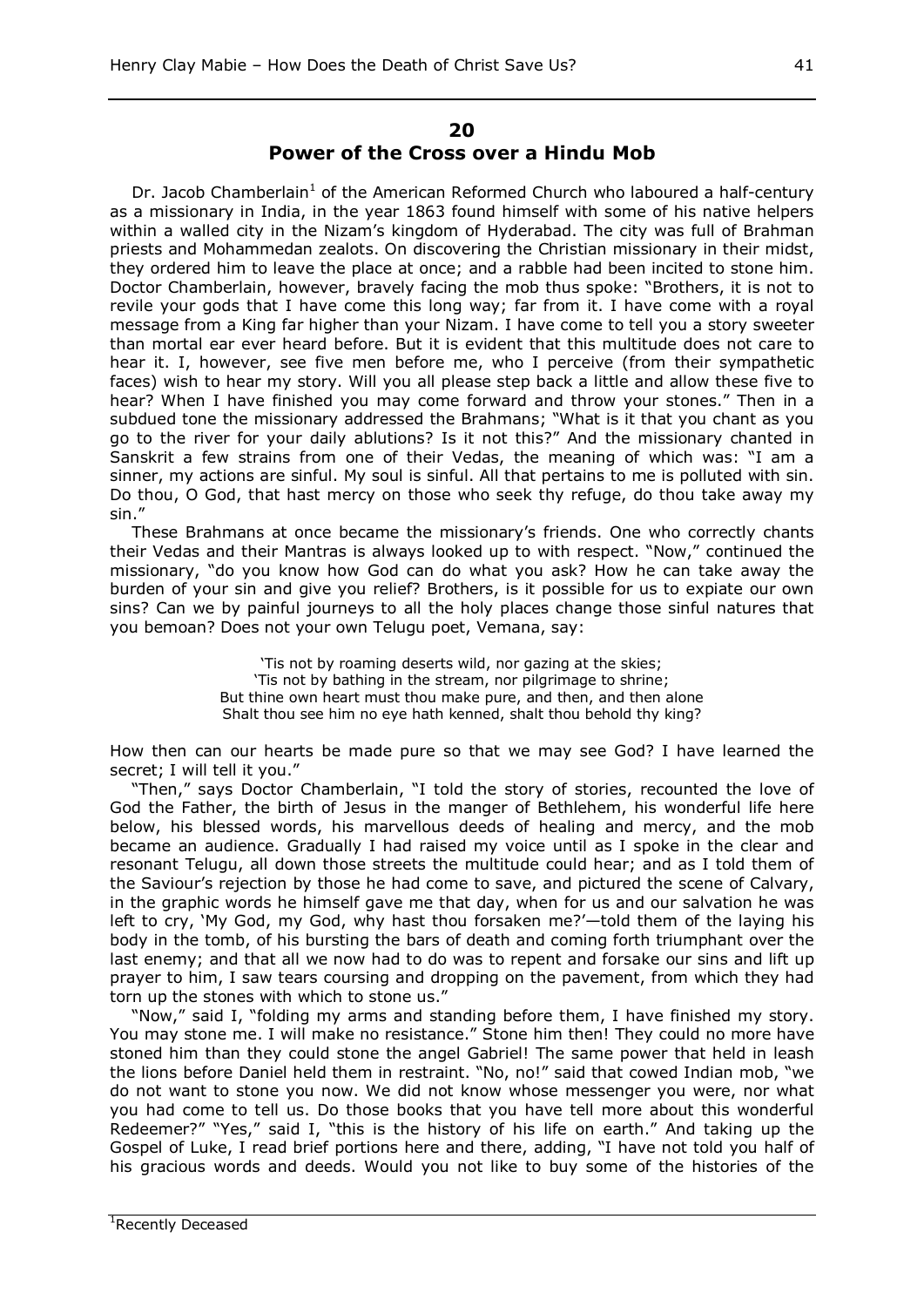Redeemer Jesus so that you can learn all about him?" They purchased all the gospels and tracts we had, and appointed a deputation of their best men to escort us to our camp, begging us to forgive them for the insults they had heaped upon us for they knew not whose messengers we. $2$ 

There are two things in the preceding incident important to note. First, that the power in this appeal to subdue the passion of the mob was the story of self-sacrifice in a Redeemer who was willing to give himself to expiate the guilt and stain which even the Vedic hymns confessed were beyond man's power to remove—the story of a full and free divine pardon and cleansing. Secondly, that the spirit of this same self-sacrifice in the missionary, which gave him the courage to face the mob, and welcome even like Stephen, his stoning unto death, if he could but deliver his message, reinforced the story and gave it power. It was an instance of the power of doctrine incarnate in personality.

These two things—the intrinsic quality of the unique story and the living embodiment of it, at the risk of his life, in the missionary himself—under the divine Spirit were what conquered the mob and brought it into a hitherto unheard-of subjection to a divine authority. These were the conquering forces subduing to the sovereignty of Christ. The appreciation of that sovereignty depended on something behind it. That something was the new perception and appreciation of the divine Saviourhood of Christ. It was this which commended the sovereignty as worthy.

It was the combination of these two things—Christ's objective sacrificial work and his own sacrificial life—so wondrously in John G. Paton, of the New Hebrides, that made him invincible among the cannibals of Aniwa. Even those bloodthirsty savages were won by thousands into adoring subjection to Paton's majestic moral power and to Paton's Lord.

When and where, however, among any heathen people, have abstractions on morals, as exhibited in Jesus himself as a mere example, apart from the atoning realities, ever produced such renewals in life and character as have marked evangelical work in the South Seas and in numberless other mission lands? It is by these atoning realities, O Galilean that thou hast conquered.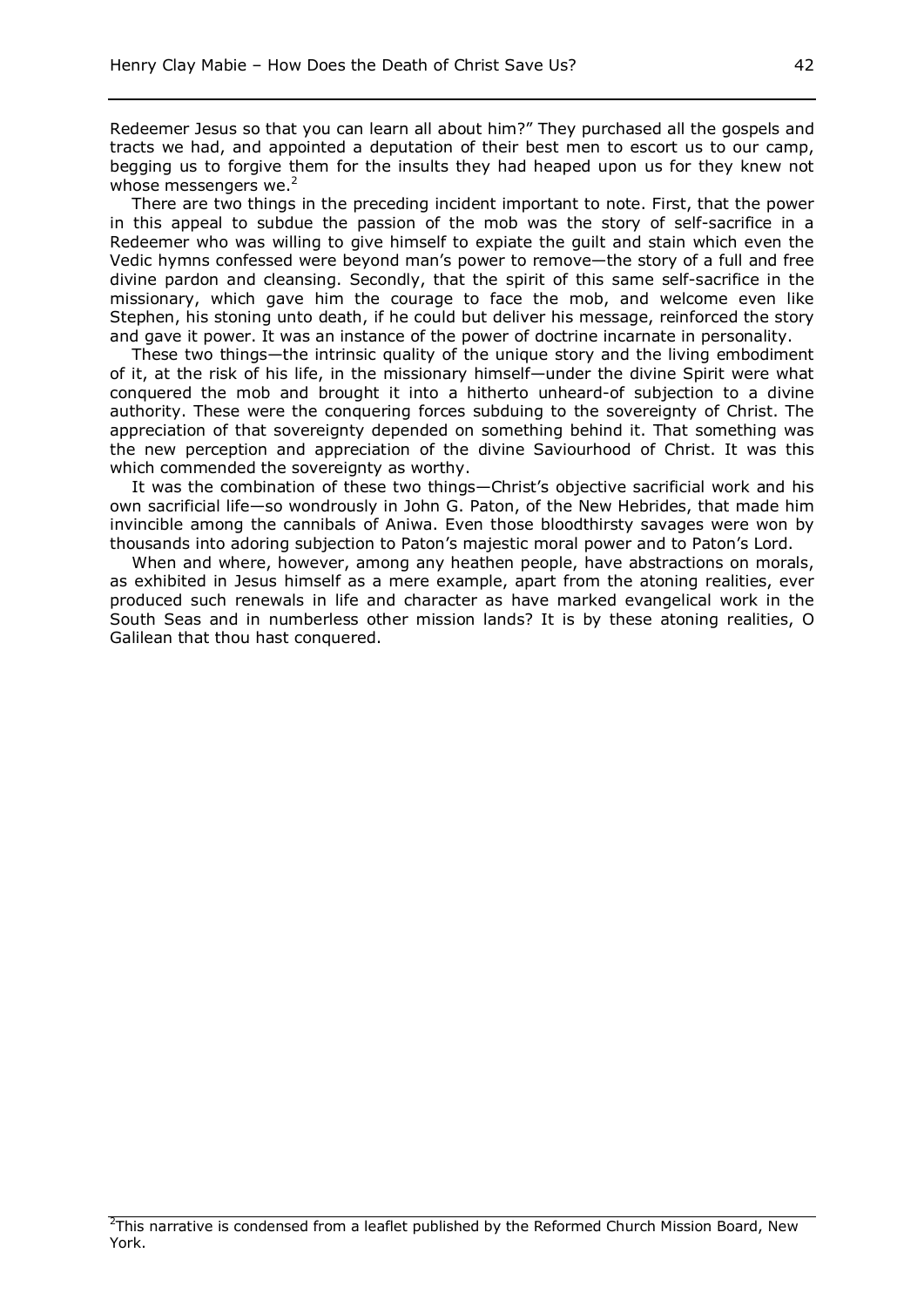## **21 Testimony of Dr. Griffith John of China**

Recently a company of missionary-secretaries by arrangement met in Yonkers, N.Y., the veteran Griffith John, who for over fifty years has laboured as a missionary in China, and who was about to sail again, at seventy-six years of age, to devote the remnant of his days to China's salvation. Located as he has been in Hankow, the great central city of that empire, for forty-five years, he and his missionary associates of the London Mission have wrought on until now about eight thousand Christians are connected with the mission under the oversight of about twenty associated missionaries.

At the meeting referred to, after a formal engrossed address was presented to Doctor John, and several informal addresses had been made, expressing the greetings and appreciations of the several missionary societies of this country on his long and effective career, Doctor John responded at considerable length, taking his brethren closely into his confidence.

The great missionary told us of a time, "back in the seventies," when he passed through a period of great wretchedness on account of his "lack of power," and of how new power came to him, much as it came to Mr. Moody in New York one day, just before he went to England for his greatest campaign there.

But deep down, far below everything else which the great missionary testified of that day, was this: "I have been," said he, "a strong believer in the atonement; not that I understand it, but the fact that we have the remission of sins through Christ, and this fact resting upon another fact, the vicarious sufferings of Christ, and that now that he is risen and lives forever, he is equal to anything even in China. My theme has ever been, Jesus Christ can save from sin, from any sin whatsoever, the sin of opium-smoking, the sin of gambling, or of impurity, or aught else."

The experienced veteran then went on to give particular instances of salvation, as illustrated in his field. He told of one Liu the Sawyer. One day this man Liu came to the missionary and said, "You have been telling us that Jesus can save from sin, then he should be able to save me." "He is," responded the missionary. "What are your sins?" "They are gambling, opium-smoking, and many more." From his own account the man could scarcely have been worse. "Then," said Doctor John, "I took the man into the vestry of the chapel, where we could be alone, and I got out of him more specific confessions. Then I asked him, can you trust Christ to save you from these sins?" He answered "yes." "Then," said I, "let us pray." "And we got down together, and the man prayed for himself. He accepted Christ and was saved; he faced about, got victory over his sins, and for thirty years he has lived faithfully and led many others to Christ."

Doctor John also told us of another case of a man named Wei, who at one time said, "Surely there is no hope for me." "Why not?" asked the missionary. "Because I am such a confirmed opium-smoker and gambler. My father and my mother also were gamblers, and I have gambled all my life, and I cannot possibly stop." *"*But Christ can save you from even that, if you will." "Then he shall," responded the man. "He also knelt down and gave himself up and was thoroughly saved; and he became an evangelist, a real apostle of wonderful power." Doctor John said he thought this man was the means of winning nearly two thousand souls to Christ in the district where he lived. The missionary then added, "If you would bring men into subjection to the mastery of Christ, dismiss your habit of saying, 'Jesus can save from sin in general'; get men to be definite in making their confessions; and then say to them, Jesus can put his finger on that sin, and he can save you from that sin."

To derive the just lesson from the examples quoted: is not the law of power under the Spirit of God in this matter of bringing the heathen into subjection to Christ two-fold? first, in the preaching of the Saviourhood of Jesus Christ through His redeeming cross? and secondly, in the correlative habitual and manifest submission of the preacher himself to that same Saviourhood?

He who lives and works upon this plane will also be able to tell how the death of Christ saves, and saves unto the uttermost.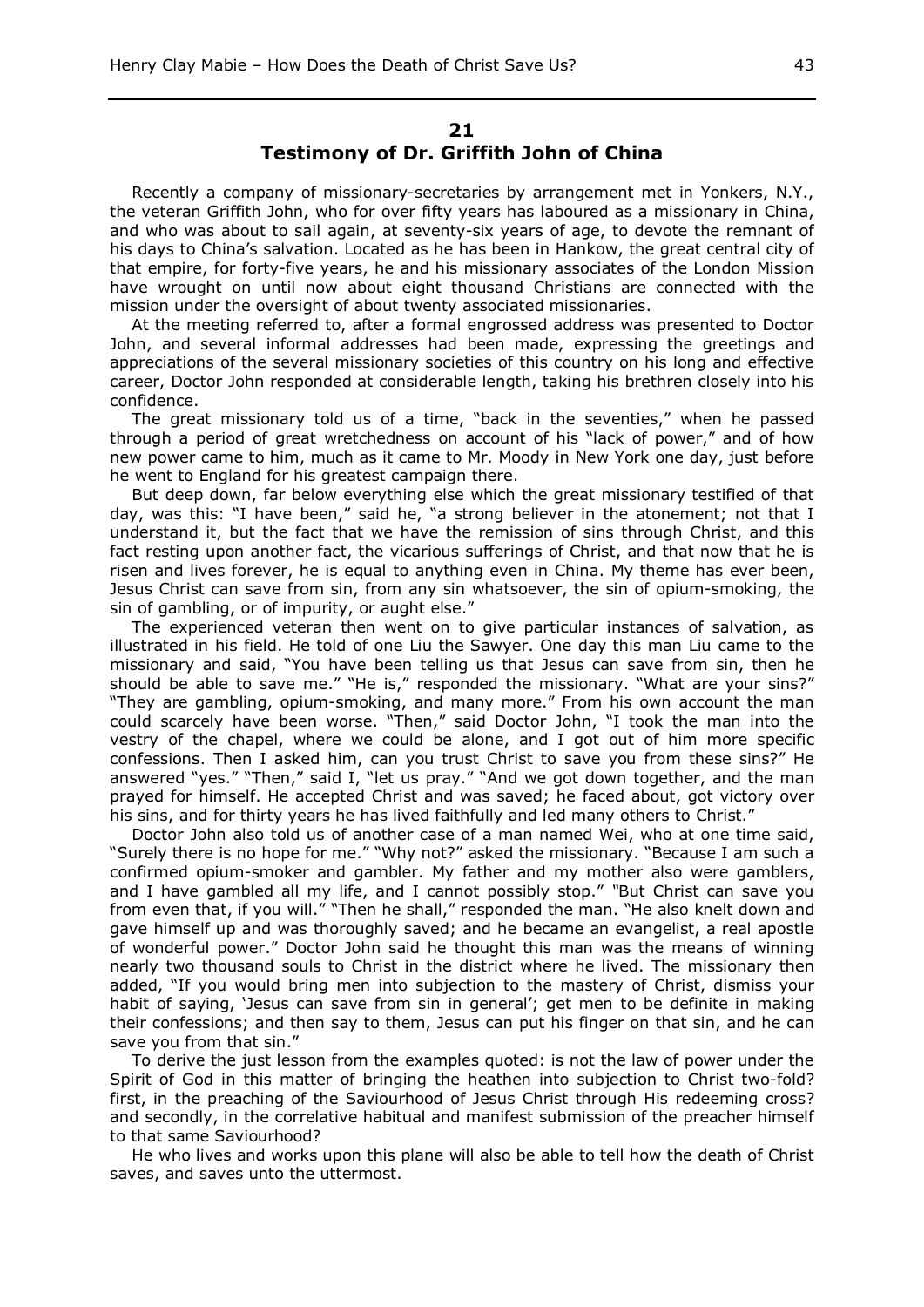What is needed is that on a universal scale, in all lands where Christ's work is attempted, there shall be a return to such ideals and practices as those represented in such apostles as Neesima and Paton, as Chamberlain and Griffith John.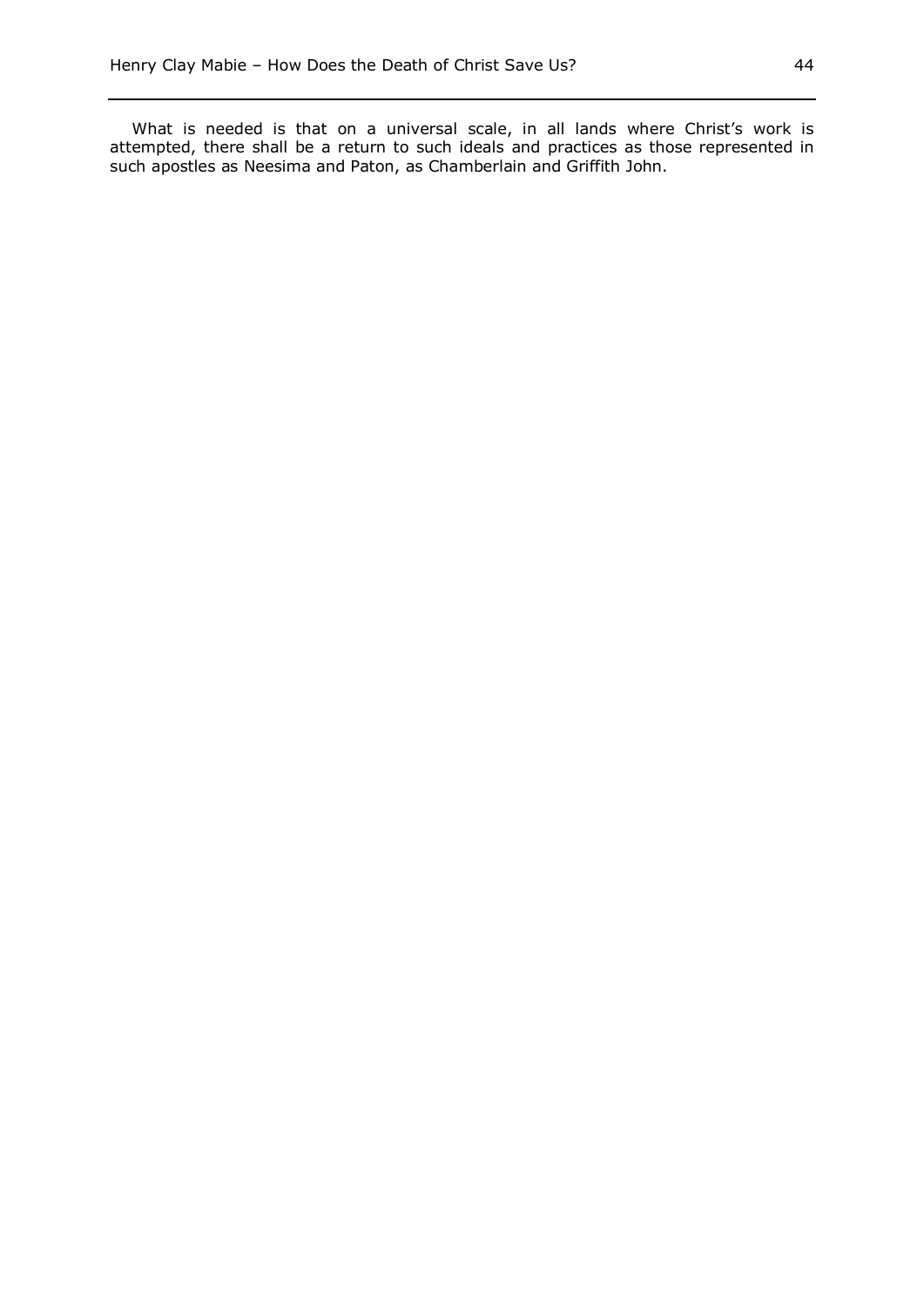## **22 The Cross the Soul's Last Resource**

The great Albrecht Ritschl, after years of profound study, seemed to have persuaded himself, as he has since persuaded many others in Europe and America, that the Christian religion can find a sufficient basis for faith in the mere subjective realm—the experiential—apart from the validity of the transcendent historic facts, as revealed in the Christian Scriptures. But this same Ritschl when he lay dying, fell back upon the historic and objective cross of Christ. True, years before, in his *History of Pietism*, Ritschl selected for special criticism Paul Gerhardt's rendering of Bernard of Clairvaux's hymn, known as the "Passion Hymn":

#### *O Haupt voll Blut und Wunden,*

("O sacred head once wounded.") The point of Ritschl's objection was that the hymn failed to strike the true Christian note in so dwelling on the "physical sufferings of Christ" instead of on the "inner motive of obedience."

The very terms of the criticism indicate the confusions of thought that even in the minds of scholarly men have attended references to the atonement. We should quite agree with Ritschl that the "physical sufferings of Christ" by no means adequately represent the atonement. They are a minor part of those sufferings, as is urged in the earlier part of this discussion. Just what Ritschl meant by the "inner motive of obedience" also is ambiguous. If by "obedience" he meant obedience to that judgment-claim which required that God-in-Christ should become responsible for man's sin and guilt, and in essence taste it in man's behalf, or a true obedience of faith on the believer's part in order to be saved, we would not demur.

In any case, whatever at an earlier stage of his life Ritschl believed the sufferings of Christ to be, or to represent, it is comforting to faith to know that in his last experience, as we are told in his life, he turned to that very Passion Hymn to which he was once so averse, as best expressing the ground of his inmost faith. In this light how meaningful even to him must have been this stanza:

> Be near me when I'm dying, O show thy cross to me! And for my succour flying, Come, Lord, and set me free! These eyes new faith receiving, From Jesus shall not move; For he who dies believing, Dies safely, through thy love.

About two years since, the brilliant and versatile President Harper of the University of Chicago lay dying from cancer. He had reached the very prime of manhood. He was in the enjoyment of hopes largely fulfilled, of creating one of the greatest Universities in the new world, and he was endowed with rare capacity to enjoy life to the full. It was, therefore, a most bitter ordeal to give it all up and resign himself to die; but he had met the successive critical but vain surgical operations deemed necessary with rare selfsurrender, and for weeks before his departure he lived in a sweet tranquility, a marvel to his associates who cherished for him an almost worshipful admiration. A few weeks before his end, the writer had the satisfaction of a half hour with him at his bedside. Feeble as he was, the great heart was eager for the interview and spoke freely of his hopes of continued life in higher realms. We naturally dropped into converse respecting the basis of this hope in the redemptive work of Christ. I related to him an incident<sup>1</sup> descriptive of a young lawyer of my acquaintance who in a unique form declared his acceptance of Christ's finished work in his behalf. The lawyer had listened to my account of the legacy of Christ's saving grace under the new covenant dependent on Christ's death, set forth in the Epistle to the Hebrews, as analogous to benefits coming to a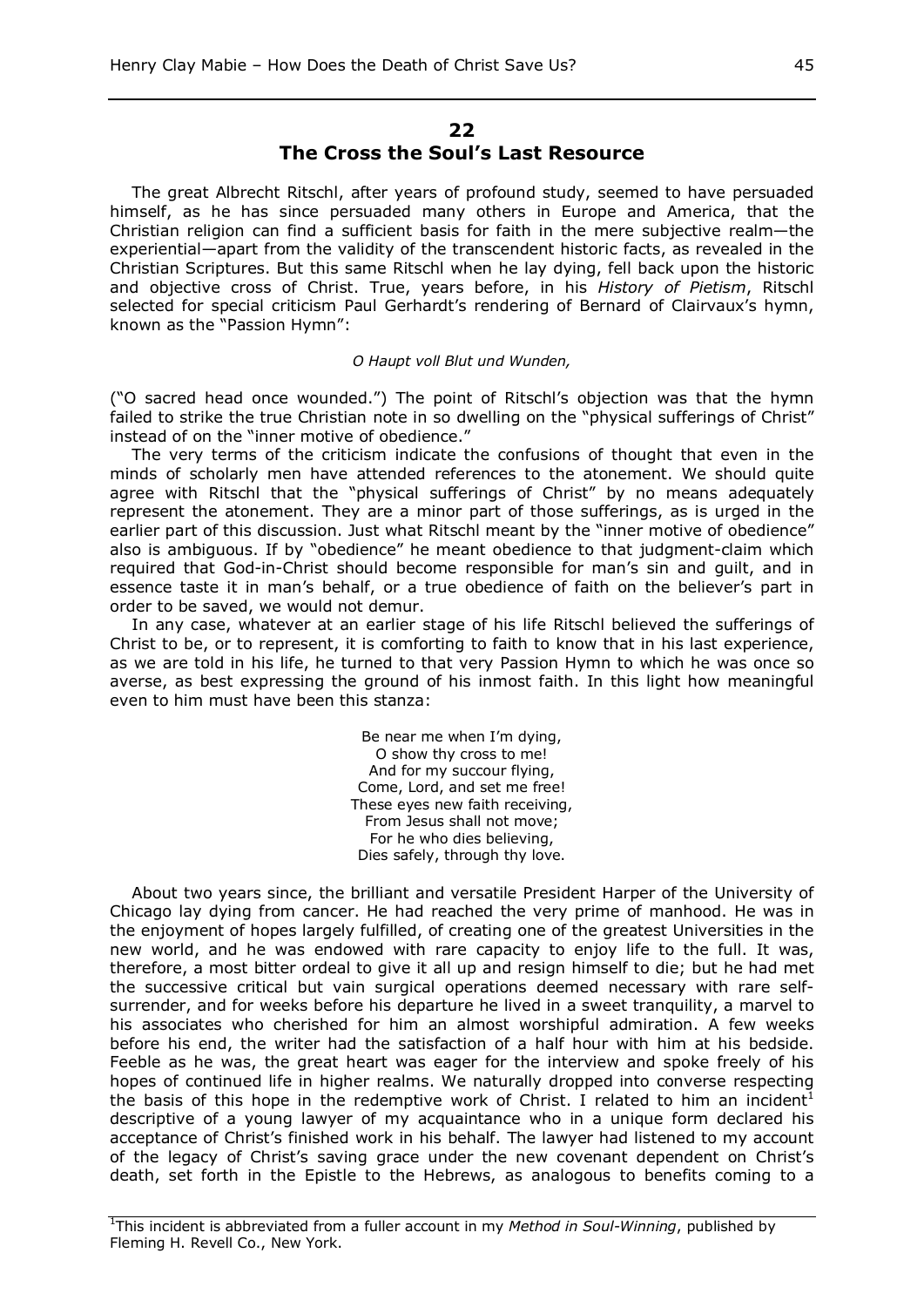legatee under a "last will and testament"; and shortly after my discourse on the subject he rose in the meeting and added a significant comment to the presentation I had made from the Epistle. The lawyer's comment was to this effect: "When a will is probated in court, it is necessary that the legatees should appear and *elect* whether they will 'take under the will,' or '*appeal* to the law,' " and he then added: "I have been casting about to see what I should get if I appealed to the law. I have no hope in that direction. I, therefore, here and now elect to 'take under the will' ": and the man was at peace in a moment, and his friends in the meeting were electrified.

With tear-filled eyes and choking voice President Harper expressed delight in the attitude of the convert described, and we were soon in prayer together, his hand firmly gripping mine, indicative of his close sympathy with the grace principle I was commending for all human helplessness.

Later on in another tender interview which one of Dr. Harper's close friends had with him, this visitor was requested to repeat something comforting. Several scripture passages and sentiments were given with but partial results. At length the visiting friend recited the stanza from Matheson's tender self-abandonment hymn:

> O cross that liftest up ray head, I dare not ask to flee from thee; I lay in dust life's glory dead, And from the ground there blossoms red Life that shall endless be.

—whereupon the eager spirit responded: "That comforts me: I can rest on that."

Thus he expressed his own fellowship in suffering with the dying Redeemer. He was accepting afresh for himself that vital interior law of all spirituality grounded in the selfrenunciation of the lower form of life for the higher and diviner: setting his seal to the cross-principle of which Christ's sacrifice was the eternal archetype and in that inward solace the great educator met his final crisis.

To this same historical and experiential basis of rest and comfort we may depend, every truly Christian soul in the last hour will assuredly turn.

In such a return, the soul is led into the godlike in character—for the highest selfexpression of God is a redemptive sacrificial expression. To effect this, the atoning death of Christ is the direct and all-efficient agent. An agency which in its effect on character results thus, commends itself as deeply, divinely ethical, and so profoundly saving. In the death hour the celestial light will be shed on the question, how the death of Christ works to save us.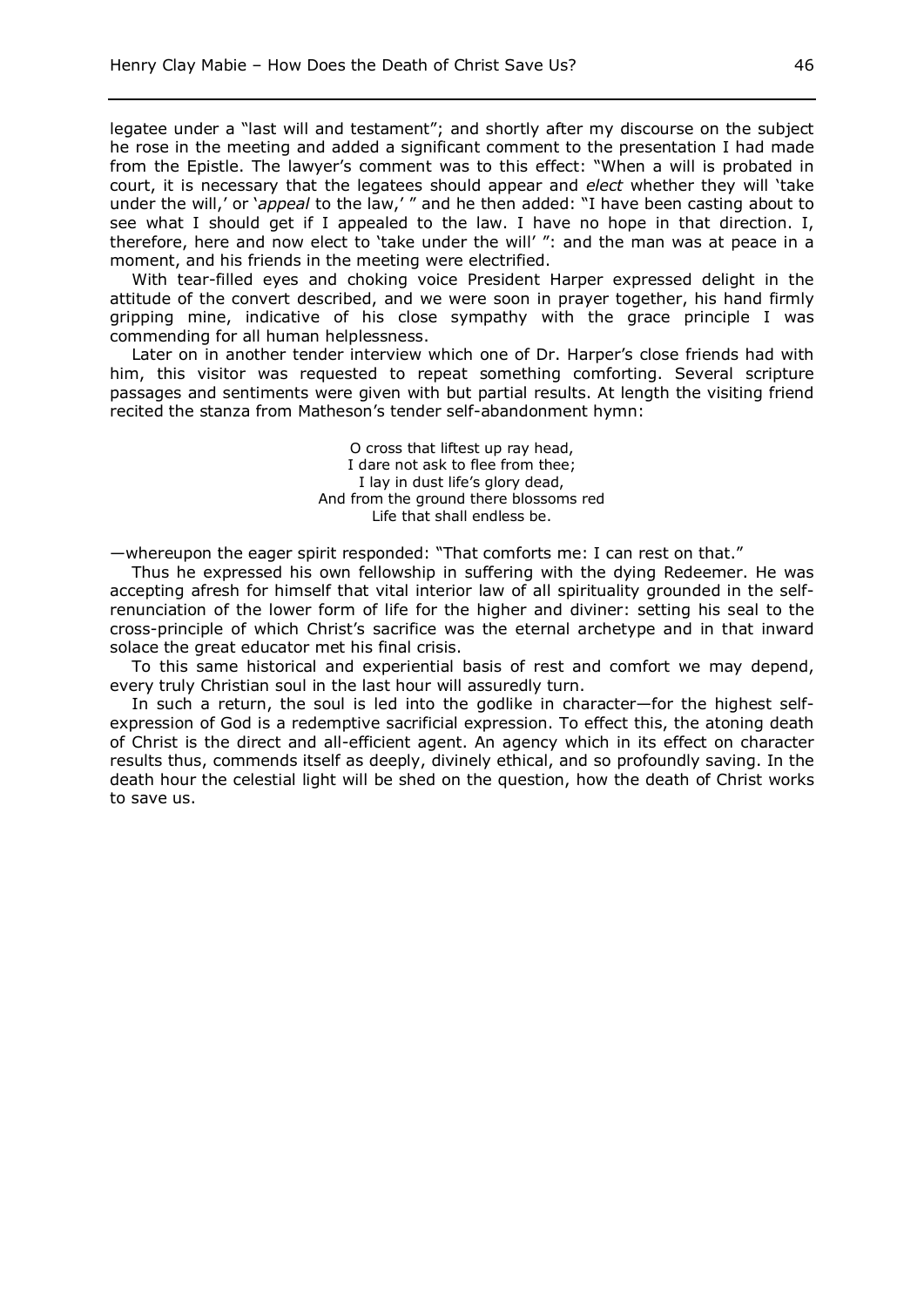## **23 The Spiritualizing of Sociology**

But some will say that the conception of salvation of which I have been speaking is entirely too elementary and inadequate: that I have been treating only the beginnings of the new life—the soul's justification and renewal. But our thought is not to be construed as so restricted. It is true that in a restatement of the nature and essence of salvation as related to the death of Christ biblically viewed, we have been obliged to be elementary, to deal with things generic.

Our conception of salvation, however, has limitless applications and expressions in life. It must indeed be properly grounded, and become a vital, organic thing; but provision once being made for that, then the implications of that salvation relate to life on the very broadest plane. Christ is not only our justifier, our renewer; but he is also our sanctifier, the Saviour of all our social conditions, habits and life relationships. He is to render evangelical all our ethics and not leave them as is so commonly done, on a mere legalistic plane; he is to transfigure all our moralities into conscious and vital relations to his own death and resurrection. He means to redeem, to uplift and chasten our whole life-career from infancy to age, and to make all society and its institutions, so far as men will respond to his claims, an anticipation of the life to come, that his "will may be done on earth even as it is done in heaven." All this is to lead up and on to the ultimate, consummated Kingdom of God—a Kingdom, whose heavenly form, however, rather than the spirit of it, will differ from what it is on earth.

Christ's death, as we have conceived it, is the supremely adequate basis for these high possibilities of transfigured life; and the ethical corollaries to which the immortal death of Christ commits us are all embracing for social conditions however varied and extended.

While the type of life contemplated is not observance of the mere moralities contained in the decalogue yet it embraces them all. But it does more: it imparts to them all a new vital inner energy of realization—"that the ordinance of the law might be fulfilled in us who walk not after the flesh but after the Spirit" (Rom. 8:4). This new life in the Spirit is conditioned upon the soul's right relation to the death of Christ as we have viewed it: it is thus something far deeper than the mere observance of statutes and commandments. The Spirit through the death recreates the law within the heart: rewrites it upon the tablets of the Spirit, and incarnates it after the pattern of Christ's own embodiment of it. With a new spontaneity the soul now delights to do God's will. The spirit of this new life grasps the deep paradoxes of the life and teaching of Jesus, deemed impractical by the natural mind, with new insight into their meanings, and with a divine power to live them out, even in this present evil world. A true conception of life as renewed by the quickening power of Christ's "living death" as we have called it, and a consequent normal personal relation to this death, moreover, forever puts the ban upon that gross and perverse notion so prevalent in our time that a man may carry his religion in one portion of his being as in a closed compartment while his business is confined to another. These are days of dreadful commercial corruption, when the world is losing faith in Christianity because on the part of so many in high positions in the church, the corruptest practices are justified or condoned on the pretext that *"*business is business": that "business is one thing and religion is another": that Christ and Belial can thus live together. The moral situation has become such; there has arisen such a widespread loss of confidence in the church—that the very foundations seem sinking beneath our feet. Nor can anything regain to Christianity its lost position and power but a proper realization, and that on a broad scale, of the Christian's personal relation to Christ's "living death," and the practical actualization of it on the part of professed Christians. That relation implies that the *whole man has been renewed in* the spirit, temper, and habit of life; that the old man with his deeds has "been put to death with Christ" upon his cross, that instead the new man might live, "having his fruit unto sanctification and the end eternal life" (Rom. 6:6- 22).

The true relation to the crucified and risen Christ implies that the whole man as a unit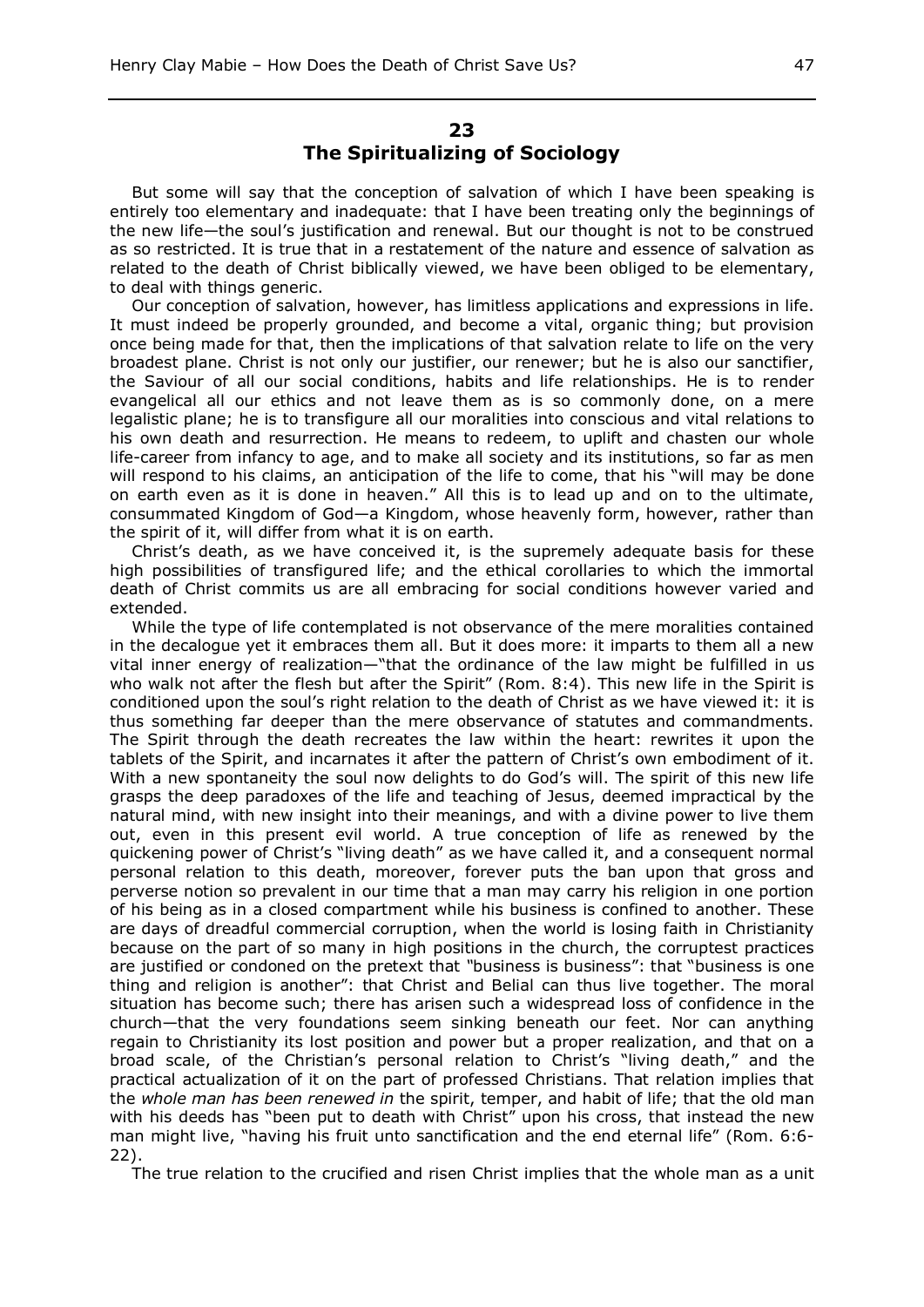has become married to Christ the risen One; nay, more, that as such this whole man has become organically reconstituted in Christ. He is no longer a strictly separate entity. The compartment-idea of his being, which in his natural state he flattered himself he could maintain for the gratification of his lusts on occasion, has been presumptively and potentially destroyed by his new organic union with Christ. All—absolutely all—of his being is now conceived as "in Christ" or none of it is in him. Certainly no one has any right to suppose he is "in Christ" at all, so long as he holds any least department of his life consciously open to the domination of the flesh and the devil. Nor can one such have spiritual assurance that he is in Christ until Christ is on the throne of his undivided being. The import of all this is that sociology must be spiritualized if it is to be really Christian and effective*;* that is, it must come under the power of Christ's *living death.*

If it be said in objection to this high standard that "the millennium is not yet here; this is expecting too much,"—we reply: it is expecting no more than Christ expected as the fruit of the travail of his soul when in his death anguish he trod the wine-press alone. This is exactly what he expected when he acquired to himself a redeemed possession. If the millennium is not here, "the Kingdom of God" in essence is here. Jesus himself said of this kingdom, if you are mine at all, "it is *within* you" (Luke 17:21).

In this light then, it will be seen that a true and intelligent relation of the soul to the death of Christ cannot stop short of the implied committal of every faculty and relation in the universal life of man to the world's Redeemer, who sitteth upon the throne, and who liveth and reigneth forever and ever.

In this light how appropriate the extraordinary benediction with which the Epistle to the Hebrews closes, almost every phrase of which is significant of the ethical power of the cross?

"Now the God of peace, who brought again from the dead the great Shepherd of the sheep with the blood of an eternal covenant, even our Lord Jesus, make you perfect in every good thing to do his will, working in us that which is well-pleasing in his sight through Jesus Christ, to whom be the glory forever and ever, amen!"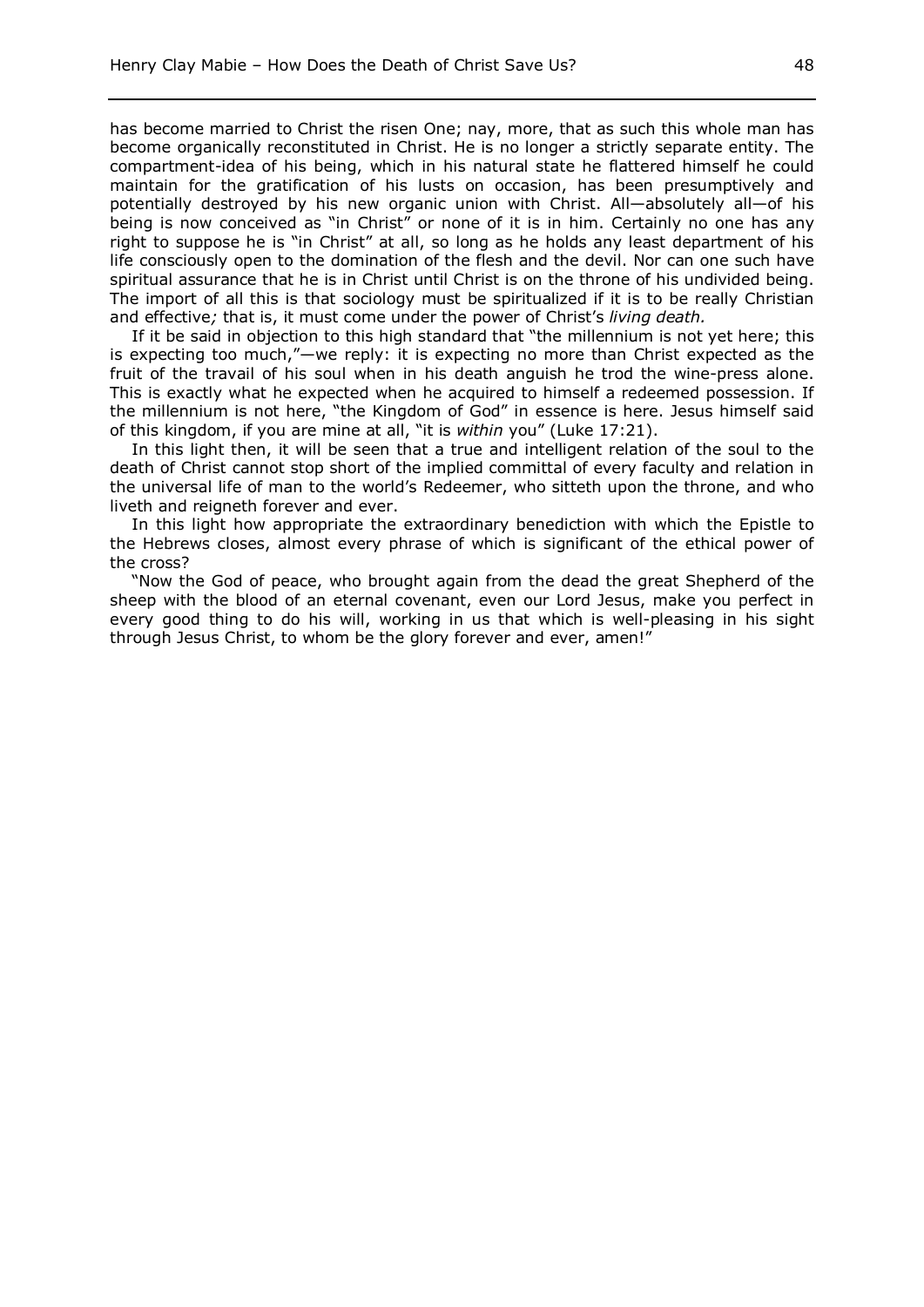## **24 Summary**

A brief summary of the foregoing discussion may help the reader more easily to seize the gist of what I have written.

The answer to the question, *"*How does the Death of Christ Save Us?" all turns on the conception we have of what is meant by "death"—the death of Christ. This, so far from being mere mortal dying, might rather be called *immortal* dying, for it is a death which lives again, a death extended into all that is embraced in the resurrection and the ascension and the intercession and the communication of the Divine Spirit of Pentecost; nay, further extended into the pending renewal of the whole cosmos as described in the eighth chapter of Romans, and so it is a death transfigured.

To put it otherwise, this death of Christ is the equivalent of the entire moral and renewing agency of the gracious God, who came forth out of eternity into time to become incarnate in Christ, to go to Calvary, rise from the dead, ascend to glory, effect a vital union between himself and believers, minister in intercession and ever work in the energy of the Divine Spirit for the reconstitution of the race in Christ; and also to renew and glorify the whole cosmos of which we form a part, and thus in the end to make "all things new."

This mighty movement represents an energy which, on God's part, is endless in duration and measureless in power: for when Deity set itself apart in Jesus Christ, it did so by a final act, forever, even as he originally was the "Lamb foreknown from the foundation of the world." Thus the movement sweeps from eternity to eternity, a movement which springs from God and returns to God, bringing us home with it on its refluent tide: it was the sublimest movement in the moral history of God.

In all this we must not think of the humiliation and suffering of Jesus as that of a strictly third party, outside of both Deity and humanity coming in to mediate between the father and the sinner. We must remember that all that Christ did in mediation, God-in-Christ did. The mediation effected was a mediation between opposite moral relations, those of holiness and love in the triune person, rather than between two outside parties. True, there was effected a reconciliation also between God and the sinner; but this was made possible on the ground of the prior reconciliation between God as holy and God as gracious. The coming of sin into the world created a new ethical exigency in the universe that had to be dealt with; and to meet this the reconciliation in Christ was necessary. It morally enabled God "to act as he feels." The Father himself shared in all the Son suffered. The sense of forsakenness by Christ upon the cross was the *self-forsakenness* of God-in-Christ—Deity in the sinner's place standing at the antipodes of the Holy Deity abstractly considered, the one incongruous and surprising wonder of the universe. Hence, Christ's exclamation: "Why hast thou forsaken me?"—this was not the cry of Jesus over against God, but of God-in-Christ for sinful men over against abstract Deity, the holy Judge of all.

The substitutionary and intercessory work of Christ always presupposes a real solidarity between the Father and Christ on the one hand, and between Christ and the believer on the other. It is this double solidarity which saves the evangelical redemption from a mechanical, commercial transaction and renders it not merely vicarious, but *vicario-vital,* organic as between Christ and the believer. Hence, the death of Christ is really the death of God-in-Christ in an entirely exceptional idea of death, corresponding to what we sometimes describe as "a *living death*:" only that this was really and supremely a living death such as no mortal ever experienced or can experience.

Thus, in this discussion, I have aimed to lift the death of Christ out of the narrowness of a closed incident, such an incident as we ordinarily think the mortal dying of mere martyrs like John the Baptist, or John Huss to be, into the broader idea of an undying and timeless movement of Deity incarnate. Christ's death was no closed incident: it was anything but that. "it was not possible," said the Apostle Peter at Pentecost, "that he should be holden of death" (Acts 2:24); it was his death which set him free. "I have a baptism to be baptized with and how am I straitened until it be accomplished" (Luke 12: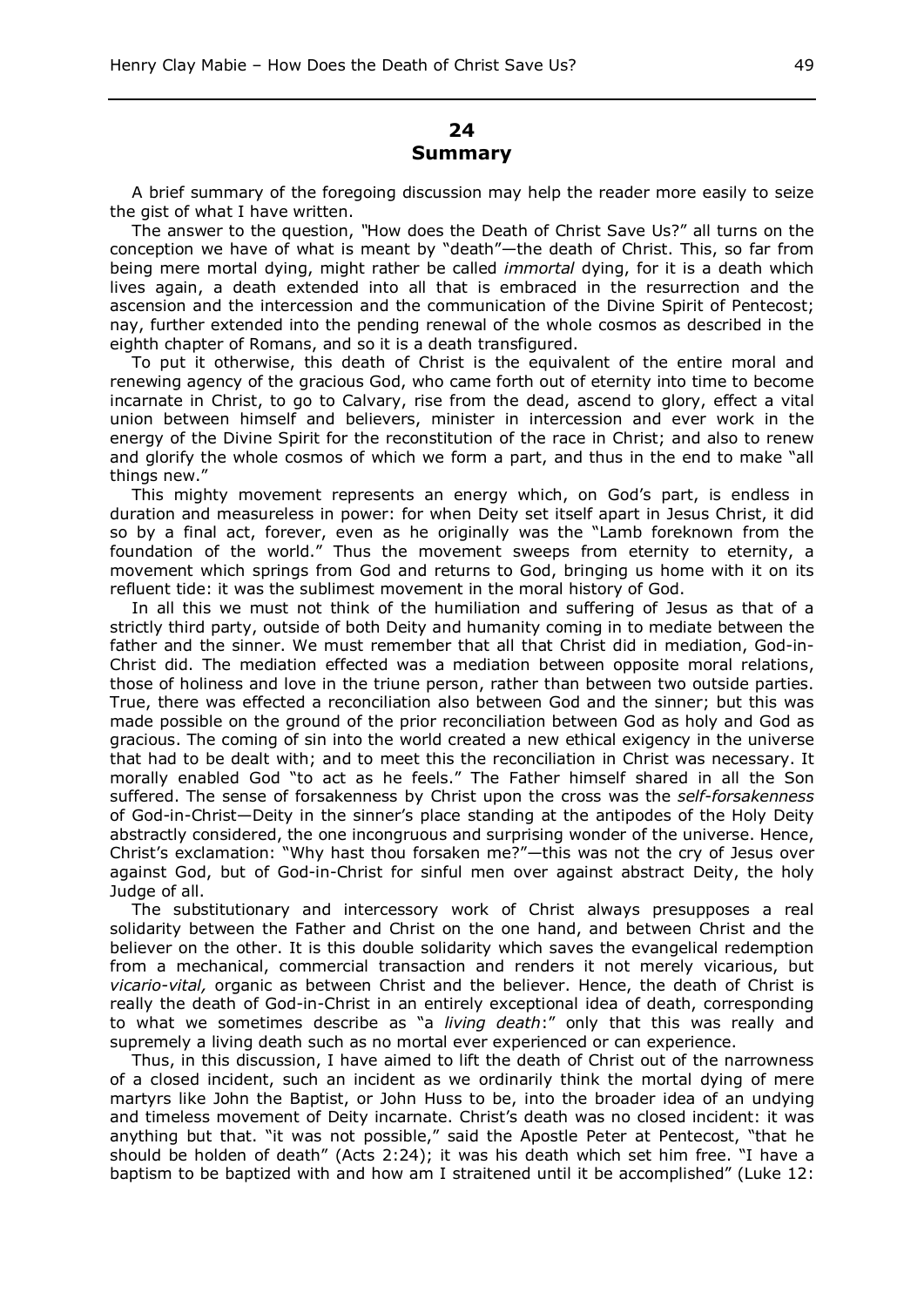50). He had to come through his voluntary atonement-dying to his resurrection, in order that, as risen and ascended, he might reign and be ever present with us in the Spirit's might.

A death thus issuing in resurrection-being and power is an entirely unique achievement, and it becomes a power as well as a process for the renewal of mankind. It is without a parallel in the whole universe of God. And to the degree that we understand what this death in its true nature is, and note the workings of its power, we come to see its adaptation to accomplish the results it proposes to itself: we understand, at least in part, *how* the death of Christ takes effect upon us to save.

We need, however, to accustom ourselves to think of Christ's death, as an entirely new and original kind of death—as a death which brings to nought ordinary human death (Heb. 2:14), a death which abolishes death (2 Tim. 1:10), which will yet swallow up death in victory (1 Cor. 15:54) and turn its very shadow into the morning (Amos 5:8). The moment this view of Christ's death takes possession of us, the whole matter of its bearing on human life and character is altered. It is seen to be equal to effect any change even in moral derelicts, whether in Christian or pagan lands to undo the mischief and evil of sin. It is seen to be profoundly ethical for it contains within itself the energy of a new organic union with the risen, spiritual Christ himself, while it also vicariously avails for pardon. It embraces the substitutionary principle, but in such a way as to reconstitute the whole man and commit him to practical holiness in a new way. It is *vicario-vital*.

To abandon therefore this evangelical ground of new being for a dependence on mere naturalistic ethics, after the fashion of the hour, is both superficial in thought and futile in practice. It amounts to a sacrilegious contempt of grace, to a profane treading under foot of the only Begotten Son of God and doing despite unto the Spirit of Grace. This issue can only be practical apostasy and "the second death" for which there is no availing sacrifice. "For if we sin wilfully after that we have received the knowledge of the truth, there remaineth no more sacrifice for sins, but a certain fearful expectation of judgment and a fierceness of fire which shall devour the adversaries" (Heb. 10:26). To him, however, who turns to the true Cross, as the real believer always will, in his death hour, it will prove itself to be not only the wisdom of God, but also the *power of God.*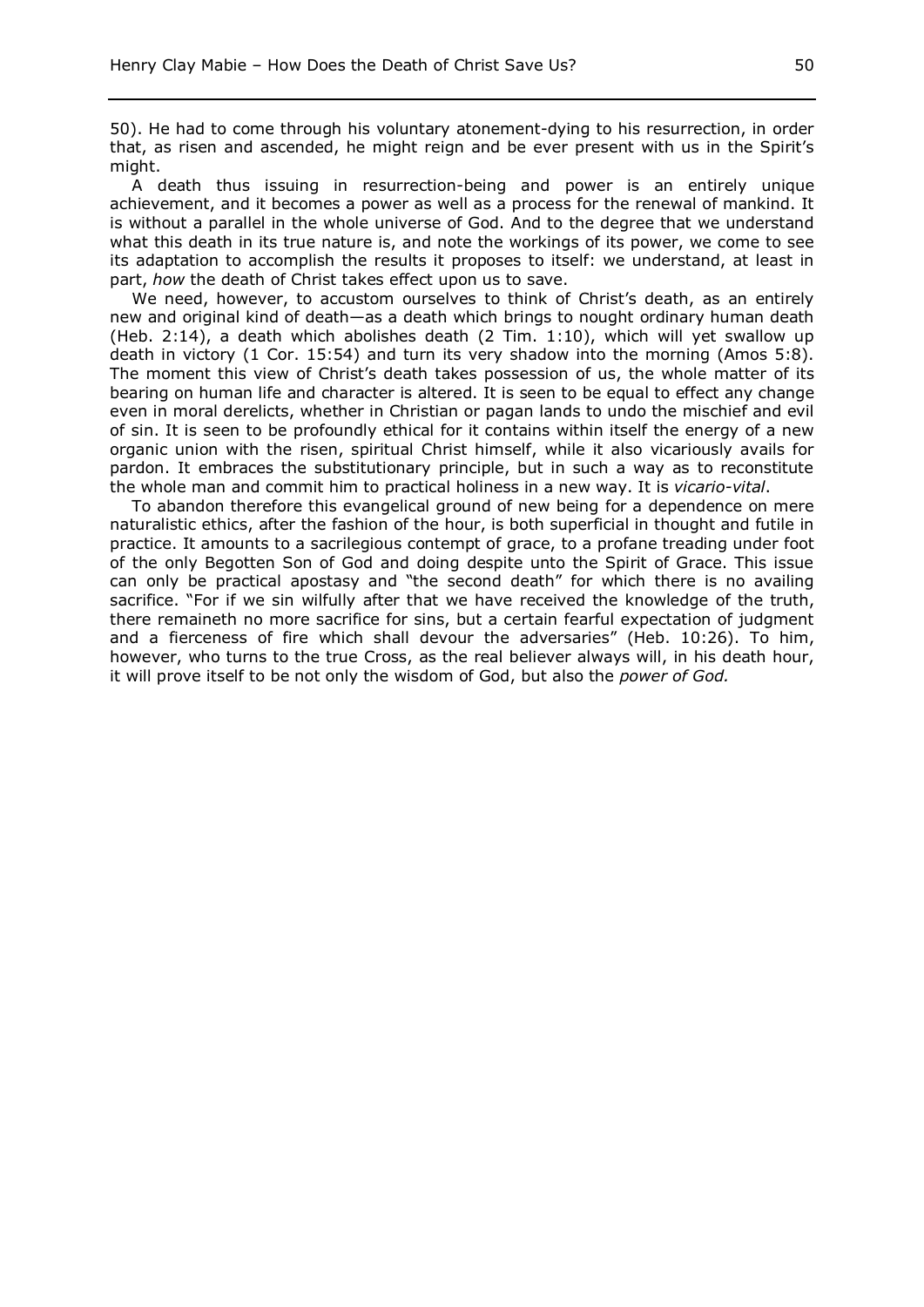## **Appendix A The Atonement an Achievement**

No animal ever went to its death in conscious and purposeful love for others. No man, purposely dying for others, ever came back to a second life to present the finished first life unto God. The Son of God did both. He was first, on earth, the spotless and infinitely precious Victim. He was next, in heaven, the Priest, offering himself ... Jesus was constituted by resurrection the "First-begotten from the dead" (Col. 1:18; Rev. 1:5, 6); constituted High Priest "after the power of an indissoluble life" (Heb. 7:16). Ascending, above all the lower heavens, and in and through those heavens, as along a new "path of life" (Ps. 16:11), shown to him by the Father, into the very presence of God, he there "appeared" in our behalf; offering—what? offering his "body," himself, his perfected and ended, his triumphantly surrendered earthly life. He entered "through means of his own blood" (Heb. 9:12), which simply stands for that perfected and surrendered life which, as we know, was terminated by violent blood-shedding. That is how he entered. Nothing could bar his way. No flaming sentinel could forbid his access to the innermost sanctuary of the Divine Presence. Yea, with that price in his hand—with that plea on his lips—no law, no power could stay his progress; upward "above all the heavens" he still ascended; inward, and still further inward, he penetrated; until, coming in before the Uncreated Light, he was once for all and forever accepted.

He—there and thus and then—"discovered age-abiding redemption" (Heb. 9:12). He "found" it. So the Greek says, and why should we tone it down; why should we dilute it? Why should we shrink, by saying merely "obtained"? Nay, *eurisko;* the verb that has given us eureka! He "found" it. He had been seeking it all his life of humiliation and toil and shame; and now he "found" it. The ages had been seeking it, from the time man fell, the priests of all ages, with their blood-streaming victims, had been seeking it; but could not discover it. But, now, here, in heaven, before the throne, Jesus our Lord the Son of God "found" it!

Well might the eloquent writer of this marvellous introduction place his verb, *poieo*, in the middle voice, and thus warrant our rendering it "achieved" as affirmed of an act redounding to the credit of him who dared and did it, constituting it an "achievement " to be forever after celebrated in story and in song.

Of course, the "purification" (accomplished, Heb. 1:3) was the fountain-head, or summary, sacrificial provision of purification, once for all secured when the peerless sacrifice was offered and accepted. It was not and could not be the individual application of the purifying potency to the consciences of men yet unborn. That was impossible with regard to consciences not yet in being, and therefore not yet defiled. But it is important to grasp what actually lies before us in the words: "The purification—that is the sacrificial provision and potency of purifying guilty consciences—was then once for all completed."

The Greek is singularly careful to make this quite clear. For whereas this is the third great participle flowing out from that great pronoun "who" that was to carry the grand burden of thought to a climax, this third participle is in a different tense to the two preceding it. They are "present" or incipient participles whose force runs on indefinitely; but this is "aoristic," rounded off, complete, preparing the way for the next movement, forming a firm step for the next verb to rest on. Read the passage thus: Who being and remaining the irradiated brightness of his glory and the exact representation of his very being; (who) bearing up and continuing to bear up all things by the utterance of his power—both participles being inceptive; but now with a change: "purification of sins having there and then completely achieved, he sat down." For nice precision, and for an open and effective march of thought, it is not easy to see how language could go further, unless by that large amplification which we find in the body of the Epistle. Keep this in mind: being, bearing up, having achieved—sat down. The seeker of redemption, having at length discovered it, in triumph "sat down!" (J. B. Rotherham, in *Studies in the Epistle to the Hebrews,* pp. 37-40.)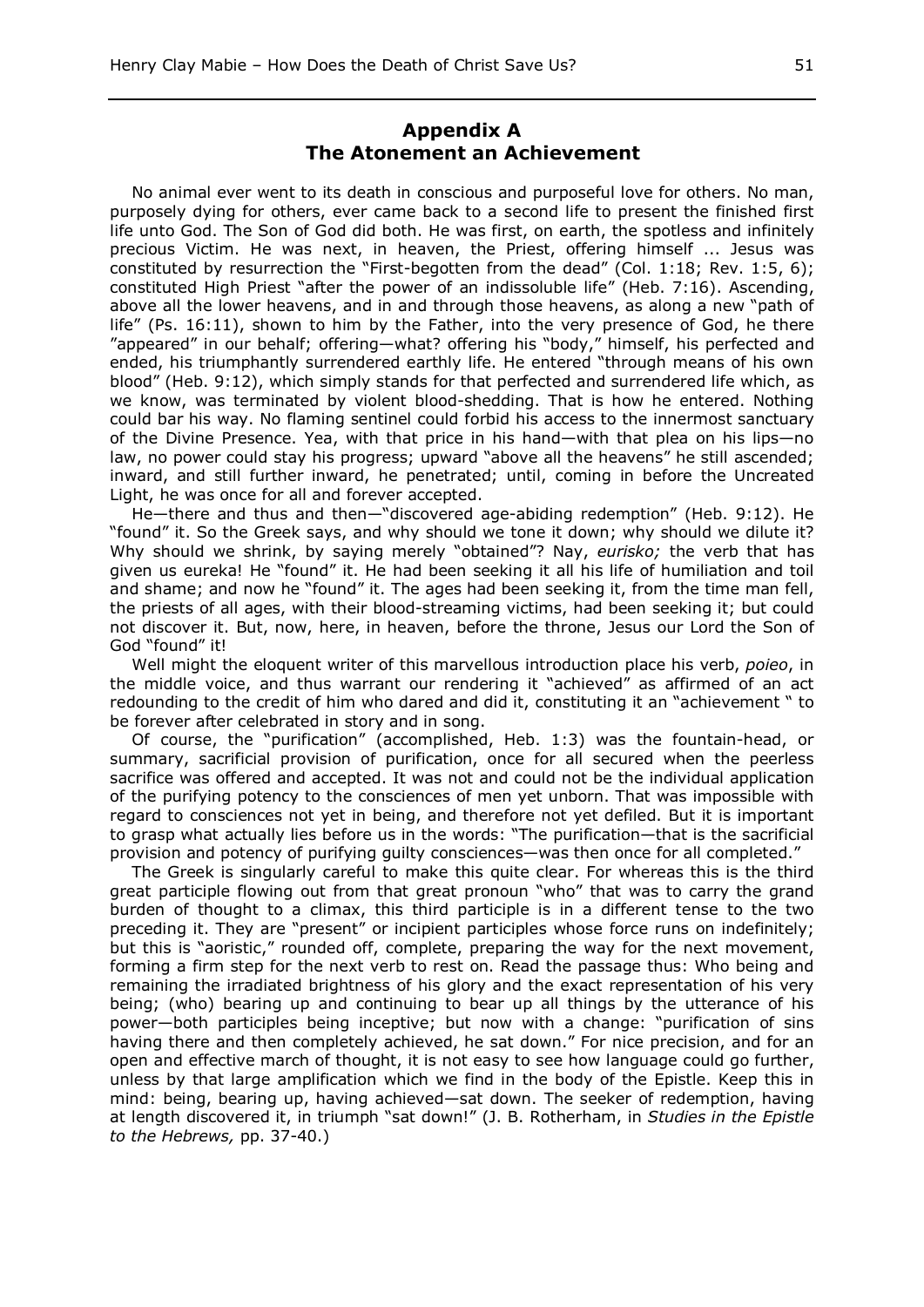## **Appendix B Objective Elements in the Atonement**

Elsewhere in my book entitled *The Meaning and Message of the Cross*<sup>1</sup> I have explicitly shown how the cross with its implied resurrection, works in the spiritual universe as a moral achievement; and I need not here repeat the details of that argument. I may, however, be permitted to enumerate the four respects at least in which I conceive Christ's atonement objectively achieved something profoundly potential in the moral world, which makes for man's recovery from sin. The death of Christ as I view it, (1) acknowledged the fact that the sin-principle or the collective evil of mankind, had merited death; that that evil must eventuate in death in the direst sense and then in principle Christ tasted that death judicially for us. (2) That Christ's death by the very attitude in which he bore himself to the cross, despite all the temptations to the contrary, "nonsuited" in the court, so to speak, of the moral universe, the devil, his adversary and ours. Christ, therefore, instead of being himself cast out, cast him and his false philosophy as a fatal power out of the moral world. Christ thus potentially destroyed Satan, gave him his deathblow. (3) Still further, Christ by his voluntary devotement of himself for our sins, potentially overcame the fatal causation between our sin and our death, or spiritual doom. Thus he introduced a new causation of supernatural grace. And yet more, (4) Through this gracious redeeming transaction, of himself n Christ, God adjudged all mankind to be Christ's own beloved and ransomed possession; and thus heaven itself has more interest in our salvation than we ourselves have. I maintain in short that in the thought of Scripture, and by the very moral necessities of the case in an achievement of this kind, wrought in the universe, this death of Christ, viewed as a whole, was what Dr. P. T. Forsyth has fitly termed it, a "judgment-death"; that is, the accomplishment of Christ on his cross so went to the ultimate realities in the moral universe of ail that sin had brought into it, that this redemption through the cross, was a microcosm or anticipation of the final judgment, and all its mighty issues. Every charge that can ever rise against us was at the cross met and answered. We can therefore look forward to that day with boldness and not with fear. Through these ways, the grounds on which and the processes by which the death of Christ saves us, are disclosed, and they are seen to belong to the very nature of things in a universe which is potentially redeemed.